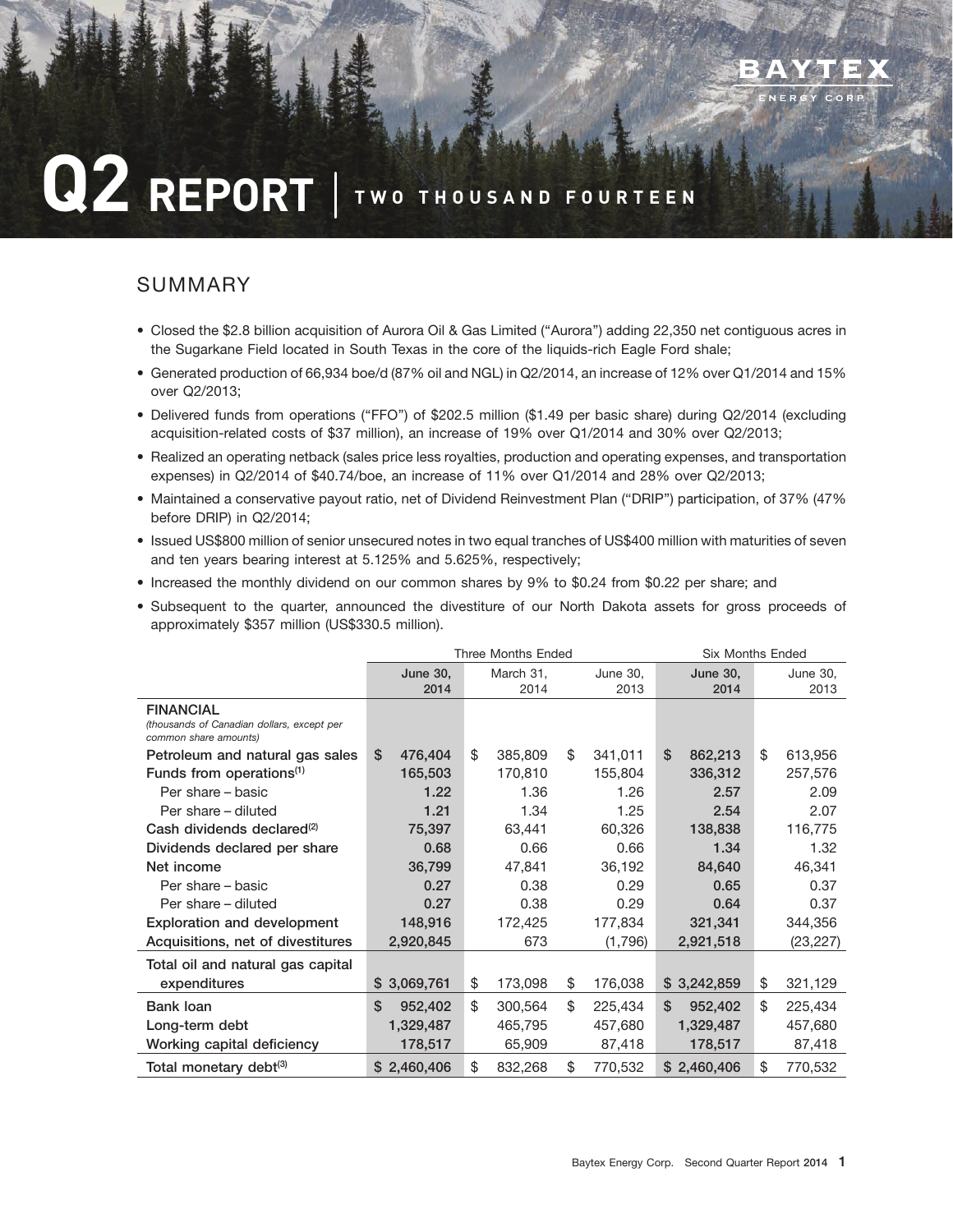|                                               |                 | <b>Three Months Ended</b> |                 |                 | <b>Six Months Ended</b> |
|-----------------------------------------------|-----------------|---------------------------|-----------------|-----------------|-------------------------|
|                                               | <b>June 30,</b> | March 31,                 | <b>June 30,</b> | <b>June 30,</b> | June 30,                |
|                                               | 2014            | 2014                      | 2013            | 2014            | 2013                    |
| <b>OPERATING</b>                              |                 |                           |                 |                 |                         |
|                                               |                 |                           |                 |                 |                         |
| Daily production                              |                 |                           |                 |                 |                         |
| Light oil and NGL (bbl/d)                     | 12,340          | 7,457                     | 8,202           | 9,912           | 8,062                   |
| Heavy oil (bbl/d)                             | 45,986          | 45,232                    | 42,510          | 45,611          | 40,012                  |
| Total oil and NGL (bbl/d)                     | 58,326          | 52,689                    | 50,712          | 55,523          | 48,074                  |
| Natural gas (mcf/d)                           | 51,645          | 40,886                    | 45,148          | 46,295          | 42,243                  |
| Oil equivalent (boe/d $@$ 6:1) <sup>(4)</sup> | 66,934          | 59,502                    | 58,236          | 63,239          | 55,115                  |
| Average prices (before hedging)               |                 |                           |                 |                 |                         |
| WTI oil (US\$/bbl)                            | 102.99          | 98.68                     | 94.22           | 100.84          | 94.30                   |
| WCS heavy oil (US\$/bbl)                      | 82.95           | 75.55                     | 75.07           | 79.25           | 68.75                   |
| Edmonton par oil (\$/bbl)                     | 106.68          | 100.18                    | 92.94           | 103.43          | 90.77                   |
| LLS oil (US\$/bbl)                            | 105.55          | 104.38                    | 104.81          | 104.96          | 109.37                  |
| Baytex heavy oil (\$/bbl)(5)                  | 79.26           | 71.13                     | 63.92           | 75.26           | 59.07                   |
| Baytex light oil and NGL (\$/bbl)             | 91.03           | 85.18                     | 77.85           | 88.84           | 77.30                   |
| Baytex total oil and NGL (\$/bbl)             | 81.74           | 73.12                     | 66.17           | 77.68           | 62.12                   |
| Baytex natural gas (\$/mcf)                   | 4.84            | 5.22                      | 3.59            | 5.01            | 3.53                    |
| Baytex oil equivalent (\$/boe)                | 75.06           | 68.33                     | 60.42           | 71.92           | 56.90                   |
| CAD/USD noon rate at period end               | 1.0676          | 1.1053                    | 1.0512          | 1.0676          | 1.0512                  |
| CAD/USD average rate for period               | 1.0894          | 1.1035                    | 1.0231          | 1.0964          | 1.0159                  |
|                                               |                 |                           |                 |                 |                         |
| <b>TSX</b>                                    |                 |                           |                 |                 |                         |
| Share price (Cdn\$)                           |                 |                           |                 |                 |                         |
| High                                          | 49.88           | 45.65                     | 43.05           | 49.88           | 47.60                   |
| Low                                           | 44.30           | 38.90                     | 36.37           | 38.90           | 36.37                   |
| Close                                         | 45.89           | 45.52                     | 37.90           | 45.89           | 37.90                   |
| Volume traded (thousands)                     | 45,952          | 53,781                    | 30,085          | 99,733          | 57,853                  |
| <b>NYSE</b>                                   |                 |                           |                 |                 |                         |
| Share price (US\$)                            |                 |                           |                 |                 |                         |
| High                                          | 46.30           | 41.28                     | 42.50           | 46.30           | 47.47                   |
| Low                                           | 40.70           | 35.34                     | 34.71           | 35.34           | 34.71                   |
| Close                                         | 42.16           | 41.13                     | 36.04           | 42.16           | 36.04                   |
| Volume traded (thousands)                     | 3,552           | 4,150                     | 4,763           | 7,702           | 8,132                   |
| Common shares outstanding (thousands)         | 165,421         | 126,442                   | 123,593         | 165,421         | 123,593                 |

Notes:

*(1) Funds from operations is not a measurement based on generally accepted accounting principles (''GAAP'') in Canada, but is a financial term commonly used in the oil and gas industry. We define funds from operations as cash flow from operating activities adjusted for finance costs, changes in non-cash operating working capital and other operating items. Baytex's funds from operations may not be comparable to other issuers. Baytex considers funds from operations a key measure of performance as it demonstrates its ability to generate the cash flow necessary to fund future dividends and capital investments. For a reconciliation of funds from operations to cash flow from operating activities, see Management's Discussion and Analysis of the operating and financial results for the three and six months ended June 30, 2014.*

*(2) Cash dividends declared are net of DRIP participation.*

*(3) Total monetary debt is a non-GAAP measure which we define to be the sum of monetary working capital (which is current assets less current liabilities (excluding non-cash items such as unrealized gains or losses on financial derivatives, assets held for sale and liabilities related to assets held for sale)), the principal amount of long-term debt and long-term bank loan.*

*(4) Barrel of oil equivalent (''boe'') amounts have been calculated using a conversion rate of six thousand cubic feet of natural gas to one barrel of oil. The use of boe amounts may be misleading, particularly if used in isolation. A boe conversion ratio of six thousand cubic feet of natural gas to one barrel of oil is based on an energy equivalency conversion method primarily applicable at the burner tip and does not represent a value equivalency at the wellhead.*

*(5) Heavy oil prices exclude condensate blending.*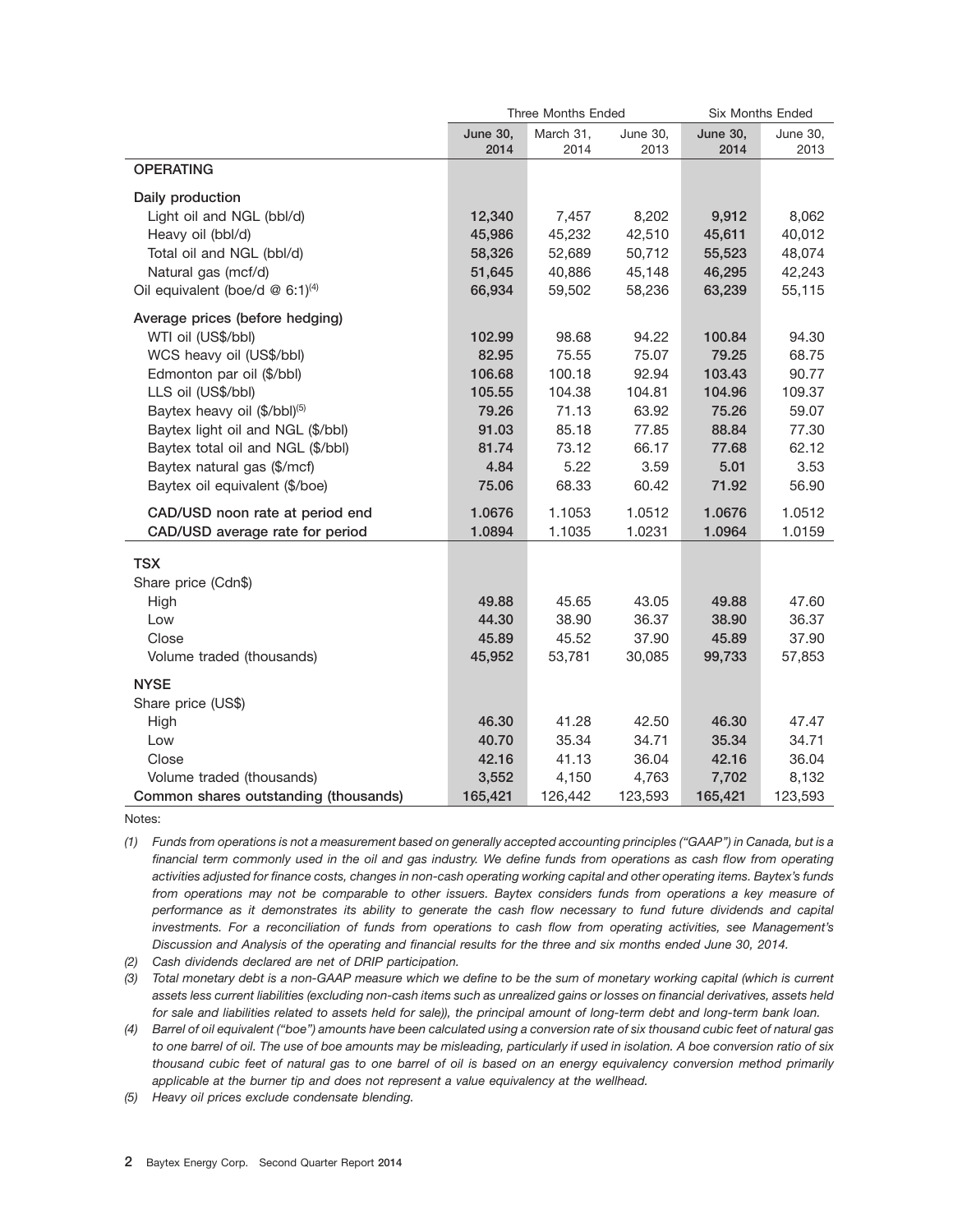#### **Advisory Regarding Forward-Looking Statements**

*This report contains forward-looking statements relating to but not limited to: our business strategies, plans and objectives; the anticipated benefits from the acquisition of Aurora, including our beliefs that the acquisition will be an excellent fit with our business model and will provide shareholders with exposure to projects with attractive capital efficiencies; our expectations that the Aurora assets have infrastructure in place that support future annual production growth and that such assets will provide material production, long-term growth and high quality reserves with upside potential; our expectations regarding the effect of well downspacing, improving completion techniques and new development targets on the reserves potential of the Aurora assets; the timing of closing of the asset disposition; the estimated proceeds from the asset disposition; the intended use of the proceeds from the asset disposition; the results of our asset portfolio review, including the possibility of further asset divestitures; our average production rate for the second half of 2014 and full-year 2014; our exploration and development capital expenditures for the second half of 2014 and full-year 2014; our Cliffdale cyclic steam stimulation project, including our assessment of the modified injection and completion strategy; our Gemini steam-assisted gravity drainage project, including our assessment of the performance of the pilot project; the outlook for Canadian heavy oil prices and the pricing differential between Canadian heavy oil and West Texas Intermediate light oil; the existence, operation and strategy of our risk management program for commodity prices, heavy oil differentials and interest and foreign exchange rates; our ability to mitigate our exposure to heavy oil price differentials by transporting our crude oil to market by railways; the portion of our heavy oil volumes to be transported to market on railways in the third quarter of 2014; our liquidity and financial capacity; the sufficiency of our financial resources to fund our operations; and the target for our total monetary debt to FFO ratio. In addition, information and statements relating to reserves are deemed to be forward-looking statements, as they involve implied assessment, based on certain estimates and assumptions, that the reserves described exist in quantities predicted or estimated, and that the reserves can be profitably produced in the future. Cash dividends on our common shares are paid at the discretion of our Board of Directors and can fluctuate. In establishing the level of cash dividends, the Board of Directors considers all factors that it deems relevant, including, without limitation, the outlook for commodity prices, our operational execution, the amount of funds from operations and capital expenditures and our prevailing financial circumstances at the time. We refer you to the end of the Management's Discussion and Analysis section of this report for our advisory on forward-looking information and statements.*

### **Non-GAAP Financial Measures**

*Funds from operations is not a measurement based on GAAP in Canada, but is a financial term commonly used in the oil and gas industry. Funds from operations represents cash generated from operating activities adjusted for financing costs, changes in non-cash operating working capital and other operating items. Baytex's determination of funds from operations may not be comparable with the calculation of similar measures for other entities. Baytex considers funds from operations a key measure of performance as it demonstrates Baytex's ability to generate the cash flow necessary to fund future dividends to shareholders and capital investments. The most directly comparable measures calculated in accordance with GAAP are cash flow from operating activities and net income.*

*Total monetary debt is not a measurement based on GAAP in Canada. Baytex defines total monetary debt as the sum of monetary working capital (which is current assets less current liabilities (excluding non-cash items such as unrealized gains or losses on financial derivatives)), the principal amount of long-term debt and long-term bank loans. Baytex believes that this measure assists in providing a more complete understanding of its cash liabilities.*

*Operating netback is not a measurement based on GAAP in Canada, but is a financial term commonly used in the oil and gas industry. Operating netback is equal to product sales price less royalties, production and operating expenses and transportation expenses divided by barrels of oil equivalent sales volume for the applicable period. Baytex's determination of operating netback may not be comparable with the calculation of similar measures by other entities. Baytex believes that this measure assists in characterizing our ability to generate cash margin on a unit of production basis.*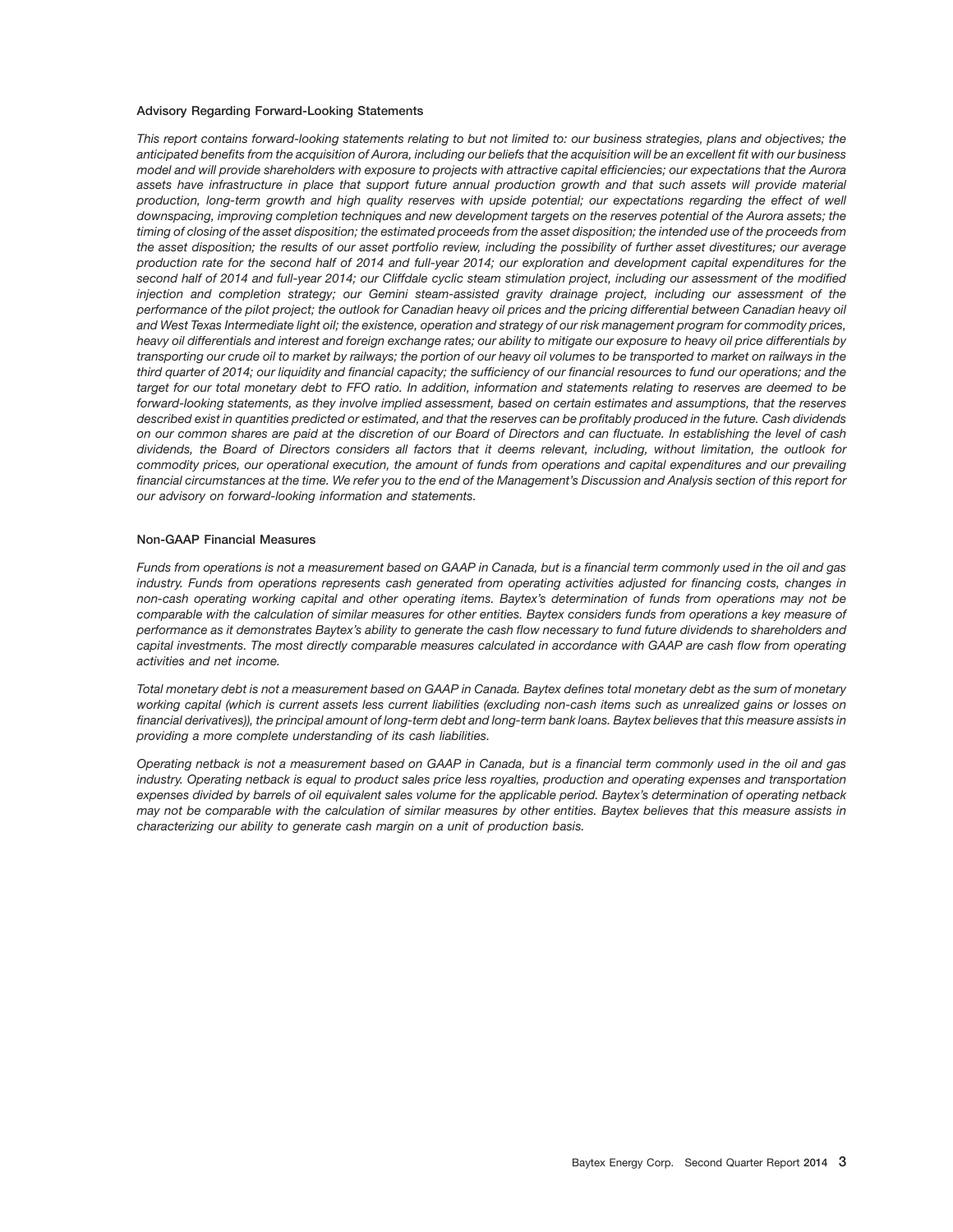# MESSAGE TO SHAREHOLDERS

### **Acquisition of Aurora**

On June 11, 2014, we completed the acquisition of Aurora for total consideration of approximately \$2.8 billion. Aurora's primary asset consists of 22,350 net contiguous acres in the Sugarkane Field located in South Texas in the core of the liquids-rich Eagle Ford shale. The Sugarkane Field has been largely delineated with infrastructure in place which is expected to facilitate future annual production growth. In addition, these assets have future reserves upside potential from well downspacing, improving completion techniques and new development targets in additional zones. Our second quarter results include twenty days of operations from the Eagle Ford assets representing the period from June 11 to June 30.

To finance the acquisition of Aurora, we completed the issuance of 38,433,000 subscription receipts at \$38.90 each on February 24, 2014, raising gross proceeds of approximately \$1.5 billion. These subscription receipts were subsequently exchanged for common shares upon closing of the acquisition. We also issued US\$800 million of senior unsecured notes in two equal tranches of US\$400 million with maturities of seven and ten years bearing interest at 5.125% and 5.625%, respectively. The proceeds from the issuance of the senior unsecured notes were used to retire existing debt of Aurora.

### **Update on Portfolio Review**

In anticipation of the Eagle Ford transaction, we initiated a portfolio review of our assets late in the second quarter. During this review we identified assets representing 5% to 10% of our production that are not likely to command capital going forward given our plans to direct capital to the highest rate of return projects in our portfolio. Subsequent to the quarter, we have entered into an agreement to sell our North Dakota assets, effective July 1, 2014, for gross proceeds of approximately \$357 million (US\$330.5 million). The transaction is expected to close toward the end of the third quarter with after tax net proceeds from this sale, estimated at \$275 million, to be applied against outstanding bank indebtedness. Production from our North Dakota assets averaged 3,200 boe/d in Q2/2014. We will continue to assess the market for any future divestitures.

### **Operations Review**

Our operational execution remains on track with second quarter production volumes and capital spending consistent with our full-year plans. Production averaged 66,934 boe/d (87% oil and NGL) during Q2/2014, an increase of 12% from Q1/2014 and 15% from Q2/2013.

Our base business (excluding the Eagle Ford) contributed production of 60,828 boe/d (88% oil and NGL) during Q2/2014, an increase of 2% from Q1/2014 and 4% from Q2/2013. Production from the Eagle Ford averaged 27,783 boe/d (83% oil and NGL) for the 20-day period resulting in a contribution of 6,106 boe/d to our production volumes for Q2/2014.

Capital expenditures for exploration and development activities totaled \$148.9 million in Q2/2014 and included the drilling of 51 (28.3 net) wells with a 100% success rate. Capital expenditures (excluding the Eagle Ford) for exploration and development activities totaled \$122.9 million in Q2/2014 and included the drilling of 40 (25.4 net) wells. Capital expenditures for the Eagle Ford assets totaled \$26.0 million and included the drilling of 11 (2.9 net) wells.

We are updating our 2014 guidance to reflect the expected closing date of the North Dakota asset sale. Our capital spending plans are unchanged as we had previously incorporated a reduction in spending in North Dakota in the second half of this year. For the second half of 2014, capital expenditures for exploration and development activities are forecast to be \$440 to \$465 million and we expect to generate an average production rate of 86,000 to 88,000 boe/d (previously 88,000 to 90,000 boe/d). Our full-year 2014 production guidance is 74,000 to 76,000 boe/d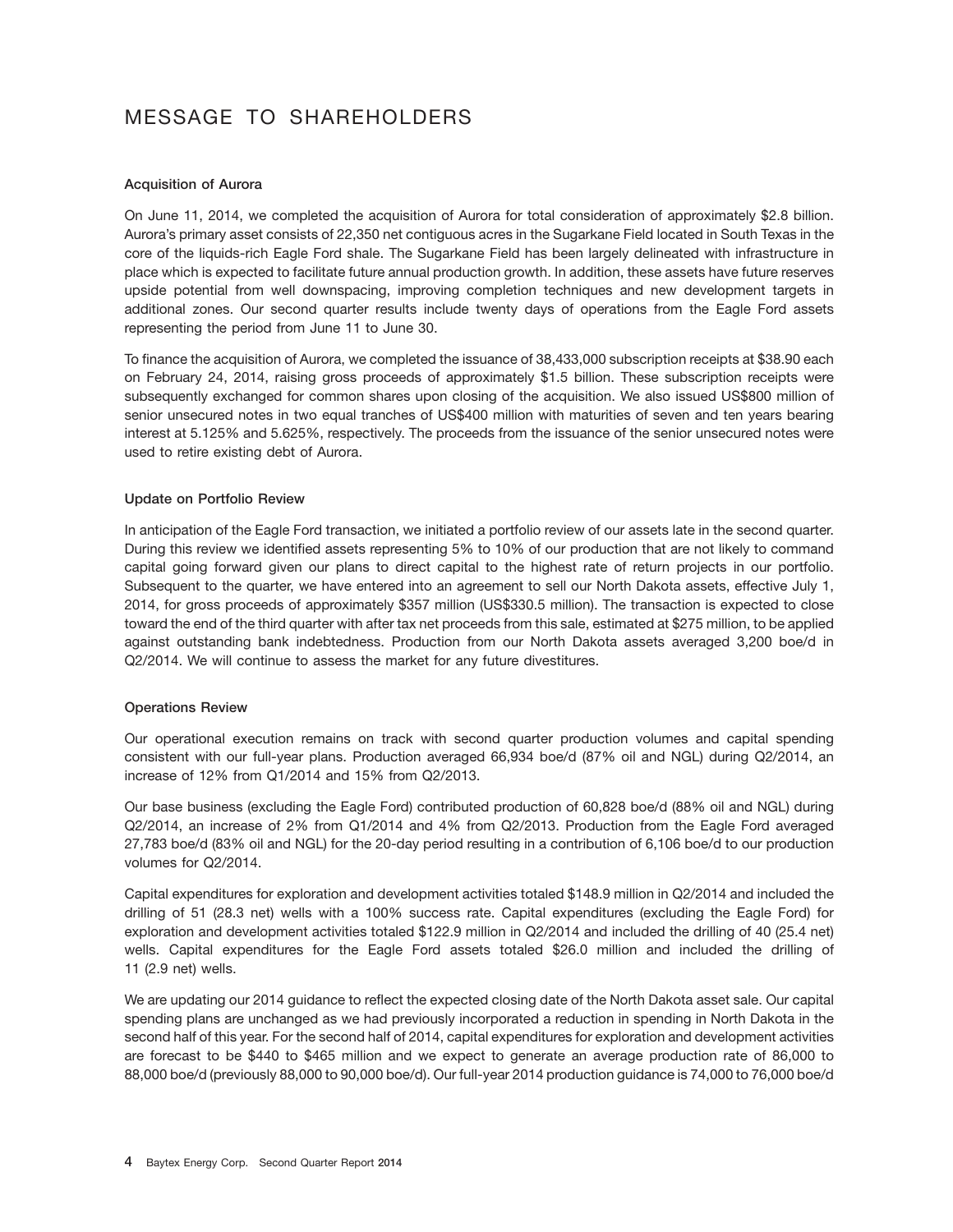(previously 75,000 to 77,000 boe/d) with budgeted exploration and development expenditures of \$765 to \$790 million.

### *Wells Drilled – Three Months Ended June 30, 2014*

|                                |                   | Crude Oil                |                          |                          |                          |                          | Stratigraphic            |                          | Dry and                      |                              |       |      |
|--------------------------------|-------------------|--------------------------|--------------------------|--------------------------|--------------------------|--------------------------|--------------------------|--------------------------|------------------------------|------------------------------|-------|------|
|                                | Primary           |                          | Thermal                  |                          | <b>Natural Gas</b>       |                          | and Service              |                          | Abandoned                    |                              | Total |      |
|                                | Gross             | Net                      | Gross                    | Net                      | Gross                    | Net                      | Gross                    | Net                      | Gross                        | Net                          | Gross | Net  |
| Heavy oil                      |                   |                          |                          |                          |                          |                          |                          |                          |                              |                              |       |      |
| Lloydminster                   | 21                | 9.2                      | 2                        | 2.0                      | -                        |                          |                          |                          |                              | -                            | 23    | 11.2 |
| Peace River                    | 12                | 12.0                     | $\overline{\phantom{0}}$ | $\overline{\phantom{0}}$ |                          |                          |                          | $\overline{\phantom{0}}$ |                              | $\overline{\phantom{0}}$     | 12    | 12.0 |
|                                | 33                | 21.2                     | $\overline{2}$           | 2.0                      | $\overline{\phantom{0}}$ | $\qquad \qquad$          | $\overline{\phantom{0}}$ | $\qquad \qquad -$        | $\qquad \qquad \blacksquare$ | $\qquad \qquad \blacksquare$ | 35    | 23.2 |
| Light oil, NGL and natural gas |                   |                          |                          |                          |                          |                          |                          |                          |                              |                              |       |      |
| Eagle Ford                     | 11                | 2.9                      | -                        |                          |                          |                          |                          |                          |                              | $\overline{\phantom{0}}$     | 11    | 2.9  |
| Western Canada                 | $\qquad \qquad -$ | $\overline{\phantom{0}}$ | $\overline{\phantom{m}}$ | -                        | $\overline{\phantom{0}}$ | $\overline{\phantom{0}}$ | $\overline{\phantom{m}}$ | $\overline{\phantom{0}}$ | $\overline{\phantom{0}}$     | $\overline{\phantom{0}}$     |       | -    |
| North Dakota                   | 5                 | 2.2                      | $\qquad \qquad -$        | $\qquad \qquad$          |                          |                          |                          | $\overline{\phantom{0}}$ |                              | -                            | 5     | 2.2  |
|                                | 16                | 5.1                      | $\qquad \qquad -$        | -                        | -                        | $\qquad \qquad$          | $\overline{\phantom{m}}$ | $\qquad \qquad -$        | -                            | $\qquad \qquad \blacksquare$ | 16    | 5.1  |
| Total                          | 49                | 26.3                     | $\overline{2}$           | 2.0                      |                          |                          |                          | $\overline{\phantom{0}}$ |                              | $\overline{\phantom{0}}$     | 51    | 28.3 |

### *Wells Drilled – Six Months Ended June 30, 2014*

|                                |       | Crude Oil |                              |                              |                          |                          |                 | Stratigraphic     |                 | Dry and                      |       |       |
|--------------------------------|-------|-----------|------------------------------|------------------------------|--------------------------|--------------------------|-----------------|-------------------|-----------------|------------------------------|-------|-------|
|                                |       | Primary   | Thermal                      |                              | <b>Natural Gas</b>       |                          | and Service     |                   | Abandoned       |                              | Total |       |
|                                | Gross | Net       | Gross                        | Net                          | Gross                    | Net                      | Gross           | Net               | Gross           | Net                          | Gross | Net   |
| Heavy oil                      |       |           |                              |                              |                          |                          |                 |                   |                 |                              |       |       |
| Lloydminster                   | 113   | 71.1      | $\overline{2}$               | 2.0                          | $\qquad \qquad$          | $\overline{\phantom{0}}$ | 13              | 13.0              | $\overline{2}$  | 2.0                          | 130   | 88.1  |
| Peace River                    | 20    | 20.0      | $\qquad \qquad \blacksquare$ | -                            |                          | $\overline{\phantom{0}}$ | 24              | 24.0              |                 | -                            | 44    | 44.0  |
|                                | 133   | 91.1      | $\overline{2}$               | 2.0                          | $\overline{\phantom{0}}$ | -                        | 37              | 37.0              | $\overline{2}$  | 2.0                          | 174   | 132.1 |
| Light oil, NGL and natural gas |       |           |                              |                              |                          |                          |                 |                   |                 |                              |       |       |
| Eagle Ford                     | 11    | 2.9       | $\overline{\phantom{0}}$     | -                            | $\overline{\phantom{0}}$ |                          | -               | -                 |                 | -                            | 11    | 2.9   |
| Western Canada                 | 6     | 5.7       | $\overline{\phantom{0}}$     | -                            | $\overline{2}$           | 2.0                      | $\qquad \qquad$ | $\qquad \qquad$   | -               | -                            | 8     | 7.7   |
| North Dakota                   | 11    | 4.7       | $\overline{\phantom{0}}$     |                              |                          |                          |                 |                   |                 | -                            | 11    | 4.7   |
|                                | 28    | 13.3      | $\qquad \qquad$              | $\qquad \qquad \blacksquare$ | $\overline{2}$           | 2.0                      | $\qquad \qquad$ | $\qquad \qquad -$ | $\qquad \qquad$ | $\qquad \qquad \blacksquare$ | 30    | 15.3  |
| Total                          | 161   | 104.4     | $\overline{2}$               | 2.0                          | $\overline{2}$           | 2.0                      | 37              | 37.0              | $\overline{2}$  | 2.0                          | 204   | 147.4 |

In Q2/2014, heavy oil production averaged 45,986 bbl/d, an increase of 2% from Q1/2014 and 8% from Q2/2013. During Q2/2014, we drilled 35 (23.2 net) oil wells on our heavy oil properties.

Production from our Peace River area properties averaged approximately 26,100 bbl/d in Q2/2014, an increase of 1% from Q1/2014 and 15% from Q2/2013. We drilled 12 (12.0 net) cold horizontal producers encompassing a total of 148 laterals in the Peace River area.

In our Lloydminster heavy oil area, Q2/2014 drilling included 19 (8.8 net) horizontal oil wells and two (0.4 net) vertical oil wells with a 100% success rate. We continue to expand the use of multi-lateral horizontal drilling techniques, drilling two horizontal wells at Lloydminster with two and four laterals, respectively.

In the Cliffdale area of Peace River, thermal operations continued as planned with steam injection at Pad 2 commencing on schedule in early June. A modified injection and completion strategy to improve uniform horizontal well heat distribution is showing early positive results.

At the Gemini steam-assisted gravity drainage pilot project, oil production commenced in early April, 2014. The 600m horizontal well pair is currently producing approximately 1,000 bbl/d, which is in line with our expectations. We continue to analyze reservoir performance to confirm viability of a commercial development plan.

In the Eagle Ford, we participated in the drilling of 11 (2.9 net) wells. As at June 30, drilling operations were underway on 10 gross wells, 40 gross wells were awaiting fracture stimulation and 12 gross wells were being stimulated or prepared for production. Our average working interest for these wells is approximately 27%.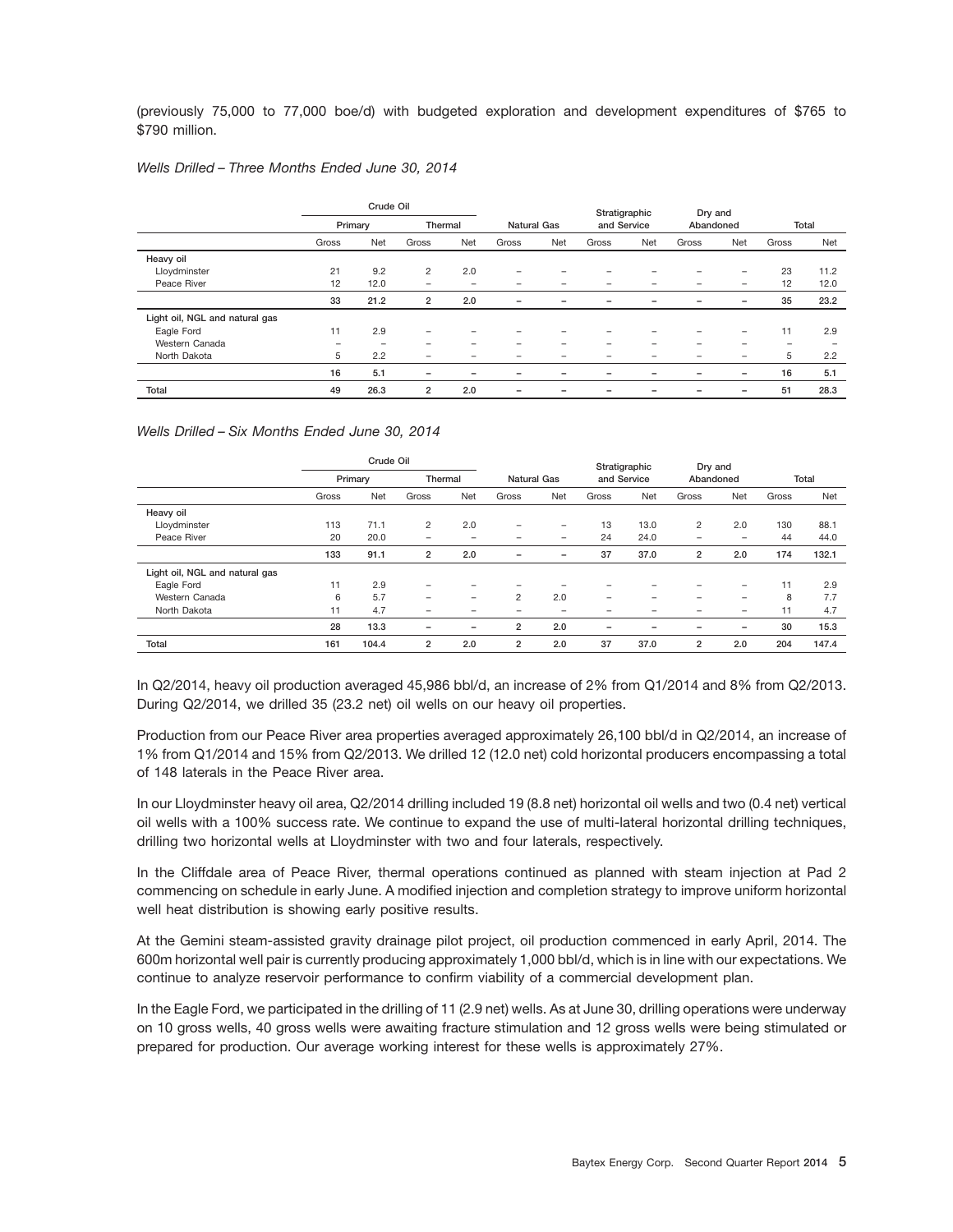### **Financial Review**

We generated FFO (excluding \$37.0 million of acquisition-related costs) of \$202.5 million (\$1.49 per basic share) during Q2/2014, representing an increase of 19% from Q1/2014 and 30% from Q2/2013. The higher FFO is attributable to increased production (mainly due to the Aurora acquisition) and higher commodity prices. Inclusive of the acquisition-related costs, FFO totaled \$165.5 million (\$1.22 per basic share) during Q2/2014.

The average WTI price for Q2/2014 was US\$102.99/bbl, representing an increase of 4% from Q1/2014 and 9% from Q2/2013. The discount for Canadian heavy oil, as measured by the Western Canadian Select (''WCS'') price differential to WTI, averaged 19.0% in Q2/2014, as compared to 23.4% in Q1/2014 and 20.0% in Q2/2013. The strong market conditions for WCS reflect increased refinery demand in the U.S. Midwest, a continued increase in crude by rail volumes and normal seasonality.

Our realized total oil and NGL price of \$81.74/bbl in Q2/2014 increased by 12% from \$73.12/bbl in Q1/2014 and 24% from \$66.17/bbl in Q2/2013. We continue to see strong price realizations for our heavy oil. Our realized heavy oil price of \$79.26/bbl (88% of WCS) in Q2/2014 increased by 11% from \$71.13/bbl (85% of WCS) in Q1/2014 and 24% from \$63.92/bbl (83% of WCS) in Q2/2013. These improved price realizations reflect both strong benchmark prices and contributions from rail as we continue to increase our utilization of rail. In Q2/2014, approximately 55% of our heavy oil volumes were delivered to market by rail, as compared to 42% for full-year 2013. For Q3/2014, we expect to deliver approximately 60% of our total heavy oil volumes to market by rail.

We generated an operating netback (excluding financial derivatives) of \$40.74/boe in Q2/2014, up 11% from \$36.85/boe in Q1/2014 and up 28% from \$31.71/boe in Q2/2013. Our Canadian operations generated an operating netback of \$38.78/boe while the Eagle Ford generated an operating netback for the twenty-day period ending June 30 of \$53.97/boe. The table below provides a summary of our Q2/2014 netback.

|                                   |         | Three Months Ended<br>June 30, 2014 | Three Months<br>Ended June 30, 2013 |         |        |
|-----------------------------------|---------|-------------------------------------|-------------------------------------|---------|--------|
| (\$ per boe)                      | Canada  | Eagle Ford <sup>(1)</sup>           | Total                               | Total   | Change |
| Sales Price                       | \$72.85 | \$85.47                             | \$75.06                             | \$60.42 | 24%    |
| Less:                             |         |                                     |                                     |         |        |
| Royalties                         | 16.98   | 24.78                               | 18.36                               | 11.66   | 57%    |
| Production and operating expenses | 13.07   | 4.65                                | 12.32                               | 12.97   | (5%)   |
| Transportation expenses           | 4.02    | 2.07                                | 3.64                                | 4.08    | (11%)  |
| Operating netback                 | \$38.78 | \$53.97                             | \$40.74                             | \$31.71 | 28%    |

*(1) Eagle Ford netback reflects the 20-day period from June 11 to June 30, 2014.*

As part of our hedging program, we are focusing on opportunities to further mitigate the volatility in WCS price differentials by transporting crude oil to higher value markets by rail. During the second quarter, we entered into our first Brent-based fixed differential physical heavy oil sale. This six-month term rail contract runs from October 1, 2014 to March 31, 2015 and is expected to represent approximately 25% of our crude by rail volumes.

For Q3/2014, we have entered into hedges on approximately 51% of our WTI exposure at a weighted average price of US\$96.45/bbl. We have also reduced our exposure to WCS price differentials through a combination of long term physical supply contracts and rail delivery on approximately 45% of our heavy oil production. In addition, we have hedged approximately 54% of our natural gas price exposure and 29% of our exposure to currency movements between the U.S. and Canadian dollars.

Total monetary debt at the end of Q2/2014 is \$2.46 billion. With \$461 million in undrawn capacity on existing credit facilities, we have ample liquidity to allow us to execute our growth and income model. We continue to target a total monetary debt to FFO ratio under 2.0 times.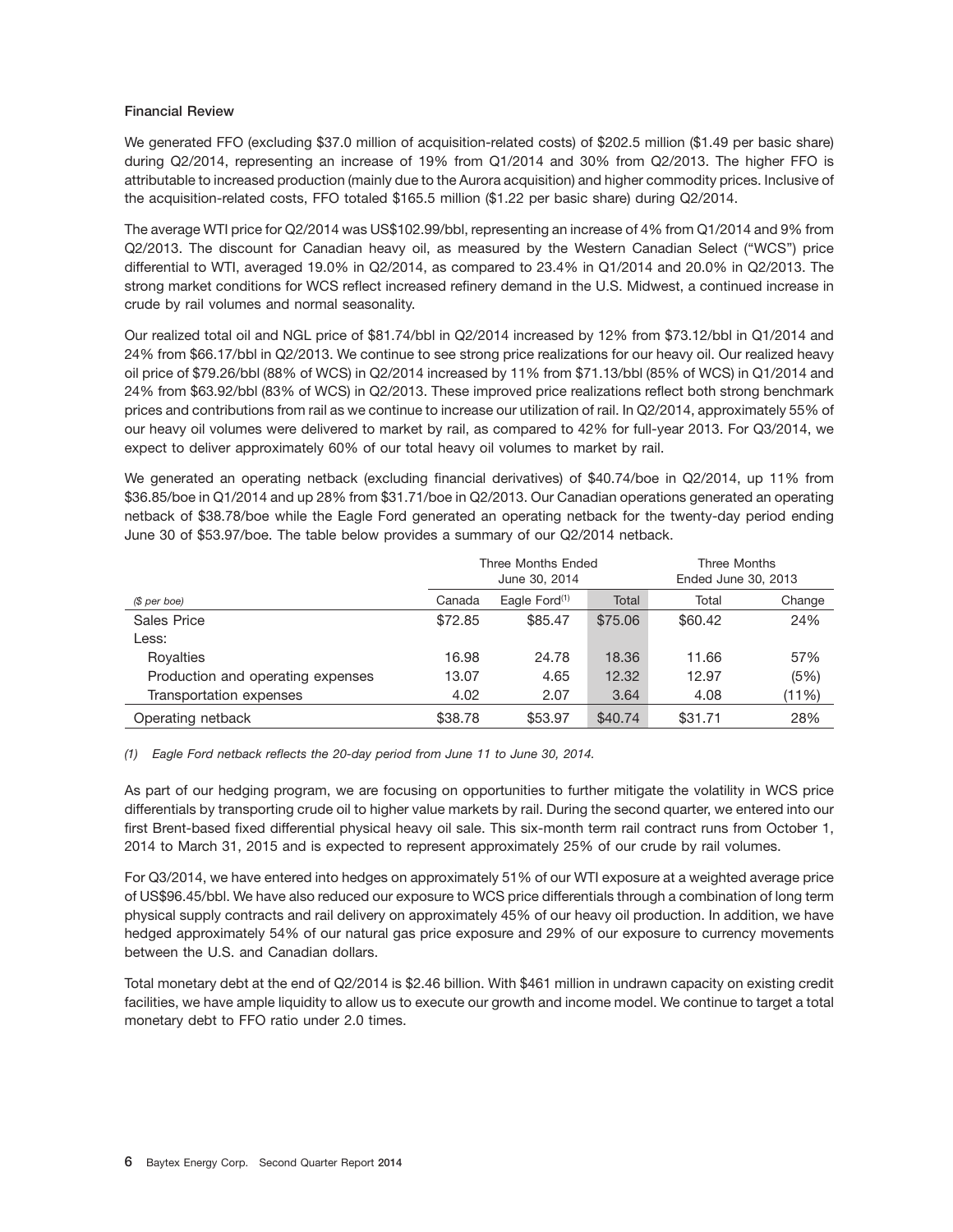### **Conclusion**

We are pleased to report our second quarter results which include twenty days of operations for our recently acquired Eagle Ford assets. The Eagle Ford is one of the premier oil resource plays in North America and will be an important growth engine for Baytex going forward. Our results reflect strong production volumes, increased funds from operations, and improved netbacks. For the second half of this year, we will continue to implement our capital program with over 90% of our spending directed to our three key oil resource plays which provide some of the highest rate of return projects in North America. We are pleased with our direction and are well positioned to deliver future growth and income.

We want to express our appreciation for your continued support as we move forward in executing our plan for long-term value creation.

On behalf of the Board of Directors,

James L. Bowzer President and Chief Executive Officer July 31, 2014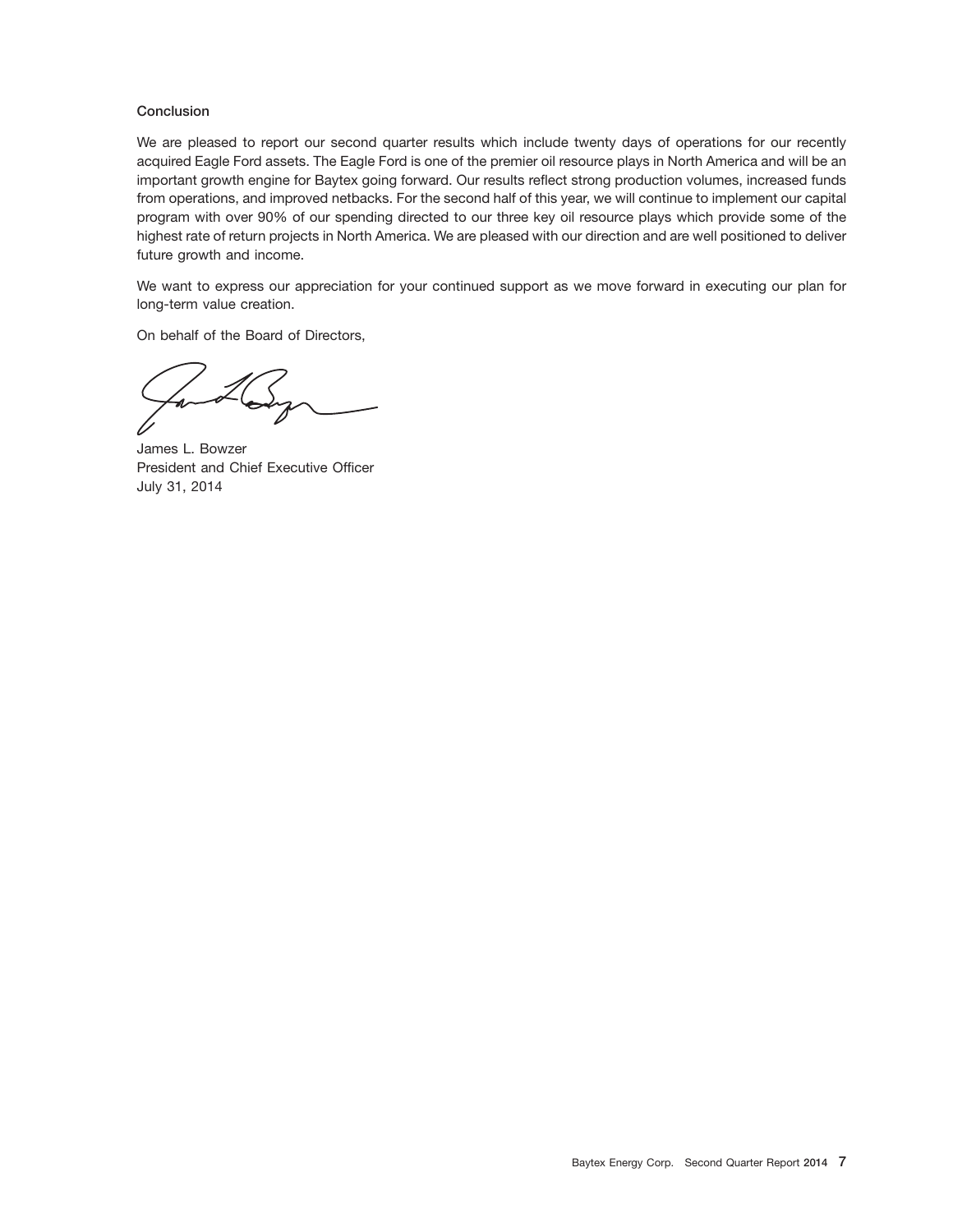# MANAGEMENT'S DISCUSSION AND ANALYSIS

The following is management's discussion and analysis (''MD&A'') of the operating and financial results of Baytex Energy Corp. for the three and six months ended June 30, 2014. This information is provided as of July 30, 2014. In this MD&A, references to "Baytex", the "Company", "we", "us" and "our" and similar terms refer to Baytex Energy Corp. and its subsidiaries on a consolidated basis, except where the context requires otherwise. The second quarter results have been compared with the corresponding period in 2013. This MD&A should be read in conjunction with the Company's condensed interim unaudited consolidated financial statements (''consolidated financial statements'') for the three and six months ended June 30, 2014, its audited comparative consolidated financial statements for the years ended December 31, 2013 and 2012, together with the accompanying notes, and its Annual Information Form for the year ended December 31, 2013. These documents and additional information about Baytex are accessible on the SEDAR website at www.sedar.com. All amounts are in Canadian dollars, unless otherwise stated, and all tabular amounts are in thousands of Canadian dollars, except for percentages and per common share amounts or as otherwise noted.

In this MD&A, barrel of oil equivalent (''boe'') amounts have been calculated using a conversion rate of six thousand cubic feet of natural gas to one barrel of oil, which represents an energy equivalency conversion method applicable at the burner tip and does not represent a value equivalency at the wellhead. While it is useful for comparative measures, it may not accurately reflect individual product values and may be misleading if used in isolation.

This MD&A contains forward-looking information and statements. We refer you to the end of the MD&A for our advisory on forward-looking information and statements.

### **NON-GAAP FINANCIAL MEASURES**

In this MD&A, we refer to certain financial measures (such as funds from operations, payout ratio, total monetary debt and operating netback) which do not have any standardized meaning prescribed by generally accepted accounting principles in Canada (''GAAP''). While funds from operations, payout ratio and operating netback are commonly used in the oil and natural gas industry, our determination of these measures may not be comparable with calculations of similar measures by other issuers.

### **Funds from Operations**

We define funds from operations as cash flow from operating activities adjusted for financing costs, changes in non-cash operating working capital and other operating items. We believe that this measure assists in providing a more complete understanding of certain aspects of our results of operations and financial performance, including our ability to generate the cash flow necessary to fund future dividends to shareholders and capital investments. However, funds from operations should not be construed as an alternative to traditional performance measures determined in accordance with GAAP, such as cash flow from operating activities and net income. For a reconciliation of funds from operations to cash flow from operating activities, see ''Funds from Operations, Payout Ratio and Dividends''.

### **Payout Ratio**

We define payout ratio as cash dividends (net of participation in our Dividend Reinvestment Plan (''DRIP'')) divided by funds from operations. We believe that this measure assists in providing a more complete understanding of certain aspects of our results of operations and financial performance, including our ability to generate the cash flow necessary to fund future dividends to shareholders and capital investments.

### **Total Monetary Debt**

We define total monetary debt as the sum of monetary working capital (which is current assets less current liabilities (excluding non-cash items such as unrealized gains or losses on financial derivatives, assets held for sale and liabilities related to assets held for sale)), the principal amount of long-term debt and long-term bank loan. We believe that this measure assists in providing a more complete understanding of our cash liabilities. See "Liquidity and Capital Resources'' for a description of Total Monetary Debt.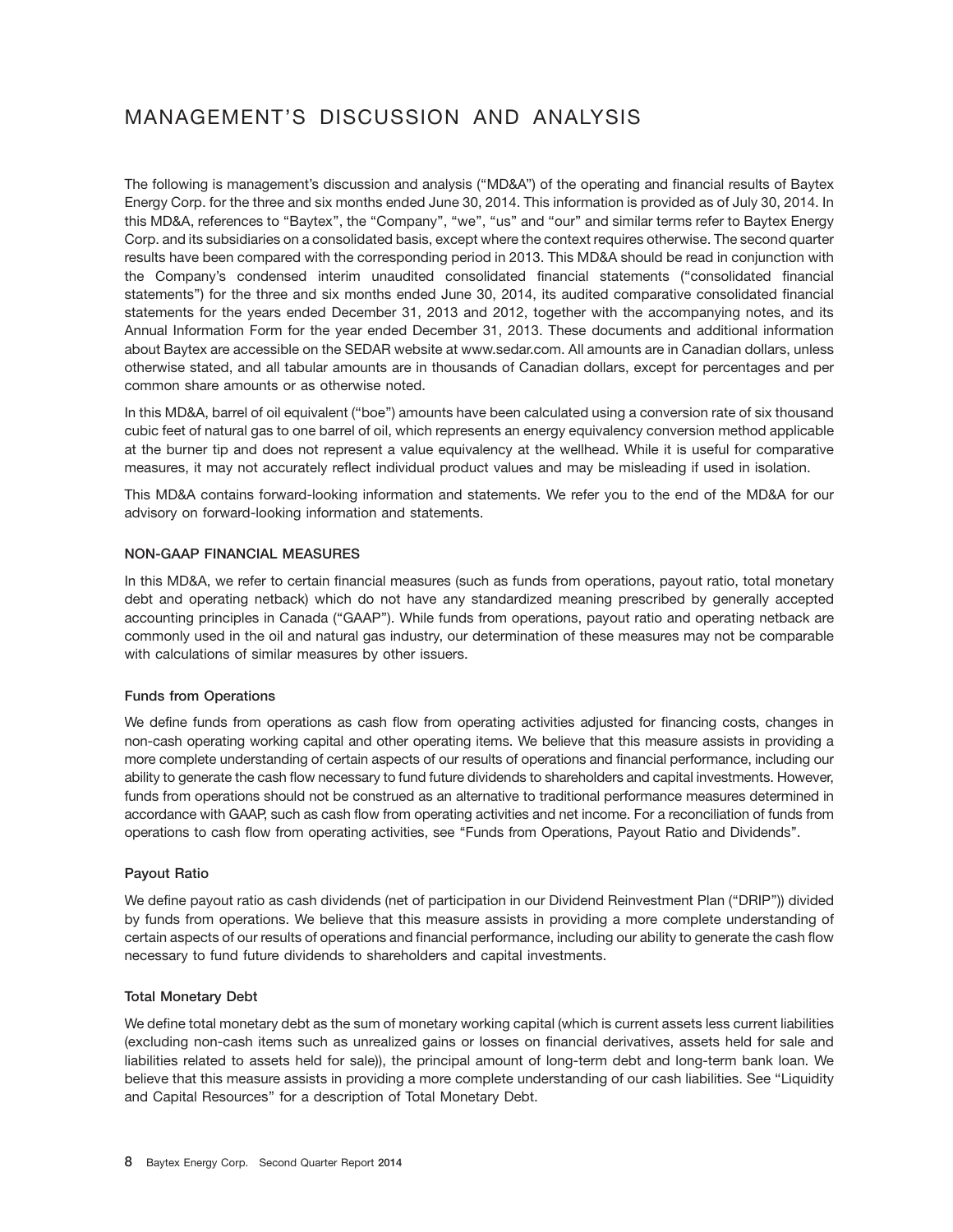### **Operating Netback**

We define operating netback as product revenue less royalties, production and operating expenses and transportation expenses divided by barrels of oil equivalent sales volume for the applicable period. As sales volumes are not materially different than production volumes, we believe that this measure assists in characterizing our ability to generate cash margin on a unit of production basis.

### **SECOND QUARTER HIGHLIGHTS**

The second quarter was a busy quarter for the Company as we set the stage for future growth. We closed the acquisition of Aurora Oil & Gas Limited (''Aurora'') in June 2014 which resulted in an immediate increase in production. The new Eagle Ford assets added 6,106 boe/d of production and about \$47.5 million of revenue in the period after closing. Production in our heavy oil properties increased by 8% for the second quarter of 2014 as compared to the same period in 2013, as we continued to have success in our drilling and development program, especially in the Peace River area. Oil prices were 24% higher this year compared to last year as the price for West Texas Intermediate crude oil (''WTI'') increased, the discount for Canadian heavy oil, as measured by the Western Canadian Select (''WCS'') price differential to WTI, decreased and the Canadian dollar weakened against the U.S. dollar. We benefited from our rail transportation strategy which allowed us to access higher value markets for our heavy oil. We also completed a swap of assets, exiting mature properties in Saskatchewan and acquiring additional properties in the Peace River area. Funds from operations for the second quarter was \$165.5 million (\$202.5 million excluding acquisition-related costs of \$37.0 million). We generated net income of \$36.8 million in the second quarter which was similar to the net income in the same period last year, despite the acquisition-related costs.

### **BUSINESS COMBINATION**

On June 11, 2014, we acquired all of the ordinary shares of Aurora for \$4.20 (Australian dollars) per share by way of a scheme of arrangement under the Corporations Act 2001 (Australia) (the "Arrangement"). The total purchase price for Aurora was approximately \$2.8 billion, including the assumption of \$955 million of indebtedness and \$54.6 million of cash. Aurora's primary asset consists of 22,200 net contiguous acres in the Sugarkane Field located in South Texas in the core of the liquids-rich Eagle Ford shale. The Sugarkane Field has been largely delineated with infrastructure in place which is expected to facilitate future annual production growth. The acquisition adds an estimated 166.6 Mboe of proved and probable reserves. In addition, these assets have future reserves upside potential from well downspacing, improving completion techniques and new development targets in additional zones.

To finance the acquisition of Aurora, we completed the issuance of 38,433,000 subscription receipts at \$38.90 each on February 24, 2014, raising gross proceeds of approximately \$1.5 billion. The subscription receipts were converted to common shares on June 11, 2014. We also entered into an agreement with a Canadian chartered bank for the provision of new unsecured revolving credit facilities of approximately \$1.2 billion (to replace the \$850 million revolving credit facilities of Baytex Energy Ltd.), and a new two-year \$200 million unsecured loan. The new facilities became available upon closing of the Arrangement and were used to finance a portion of the purchase price.

In anticipation of closing the Arrangement, we made tender offers for the US\$665 million principal value of outstanding senior notes of Aurora USA Oil & Gas, Inc, a wholly-owned subsidiary of Aurora. Approximately 98% of the outstanding notes with a principal value totaling US\$650.7 million were tendered in response to our offer resulting in US\$745.6 million being paid to the former holders of the notes. In order to finance the tender offers, we issued US\$800 million of senior unsecured notes, comprised of US\$400 million of 5.125% notes due June 1, 2021 and US\$400 million of 5.625% notes due June 1, 2024.

The Results of Operations include the results of Aurora from June 11, 2014. Total production from the date of acquisition to June 30, 2014 was 555,667 boe (27,783 boe/d), equivalent to 6,106 boe/d for the three months ended June 30, 2014 and 3,070 boe/d for the six months ended June 30, 2014. Revenue for the period, since June 11, was \$47.5 million, or \$85.47/boe, which generated a netback on the Aurora operations of \$53.97/boe.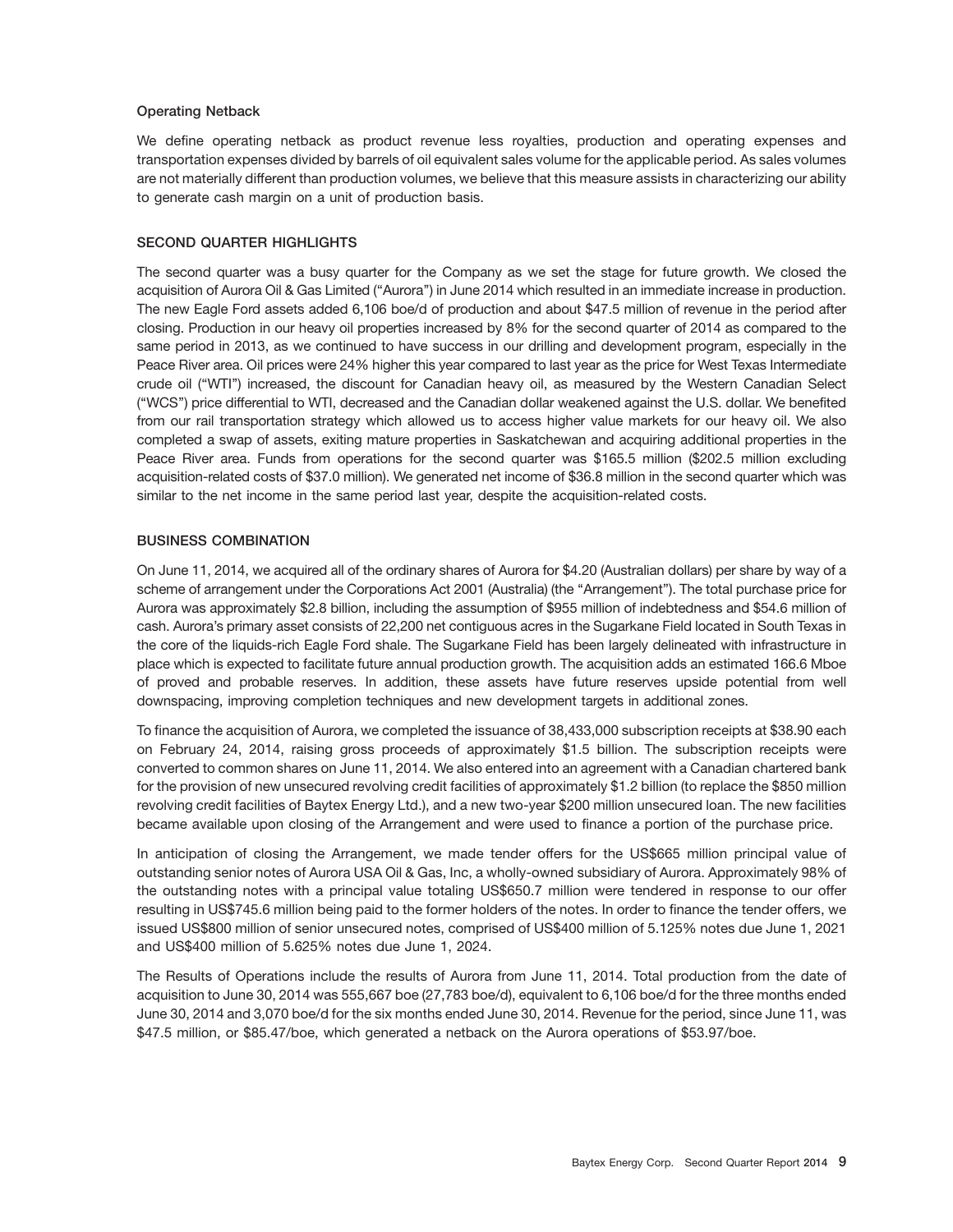# RESULTS OF OPERATIONS

### **Production**

|                           |        | Three Months Ended June 30 |        | Six Months Ended June 30 |        |        |  |  |
|---------------------------|--------|----------------------------|--------|--------------------------|--------|--------|--|--|
|                           | 2014   | 2013                       | Change | 2014                     | 2013   | Change |  |  |
| <b>Daily Production</b>   |        |                            |        |                          |        |        |  |  |
| Light oil and NGL (bbl/d) | 12,340 | 8.202                      | 50%    | 9,912                    | 8.062  | 23%    |  |  |
| Heavy oil $(bbI/d)^{(1)}$ | 45,986 | 42,510                     | 8%     | 45,611                   | 40,012 | 14%    |  |  |
| Natural gas (mcf/d)       | 51.645 | 45,148                     | 14%    | 46,295                   | 42.243 | 10%    |  |  |
| Total production (boe/d)  | 66,934 | 58,236                     | 15%    | 63,239                   | 55,115 | 15%    |  |  |
| <b>Production Mix</b>     |        |                            |        |                          |        |        |  |  |
| Light oil and NGL         | 18%    | 14%                        |        | 16%                      | 14%    |        |  |  |
| Heavy oil                 | 69%    | 73%                        |        | 72%                      | 73%    |        |  |  |
| Natural gas               | 13%    | 13%                        |        | 12%                      | 13%    |        |  |  |

*(1) Heavy oil sales volumes may differ from reported production volumes due to changes in our heavy oil inventory. For the three months ended June 30, 2014, heavy oil sales volumes were 257 bbl/d higher than production volumes (three months ended June 30, 2013 – 204 bbl/d higher). For the six months ended June 30, 2014, heavy oil sales volumes were 101 bbl/d higher than production volumes (six months ended June 30, 2013 – 97 bbl/d higher).*

Production for the three months ended June 30, 2014 averaged 66,934 boe/d, an increase of 15% compared to 58,236 boe/d for the same period in 2013. Light oil and natural gas liquids (''NGL'') production in the second quarter of 2014 increased by 50% to12,340 bbl/d, as compared to 8,202 bbl/d in the second quarter of 2013, primarily due to the Aurora acquisition which increased production by 5,032 bbl/d, partially offset by natural declines. Heavy oil production for the second quarter of 2014 increased by 8% to 45,986 bbl/d from 42,510 bbl/d in the second quarter of 2013, primarily due to successful development activities in the Peace River area. Natural gas production increased by 14% to 51.6 mmcf/d for the second quarter of 2014, as compared to 45.1 mmcf/d for the same period in 2013, mainly due to the addition of 6.4 mmcf/d from the acquisition of Aurora.

Production for the six months ended June 30, 2014 averaged 63,239 boe/d, an increase of 15% compared to 55,115 boe/d for the same period in 2013. Light oil and NGL production in the first six months of 2014 increased by 23% to 9,912 bbl/d, as compared to 8,062 bbl/d in the first six months of 2013, primarily due to the Aurora acquisition which increased production by 2,530 bbl/d, partially offset by natural declines. Heavy oil production for the six months ended June 30, 2014 increased by 14% to 45,611 bbl/d from 40,012 bbl/d for the same period in 2013, primarily due to successful development activities in the Peace River area. Natural gas production increased by 10% to 46.3 mmcf/d for the first six months of 2014, as compared to 42.2 mmcf/d for the same period in 2013, mainly due to the addition of 3.2 mmcf/d from the Aurora acquisition.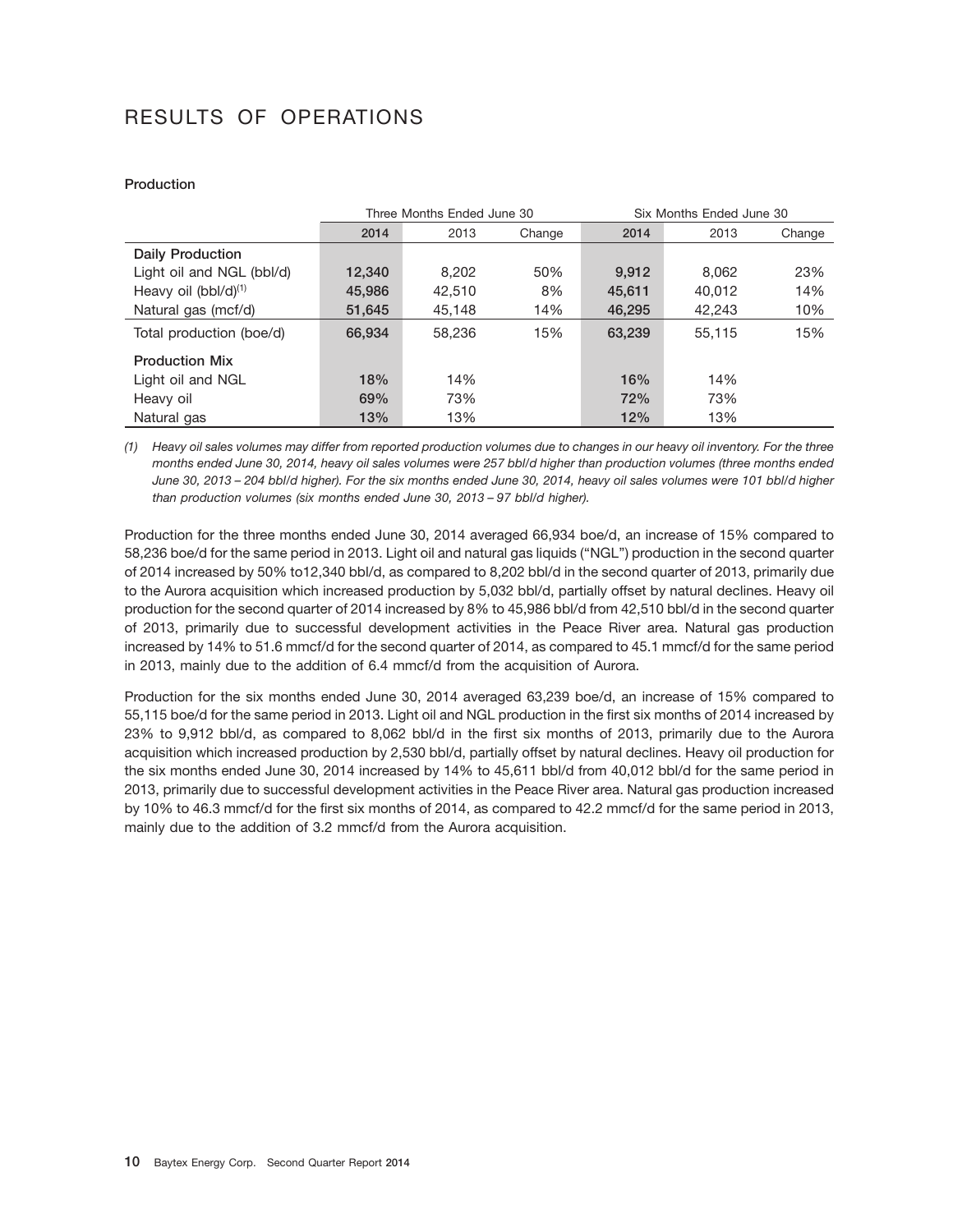### **Commodity Prices**

The prices received for our crude oil and natural gas production directly impact our earnings, funds from operations and our financial position. The following tables compare selected benchmark prices and our average realized selling prices for the current quarter and year to date against the same periods last year.

|                                       |               |        | Three Months Ended June 30 |        | Six Months Ended June 30 |        |    |        |        |  |
|---------------------------------------|---------------|--------|----------------------------|--------|--------------------------|--------|----|--------|--------|--|
|                                       |               | 2014   | 2013                       | Change |                          | 2014   |    | 2013   | Change |  |
| <b>Benchmark Averages</b>             |               |        |                            |        |                          |        |    |        |        |  |
| WTI oil (US\$/bbl) <sup>(1)</sup>     | \$            | 102.99 | \$<br>94.22                | 9%     | \$                       | 100.84 | \$ | 94.30  | 7%     |  |
| WCS heavy oil                         |               |        |                            |        |                          |        |    |        |        |  |
| (US\$/bbI) <sup>(2)</sup>             | \$            | 82.95  | \$<br>75.07                | 10%    | \$                       | 79.25  | \$ | 68.75  | 15%    |  |
| Heavy oil differential <sup>(3)</sup> |               | 19%    | 20%                        |        |                          | 22%    |    | 27%    |        |  |
| CAD/USD average                       |               |        |                            |        |                          |        |    |        |        |  |
| exchange rate                         |               | 1.0894 | 1.0231                     | 6%     |                          | 1.0964 |    | 1.0159 | 8%     |  |
| Edmonton par oil (\$/bbl)             | \$            | 106.68 | \$<br>92.94                | 15%    | S                        | 103.43 | \$ | 90.77  | 14%    |  |
| LLS oil (US\$/bbl) <sup>(4)</sup>     | \$            | 105.55 | \$<br>104.81               | 1%     | \$                       | 104.96 | \$ | 109.37 | (4% )  |  |
| AECO natural gas price                |               |        |                            |        |                          |        |    |        |        |  |
| $($/mcf)^{(5)}$                       | \$            | 4.68   | \$<br>3.46                 | 35%    | \$                       | 4.72   | \$ | 3.27   | 44%    |  |
| <b>Average Sales Prices</b>           |               |        |                            |        |                          |        |    |        |        |  |
| Heavy oil (\$/bbl) <sup>(6)</sup>     | $\mathbf{\$}$ | 79.17  | \$<br>63.92                | 24%    | \$                       | 75.08  | \$ | 57.82  | 30%    |  |
| Physical forward sales                |               |        |                            |        |                          |        |    |        |        |  |
| contracts gain (\$/bbl)               | \$            | 0.09   | \$                         |        | \$                       | 0.18   | \$ | 1.25   |        |  |
| Heavy oil, net (\$/bbl)               | \$            | 79.26  | \$<br>63.92                | 24%    | \$                       | 75.26  | \$ | 59.07  | 27%    |  |
| Light oil and NGL                     |               |        |                            |        |                          |        |    |        |        |  |
| $($/bb1)^{(7)}$                       | \$            | 91.03  | \$<br>77.85                | 17%    | \$                       | 88.84  | \$ | 77.30  | 15%    |  |
| Total oil and NGL, net                |               |        |                            |        |                          |        |    |        |        |  |
| (S/bbl)                               | \$            | 81.74  | \$<br>66.17                | 24%    | \$                       | 77.68  | \$ | 62.12  | 25%    |  |
| Natural gas (\$/mcf)                  | \$            | 4.84   | \$<br>3.59                 | 35%    | \$                       | 5.01   | \$ | 3.53   | 42%    |  |
|                                       |               |        |                            |        |                          |        |    |        |        |  |
| Summary                               |               |        |                            |        |                          |        |    |        |        |  |
| Weighted average                      |               |        |                            |        |                          |        |    |        |        |  |
| $($/boe)^{(7)}$                       | $\mathbf{\$}$ | 75.00  | \$<br>60.42                | 24%    | \$                       | 71.79  | \$ | 55.99  | 28%    |  |
| Physical forward sales                |               |        |                            |        |                          |        |    |        |        |  |
| contracts gain (\$/boe)               |               | 0.06   |                            |        |                          | 0.13   |    | 0.91   |        |  |
| Weighted average, net                 |               |        |                            |        |                          |        |    |        |        |  |
| (\$/boe)                              | \$            | 75.06  | \$<br>60.42                | 24%    | \$                       | 71.92  | \$ | 56.90  | 26%    |  |

*(1) WTI refers to the arithmetic average based on NYMEX prompt month WTI.*

*(2) WCS refers to the average posting price for the benchmark WCS heavy oil.*

*(3) Heavy oil differential refers to the WCS discount to WTI on a monthly weighted average basis.*

*(4) Louisiana Light Sweet (''LLS'') refers to the monthly arithmetic average for Argus LLS front month.*

*(5) AECO refers to the AECO arithmetic average month-ahead index price published by the Canadian Gas Price Reporter.*

*(6) Realized heavy oil prices are calculated based on sales volumes, net of blending costs.*

*(7) Baytex's risk management strategy employs both oil and natural gas financial and physical forward contracts (fixed price forward sales and collars) and heavy oil differential physical delivery contracts (fixed price and percentage of WTI). The pricing information in the table excludes the impact of financial derivatives.*

### *Crude Oil*

For the three months ended June 30, 2014, the WTI oil prompt price averaged US\$102.99/bbl, a 9% increase from the average WTI price of US\$94.22/bbl in the second quarter of 2013. In the three months ended June 30, 2014, prices benefited from a steady decline in crude oil inventories at Cushing, Oklahoma, heightened global geopolitical risk and bullish sentiment from speculative traders.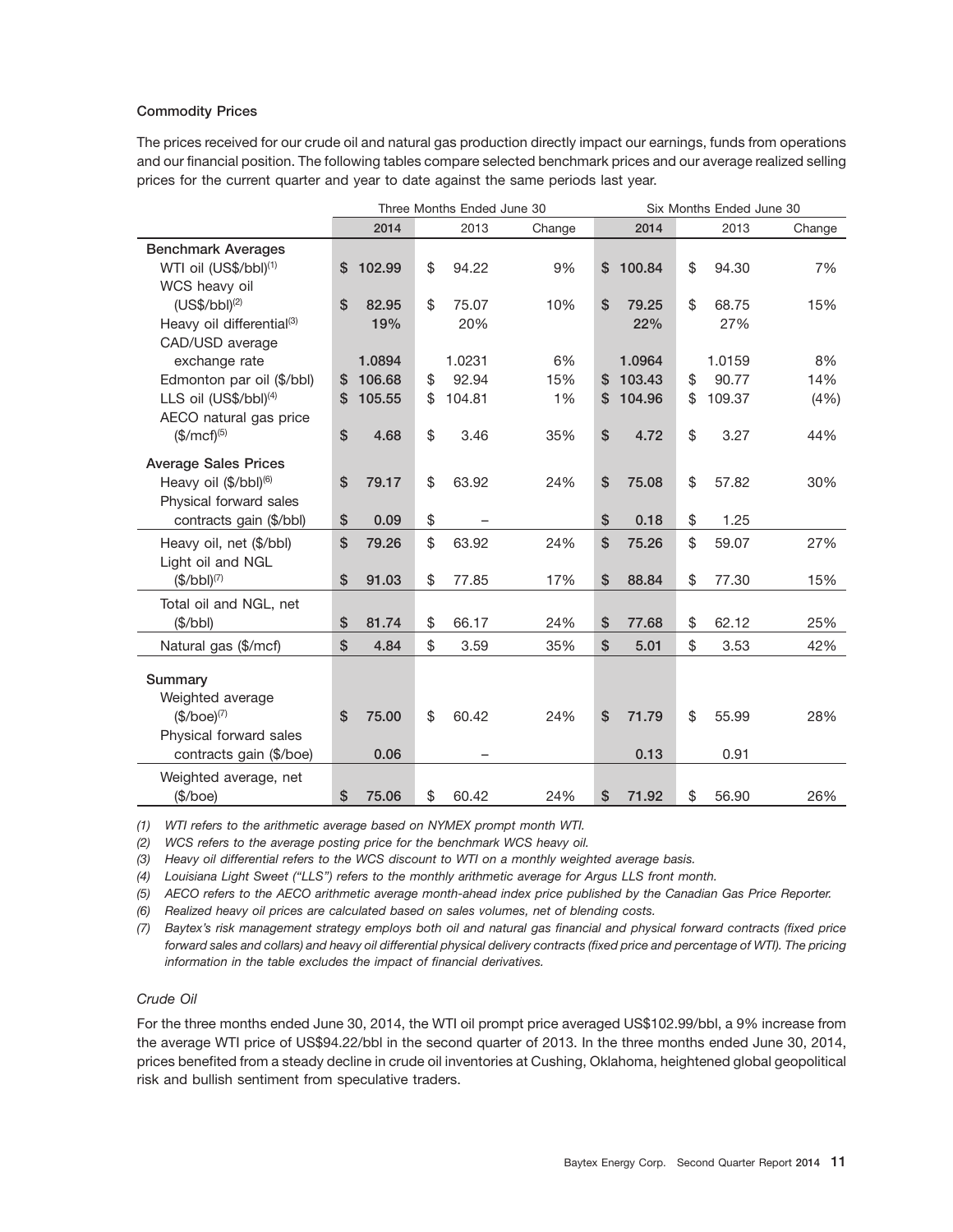For the six months ended June 30, 2014, the WTI oil prompt price averaged US\$100.84/bbl, a 7% increase from the average WTI price of US\$94.30/bbl in the first half of 2013. In the first six months of 2014, prices benefited from increased pipeline connectivity between Cushing, Oklahoma and the U.S. Gulf Coast, resulting in a more narrow spread between WTI and globally priced crude oil.

The discount for Canadian heavy oil, as measured by the WCS price differential to WTI, averaged 19% for the three months ended June 30, 2014 compared to 20% for the same period in 2013. WCS differentials improved throughout the second quarter of 2014 compared to the first quarter of 2014, due to increased heavy oil demand stemming from the continued ramp up of BP Whiting's refinery modernization project and normal seasonality.

For the six months ended June 30, 2014, the WCS heavy oil differential averaged 22% compared to 27% in the first half of 2013. In the first six months of 2014, the differential narrowed due to an increase in crude caused by supply issues in the first quarter of 2014, low inventory levels and increasing take-away capacity out of Western Canada.

### *Natural Gas*

For the three months ended June 30, 2014 the AECO natural gas price averaged \$4.68/mcf, a 35% increase compared to \$3.46/mcf in the same period of 2013. The increase in natural gas price for the three months ended June 30, 2014 compared to the same period in 2013 is a result of below average North American natural gas storage levels after a prolonged and colder than normal winter.

For the six months ended June, 30, 2014 the AECO natural gas price averaged \$4.72/mcf, a 44% increase compared to \$3.27/mcf in the same period of 2013. In the first six months of 2014, prices benefited from a weaker Canadian dollar and a colder than normal winter.

### *Average Sales Prices*

Our realized heavy oil price during the second quarter of 2014 was \$79.26/bbl, or 88% of WCS, compared to \$63.92/bbl, or 83% of WCS in the second quarter of 2013. The realized price during the second quarter of 2014 increased due to the decline in the Canadian dollar compared to the second quarter of 2013, an increase in WTI coupled with a decrease in the WCS differential. We also increased our use of rail which helped to optimize our realized price. During the second quarter of 2014, our average sales price for light oil and NGL was \$91.03/bbl, up 17% from \$77.85/bbl in the second quarter of 2013, which is in line with the increase in the Edmonton par oil benchmark price over the same period. Our realized natural gas price for the three months ended June 30, 2014 was \$4.84/mcf, up from \$3.59/mcf in the second quarter of 2013. The increase is is in line with the increase in the AECO benchmark applicable to the Canadian production and in line with expected prices for the Aurora production over the same period.

Our realized heavy oil price for the six months ended June 30, 2014 was \$75.26/bbl, or 87% of WCS, compared to \$59.07/bbl, or 85% of WCS in the second quarter of 2013. The realized price during the first six months of 2014 increased due to the decline in the Canadian dollar compared to the same period in 2013, as well as an increase in the benchmark prices. During the first six months of 2014, our average sales price for light oil and NGL was \$88.84/bbl, up 15% from \$77.30/bbl in the first six months of 2013, in line with the increase in the Edmonton par oil benchmark price over the same period. Our realized natural gas price for the six months ended June 30, 2014 was \$5.01/mcf, up from \$3.53/mcf in the second quarter of 2013, largely in line with increase in the AECO benchmark and the US natural gas benchmarks.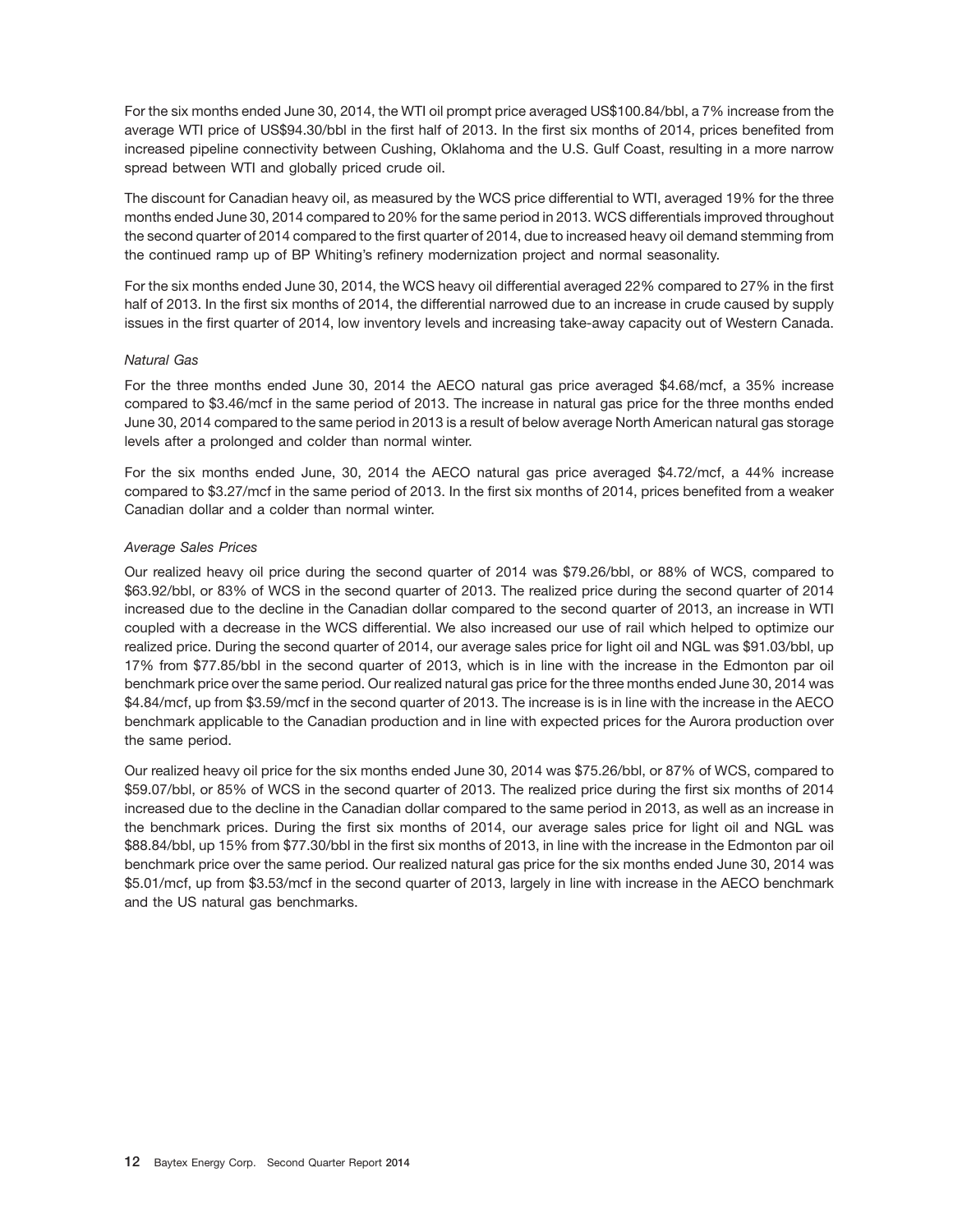### **Financial Derivatives**

As part of normal operations in the upstream oil and gas industry, we are exposed to movements in commodity prices, foreign exchange rates and interest rates. In an effort to manage these exposures, we utilize a series of financial derivative contracts which are intended to reduce some of the volatility in our operating cash flow. The following table summarizes the results of our financial derivative contracts for the three and six months ended June 30, 2014 and 2013.

|                                      |                 | Three Months Ended June 30 |                 | Six Months Ended June 30 |                 |                 |  |  |
|--------------------------------------|-----------------|----------------------------|-----------------|--------------------------|-----------------|-----------------|--|--|
| (\$ thousands)                       | 2014            | 2013                       | Change          | 2014                     | 2013            | Change          |  |  |
| Realized (loss) gain on              |                 |                            |                 |                          |                 |                 |  |  |
| financial derivatives <sup>(1)</sup> |                 |                            |                 |                          |                 |                 |  |  |
| Crude oil                            | \$ (12,054)     | \$<br>8,748                | \$ (20,802)     | \$ (10, 441)             | \$<br>15,609    | \$<br>(26,050)  |  |  |
| Natural gas                          | (629)           | (264)                      | (365)           | (1, 816)                 | 79              | (1,895)         |  |  |
| Foreign currency                     | (1, 231)        | 147                        | (1, 378)        | (3,266)                  | 813             | (4,079)         |  |  |
| Interest                             | 117             | 137                        | (20)            | (4,021)                  | (3,605)         | (416)           |  |  |
| Total                                | \$(13,797)      | \$<br>8,768                | \$<br>(22, 565) | (19, 544)<br>\$          | \$<br>12,896    | \$<br>(32, 440) |  |  |
| Unrealized (loss) gain on            |                 |                            |                 |                          |                 |                 |  |  |
| financial derivatives <sup>(2)</sup> |                 |                            |                 |                          |                 |                 |  |  |
| Crude oil                            | \$ (33,034)     | \$<br>5,226                | (38, 260)<br>\$ | (42, 346)<br>\$          | \$<br>(5,074)   | \$<br>(37, 272) |  |  |
| Natural gas                          | 795             | 3,037                      | (2, 242)        | (2, 241)                 | 650             | (2,891)         |  |  |
| Foreign currency                     | (15, 043)       | (8,539)                    | (6,504)         | 6,118                    | (11, 476)       | 17,594          |  |  |
| Interest <sup>(3)</sup>              | 11,956          | (175)                      | 12,131          | 15,968                   | 3,554           | 12,414          |  |  |
| Total                                | (35, 326)<br>\$ | \$<br>(451)                | \$<br>(34, 875) | (22, 501)<br>\$          | \$<br>(12, 346) | \$<br>(10, 155) |  |  |
| Total (loss) gain on                 |                 |                            |                 |                          |                 |                 |  |  |
| financial derivatives                |                 |                            |                 |                          |                 |                 |  |  |
| Crude oil                            | (45,088)<br>\$  | \$<br>13,974               | \$ (59,062)     | (52, 787)<br>\$          | \$<br>10,535    | (63, 322)<br>\$ |  |  |
| Natural gas                          | 166             | 2,773                      | (2,607)         | (4,057)                  | 729             | (4,786)         |  |  |
| Foreign currency                     | (16, 274)       | (8, 392)                   | (7, 882)        | 2,852                    | (10, 663)       | 13,515          |  |  |
| Interest <sup>(3)</sup>              | 12,073          | (38)                       | 12,111          | 11,947                   | (51)            | 11,998          |  |  |
| Total                                | \$ (49, 123)    | \$<br>8,317                | \$<br>(57, 440) | (42, 045)<br>S           | \$<br>550       | \$<br>(42, 595) |  |  |

*(1) Realized (loss) gain on financial derivatives represents actual cash settlement or receipts for the financial derivatives.*

*(2) Unrealized (loss) gain on financial derivatives represents the change in fair value of the financial derivatives during the period.*

*(3) Unrealized gain on interest rate derivatives includes the change in fair value of the call options embedded in our senior unsecured notes.*

Contracts settled in the period result in realized gains or losses based on the market price compared to the contract price on the date the contract matures. As the forward markets for commodities and currencies fluctuate and as new contracts are executed, changes in the fair value are reported as unrealized gains or losses in the period. Contracts in place at the beginning of the period which settle during the period will give rise to the reversal of the unrealized gain or loss recorded at the beginning of the period.

The realized loss of \$13.8 million for the three months ended June 30, 2014 on derivative contracts is mainly due to crude oil prices exceeding our fixed price contracts during the quarter. The unrealized mark-to-market loss of \$35.3 million for the three months ended June 30, 2014 mainly relates to higher forward crude oil prices at June 30, 2014 as compared to March 31, 2014, partially offset by the fair value gain of \$12.1 million on the call options embedded within the senior unsecured notes and the strengthening Canadian dollar against the US dollar at June 30, 2014 as compared to March 31, 2014. The unrealized loss also includes the reversal of the unrealized gain of \$31.6 million reported at March 31, 2014 on the Australian dollar contracts put in place to mitigate currency risk on the purchase price of Aurora.

The realized loss of \$19.5 million for the six months ended June 30, 2014 on derivative contracts relates to crude oil rising to levels above our fixed price contracts and losses on the interest rate swaps as LIBOR remained low, as well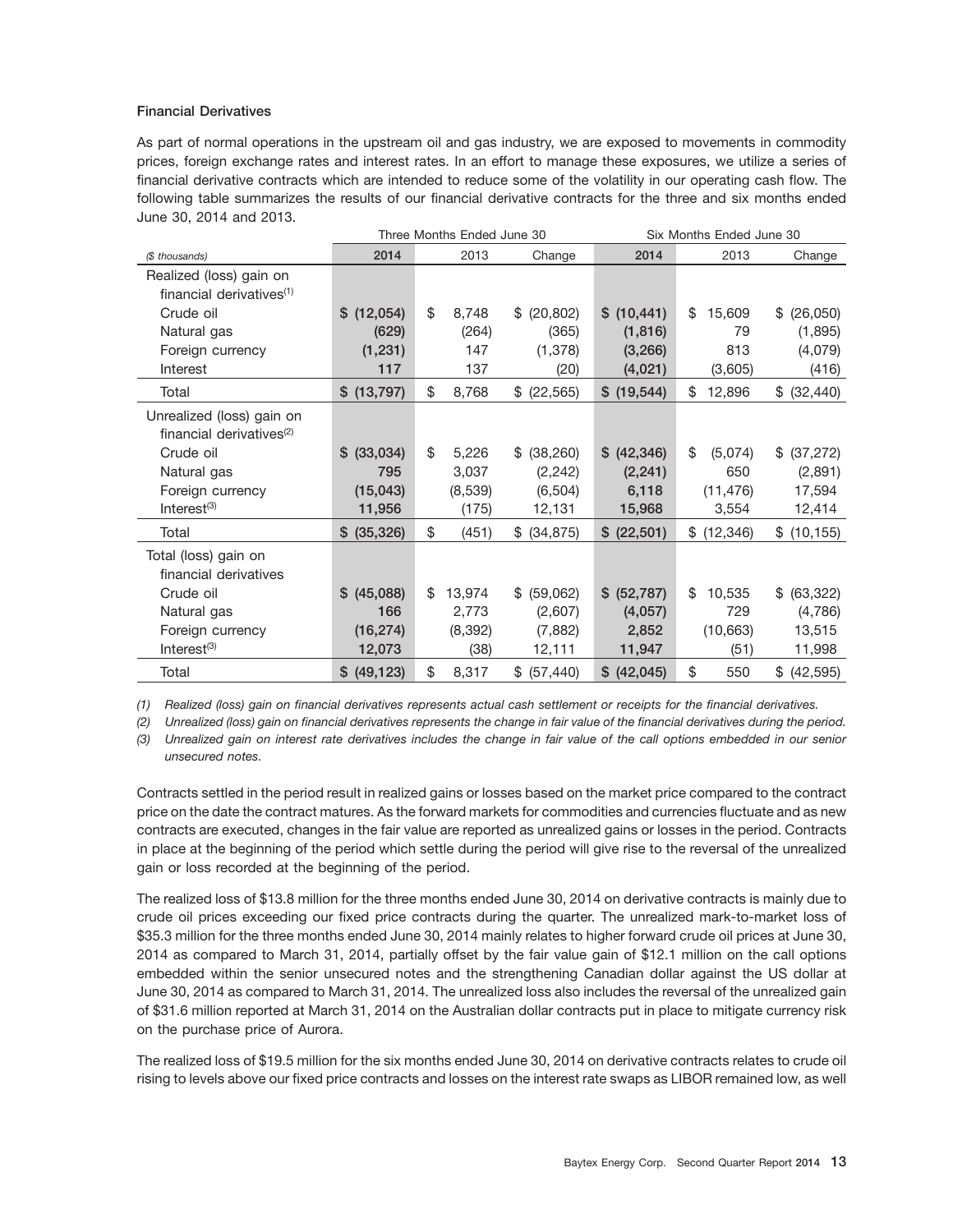as the weakening Canadian dollar against the U.S. dollar compared to December 31, 2013. The unrealized mark-to-market loss of \$22.5 million for the six months ended June 30, 2014 is mainly due to higher forward commodity prices at June 30, 2014, as compared to December 31, 2013, partially offset by the fair value gain of \$12.1 million on the call options embedded within the senior unsecured notes, addition of favourable foreign currency contracts and settlement of previously unrecorded unrealized losses on interest rate contracts.

A summary of the financial derivative contracts in place as at June 30, 2014 and the accounting treatment thereof are disclosed in note 18 to the consolidated financial statements.

|                             |           | Three Months Ended June 30 |        | Six Months Ended June 30 |           |        |  |  |
|-----------------------------|-----------|----------------------------|--------|--------------------------|-----------|--------|--|--|
| (\$ thousands except for %) | 2014      | 2013                       | Change | 2014                     | 2013      | Change |  |  |
| Oil revenue                 |           |                            |        |                          |           |        |  |  |
| Light oil and NGL           | \$102,226 | 58.106<br>\$               | 76%    | \$159,392                | \$112,794 | 41%    |  |  |
| Heavy oil                   | 333,518   | 248,458                    | 34%    | 622,730                  | 428,818   | 45%    |  |  |
| Total oil revenue           | 435,744   | 306,564                    | 42%    | 782,122                  | 541,612   | 44%    |  |  |
| Natural gas revenue         | 22,764    | 14,730                     | 55%    | 41,959                   | 26,962    | 56%    |  |  |
| Total oil and natural gas   |           |                            |        |                          |           |        |  |  |
| revenue                     | 458,508   | 321,294                    | 43%    | 824,081                  | 568,574   | 45%    |  |  |
| Other income                | 415       |                            | 100%   | 415                      |           | 100%   |  |  |
| Heavy oil blending          |           |                            |        |                          |           |        |  |  |
| revenue                     | 17,481    | 19.717                     | (11%)  | 37,717                   | 45.382    | (17%)  |  |  |
| Total petroleum and         |           |                            |        |                          |           |        |  |  |
| natural gas revenues        | \$476,404 | \$341.011                  | 40%    | \$862,213                | \$613,956 | 40%    |  |  |

### **Gross Revenues**

Petroleum and natural gas revenues increased 40% to \$476.4 million for the three months ended June 30, 2014 from \$341.0 million for the same period in 2013. The growth in revenues for the three months ended June 30, 2014 is the result of both higher production volumes and higher commodity prices compared to the second quarter of 2013. Heavy oil blending revenue was down 11% for the three months ended June 30, 2014 due to the decrease in contracted volumes of heavy oil requiring blending diluent. Unlike transportation through oil pipelines, transportation of heavy oil by rail does not require blending diluent. The decrease in heavy oil blending revenue is offset by a corresponding decrease in heavy oil blending costs.

Petroleum and natural gas revenues increased 40% to \$862.2 million for the six months ended June 30, 2014 from \$614.0 million for the same period in 2013. The increase in revenues is a result of higher realized pricing on all product lines, combined with increased production. Blending revenue is 17% lower for the six months ended June 30, 2014 compared to the same period last year due to an increase in contracted volumes of heavy oil being transported by rail.

The assets acquired from Aurora contributed \$47.5 million of petroleum and natural gas revenue for the three and six months ended June 30, 2014.

### **Royalties**

Royalties are paid to various government entities and other land and mineral rights owners. Royalties are calculated based on gross revenues and are generally expressed as a percentage of gross revenue. The actual royalty rates can vary for a number of reasons including commodity produced, commodity price, royalty incentives, the producing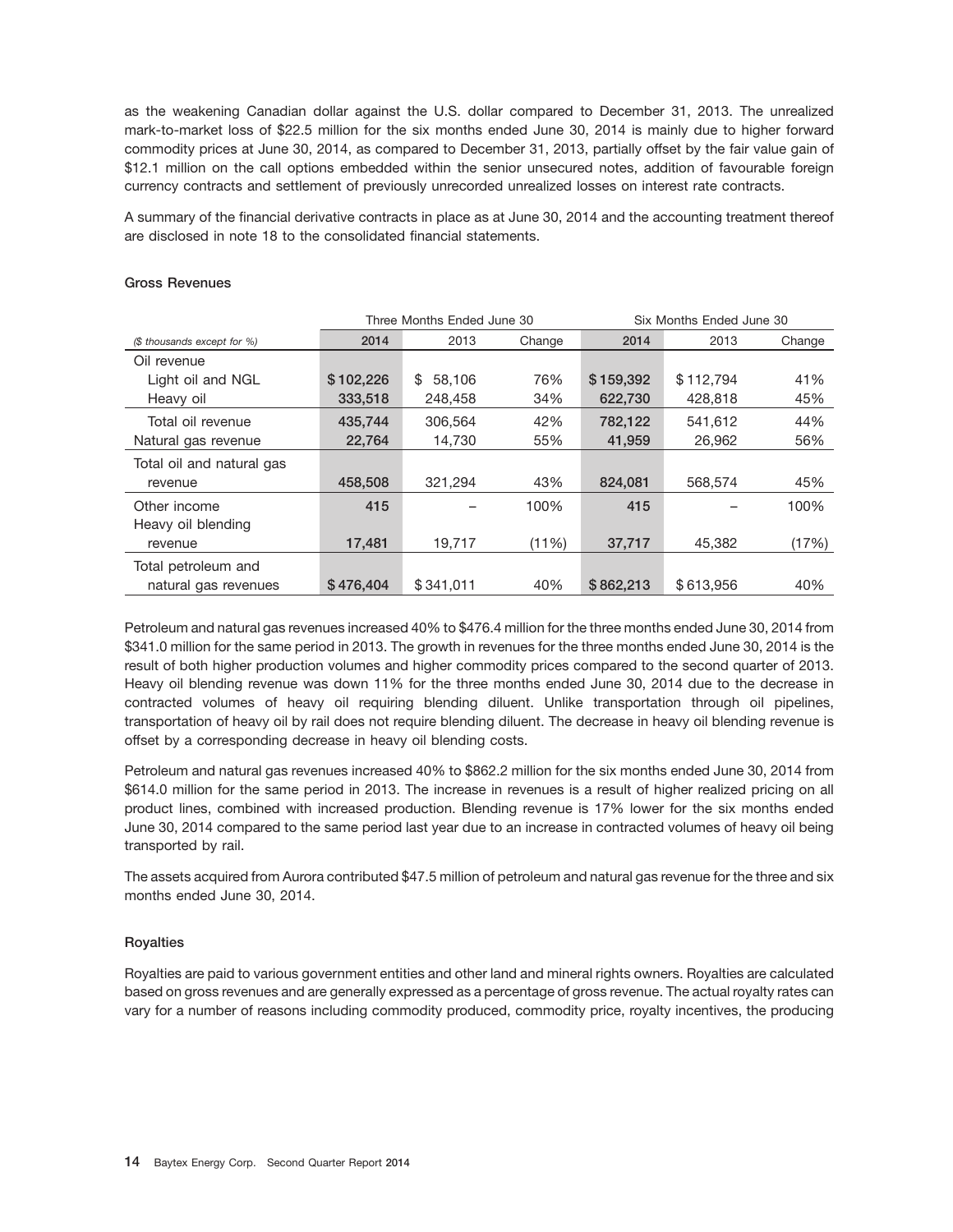formation and the area or jurisdiction. The following table summarizes our royalties and royalty rates for the three and six months ended June 30, 2014 and 2013:

|                                            |            | Three Months Ended June 30 |        | Six Months Ended June 30 |             |        |  |  |
|--------------------------------------------|------------|----------------------------|--------|--------------------------|-------------|--------|--|--|
| (\$ thousands except for % and<br>per boe) | 2014       | 2013                       | Change | 2014                     | 2013        | Change |  |  |
| Royalties                                  | \$112,282  | 62,010<br>\$               | 81%    | \$187,162                | \$107.288   | 74%    |  |  |
| Royalty rates:                             |            |                            |        |                          |             |        |  |  |
| Light oil, NGL and                         |            |                            |        |                          |             |        |  |  |
| natural gas                                | 23.9%      | 18.3%                      |        | 22.3%                    | 21.7%       |        |  |  |
| Heavy oil                                  | 24.7%      | 19.6%                      |        | 22.8%                    | 18.0%       |        |  |  |
| Average royalty rates <sup>(1)</sup>       | 24.5%      | 19.3%                      |        | 22.7%                    | 18.9%       |        |  |  |
| Royalty expenses per boe                   | 18.36<br>S | \$<br>11.66                | 57%    | 16.33                    | \$<br>10.74 | 52%    |  |  |

*(1) Average royalty rate excludes sales of heavy oil blending diluents and the effects of financial derivatives.*

Royalty rates in the three months ended June 30, 2014 for light oil, NGL and natural gas were 23.9%, up from 18.3% in the three months ended June 30, 2013 as the Aurora assets have an expected royalty rate of 29%. Excluding the Aurora assets, the royalty rate for light oil, NGL and natural gas would have been 20.7%, largely in line with expectations. Royalty rates for heavy oil increased to 24.7% in the three months ended June 30, 2014 compared to 19.6% in the three months ended June 30, 2013, primarily due to higher royalty rates imposed by the Crown, a reduction in the royalty incentive volumes in Peace River and \$2.8 million of adjustments applied by the Crown related to prior periods. Crown heavy oil royalty rates utilize a sliding scale based on commodity price and therefore have increased as WTI prices increased.

Royalty rates for light oil, NGL and natural gas increased from 21.7% in the six months ended June 30, 2013 to 22.3% in the six months ended June 30, 2014, primarily due to inclusion of the Aurora assets. Royalty rates for heavy oil increased from 18.0% in the six months ended June 30, 2013 to 22.8% in the six months ended June 30, 2014 primarily due to increased royalty rates imposed by the Crown based on higher commodity prices.

|                                            |             | Three Months Ended June 30 |        | Six Months Ended June 30 |             |        |  |  |
|--------------------------------------------|-------------|----------------------------|--------|--------------------------|-------------|--------|--|--|
| (\$ thousands except for % and<br>per boe) | 2014        | 2013                       | Change | 2014                     | 2013        | Change |  |  |
| Production and operating                   |             |                            |        |                          |             |        |  |  |
| expenses                                   | 75,343<br>S | 68,999<br>\$               | 9%     | \$144,178                | \$134,215   | 7%     |  |  |
| Production and operating                   |             |                            |        |                          |             |        |  |  |
| expenses per boe:                          |             |                            |        |                          |             |        |  |  |
| Heavy oil                                  | S<br>12.28  | \$<br>12.74                | (4%)   | S<br>12.07               | \$<br>13.30 | (9% )  |  |  |
| Light oil, NGL and                         |             |                            |        |                          |             |        |  |  |
| natural gas                                | S<br>12.42  | \$<br>13.61                | (9% )  | S<br>13.89               | \$<br>13.78 | 1%     |  |  |
| Total                                      | 12.32<br>S  | \$<br>12.97                | (5%)   | S<br>12.58               | \$<br>13.43 | (6%)   |  |  |

### **Production and Operating Expenses**

Production and operating expenses for the three months ended June 30, 2014 increased to \$75.3 million from \$69.0 million for the same period in 2013. This increase is due to higher production volumes offset by lower costs per unit of production. Production and operating expenses decreased to \$12.32/boe for the three months ended June 30, 2014 compared to \$12.97/boe for the same period in 2013, primarily due to the inclusion of the Aurora assets which had production and operating expenses of \$4.65/boe in the period since acquisition, lowering the total average cost by \$0.77/boe. This was offset by higher fuel and electricity costs due to increasing prices for natural gas.

Production and operating expenses for the six months ended June 30, 2014 increased to \$144.2 million from \$134.2 million for the same period in 2013. This increase is due to higher production volumes offset by lower costs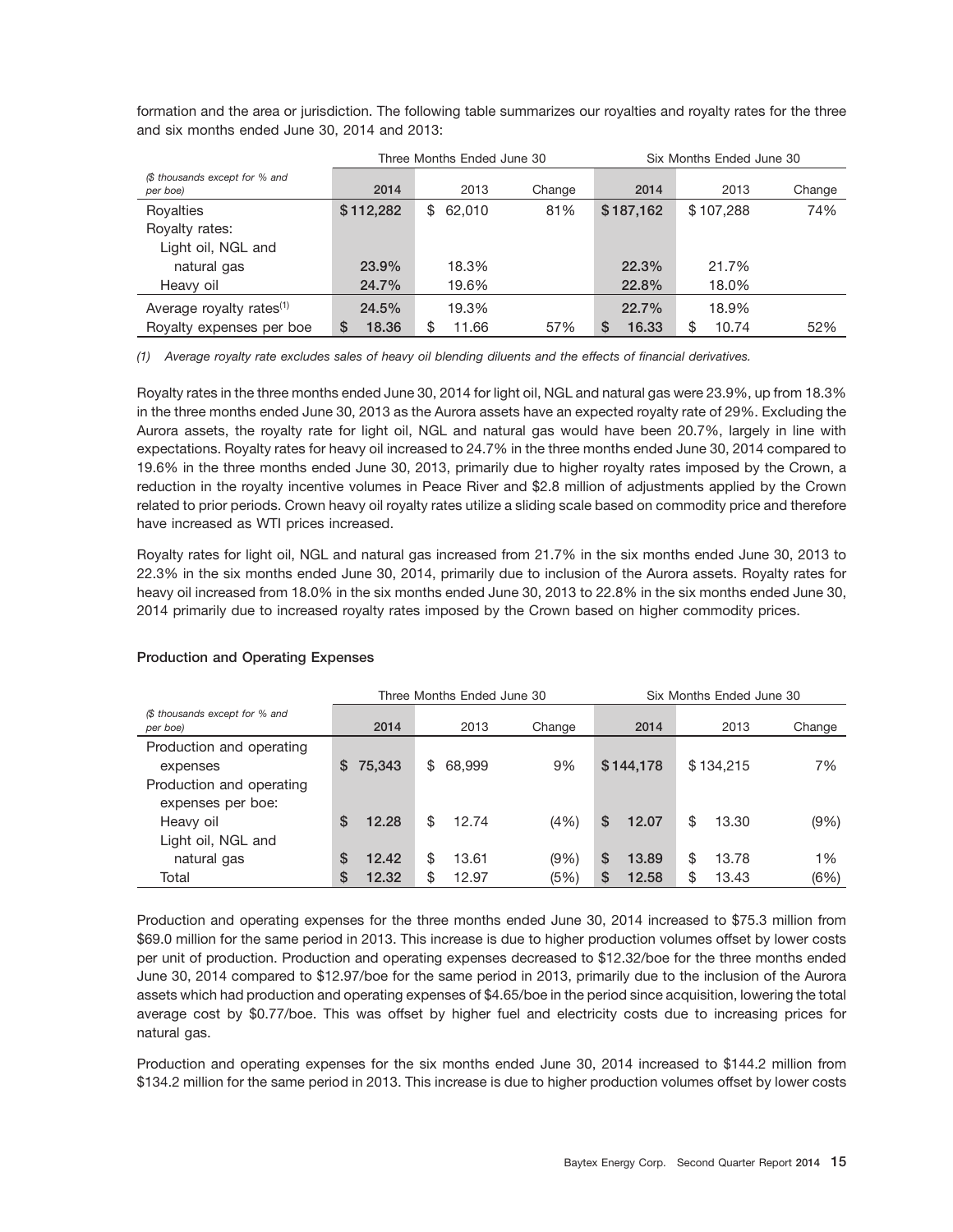per unit of production. Production and operating expenses decreased to \$12.58/boe for the six months ended June 30, 2014 compared to \$13.43/boe for the same period in 2013, primarily due to the acquisition of Aurora which decreased overall production and operating expenses by \$0.22/boe, as well as decreased repairs and maintenance and fluid hauling costs, partially offset by higher fuel and electricity costs. Repairs and maintenance costs and fluid hauling costs have decreased, in part, due to capital investments made in the U.S. and Peace River areas in 2013.

### **Transportation and Blending Expenses**

Transportation expenses include the costs to move the production from the field to the sales point. The largest component of transportation expense relates to the movement of heavy oil to pipeline and rail delivery terminals. The heavy oil produced by Baytex requires blending to reduce its viscosity in order to meet pipeline specifications and to facilitate its marketing. The cost of blending diluent is recovered in the sale price of the blended product. Product transported by rail does not require blending diluent.

The following table compares our blending and transportation expenses for the three and six months ended June 30, 2014 and 2013, expressed in dollars and per BOE:

|                                                     |    | Three Months Ended June 30 |    |        |          |    | Six Months Ended June 30 |    |        |        |  |  |
|-----------------------------------------------------|----|----------------------------|----|--------|----------|----|--------------------------|----|--------|--------|--|--|
| (\$ thousands except for % and<br>per boe)          |    | 2014                       |    | 2013   | Change   |    | 2014                     |    | 2013   | Change |  |  |
| <b>Blending expenses</b>                            | \$ | 17.481                     | \$ | 19.717 | $(11\%)$ | \$ | 37,717                   | \$ | 45.382 | (17%)  |  |  |
| Transportation expenses                             |    | 22,256                     |    | 21,723 | 2%       |    | 46.923                   |    | 42,194 | 11%    |  |  |
| Total transportation and<br>blending expenses       | S  | 39,737                     | \$ | 41.440 | (4%)     | \$ | 84,640                   | \$ | 87.576 | (3%)   |  |  |
| Transportation expenses<br>per boe <sup>(1)</sup> : |    |                            |    |        |          |    |                          |    |        |        |  |  |
| Heavy oil                                           | \$ | 4.77                       | \$ | 5.32   | (10%)    | \$ | 5.30                     | \$ | 5.56   | (5%)   |  |  |
| Light oil, NGL and                                  |    |                            |    |        |          |    |                          |    |        |        |  |  |
| natural gas                                         | \$ | 1.14                       | \$ | 0.74   | 54%      | \$ | 0.96                     | \$ | 0.68   | 41%    |  |  |
| Total                                               | \$ | 3.64                       | \$ | 4.08   | $(11\%)$ | \$ | 4.09                     | \$ | 4.22   | (3%)   |  |  |

*(1) Transportation expenses per boe exclude the purchase of blending diluent.*

Blending expenses for the three months ended June 30, 2014 decreased 11% from the same period in 2013 due to lower volumes of condensate being required due to increased rail volumes, partially offset by higher per barrel costs of condensate. In the second quarter of 2014, blending expenses were \$17.5 million for the purchase of 1,679 bbl/d of condensate at \$114.45/bbl, compared to \$19.7 million for the purchase of 2,128 bbl/d at \$101.82/bbl for the same period last year. In the first six months of 2014, blending expenses were \$37.7 million for the purchase of 1,851 bbl/d of condensate at \$112.58/bbl, compared to \$45.4 million for the purchase of 2,403 bbl/d at \$104.34/bbl for the same period last year. The decrease in blending expenses for the three and six months ended June 30, 2014, as compared to the same period in 2013, is due to higher volumes of heavy oil being transported by rail.

Transportation expenses increased by 2% and 11% for the three and six months ended June 30, 2014, respectively, compared to the same periods in 2013, due to higher sales volumes offset by lower average per unit transportation expense. For the three and six months ended June 30, 2014, transportation expenses per boe decreased 11% and 3% to \$3.64/boe and \$4.09/boe, respectively, compared to \$4.08/boe and \$4.22/boe for the three and six month periods ended June 30, 2013, mainly due to shorter distance hauls and decreased wait times at the rail terminals.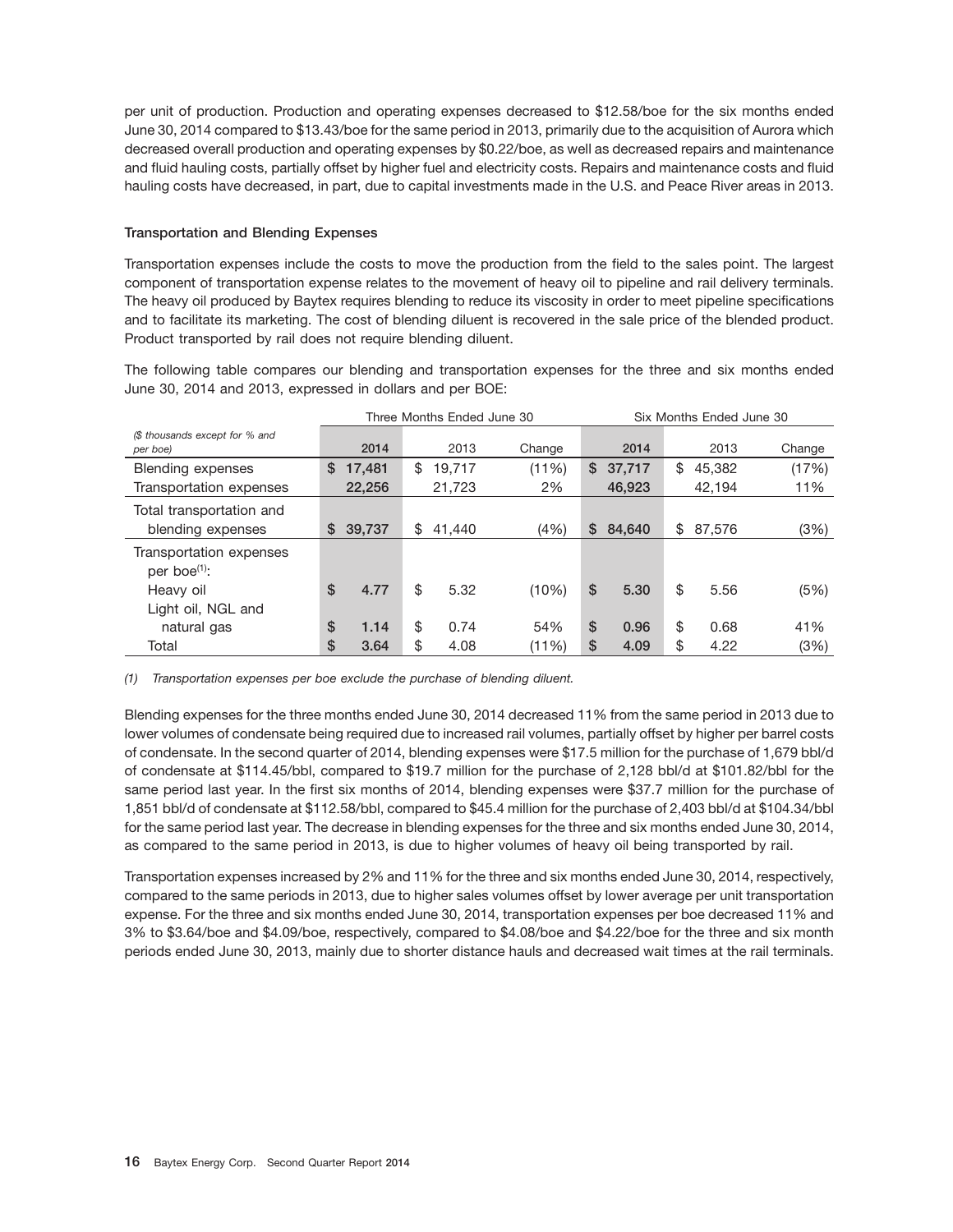### **Operating Netback**

|                                         |             | Three Months Ended June 30 |       | Six Months Ended June 30 |             |        |  |  |
|-----------------------------------------|-------------|----------------------------|-------|--------------------------|-------------|--------|--|--|
| (\$ per boe except for %<br>and volume) | 2014        | 2013<br>Change             |       | 2014                     | 2013        | Change |  |  |
| Sales volume (boe/d)                    | 67,191      | 58,440                     | 15%   | 63,340                   | 55,212      | 15%    |  |  |
| Operating netback <sup>(1)</sup> :      |             |                            |       |                          |             |        |  |  |
| Sales price                             | \$<br>75.06 | \$<br>60.42                | 24%   | \$<br>71.92              | \$<br>56.90 | 26%    |  |  |
| Less:                                   |             |                            |       |                          |             |        |  |  |
| Royalties                               | 18.36       | 11.66                      | 57%   | 16.33                    | 10.74       | 52%    |  |  |
| Production and                          |             |                            |       |                          |             |        |  |  |
| operating expenses                      | 12.32       | 12.97                      | (5%)  | 12.58                    | 13.43       | (6%)   |  |  |
| Transportation                          |             |                            |       |                          |             |        |  |  |
| expenses                                | 3.64        | 4.08                       | (11%) | 4.09                     | 4.22        | (3%)   |  |  |
| Operating netback before                |             |                            |       |                          |             |        |  |  |
| financial derivatives                   | \$<br>40.74 | \$<br>31.71                | 28%   | \$<br>38.92              | \$<br>28.51 | 37%    |  |  |
| Financial derivatives (loss)            |             |                            |       |                          |             |        |  |  |
| gain <sup>(2)</sup>                     | (2.28)      | 1.62                       |       | (1.35)                   | 1.65        |        |  |  |
| Operating netback after                 |             |                            |       |                          |             |        |  |  |
| financial derivatives                   |             |                            |       |                          |             |        |  |  |
| (loss) gain                             | 38.46<br>S  | \$<br>33.33                | 15%   | \$<br>37.57              | \$<br>30.16 | 25%    |  |  |

*(1) Operating netback table includes revenues and costs associated with sulphur production.*

*(2) Financial derivatives reflect realized gains on commodity related contracts only and exclude the impact of interest rate swaps.*

### **Evaluation and Exploration Expense**

Evaluation and exploration expense includes the write off of undeveloped lands and assets.

Evaluation and exploration expense for the three months ended June 30, 2014 increased to \$3.9 million from \$2.0 million for the same period in 2013 due to an increase in the expiration of undeveloped land leases.

Evaluation and exploration expense for the six months ended June 30, 2014 increased to \$14.5 million from \$5.6 million for the same period in 2013 due to both an increase in the expiration of undeveloped land leases and the impairment of evaluation and exploration assets that will not be developed.

### **Depletion and Depreciation**

Depletion and depreciation for the three and six months ended June 30, 2014 increased to \$99.6 million and \$188.2 million, respectively, from \$86.5 million and \$165.1 million for the same periods in 2013 due to overall higher production volumes. On a sales-unit basis, the provisions for the three and six months ended June 30, 2014 were \$16.56/boe and \$16.41/boe, respectively, compared to \$16.29/boe and \$16.52/boe for the same periods in 2013. The provision related to Aurora for the second quarter of 2014 was \$26.23/boe reflecting the inclusion of the fair value of the acquired assets in the depletable pool. On a sales-unit basis, the provisions excluding Aurora, for the three and six months ended June 30, 2014 were \$15.29/boe and \$15.91/boe, respectively, compared to \$16.29/boe and \$16.52/boe for the same periods in 2013. The decrease for both the three month and six month periods ended June 30, 2014 was primarily due to properties with higher depletion rates being disposed of in the second quarter of 2014, as well as the increase in the 2014 opening reserves compared to 2013 opening reserves.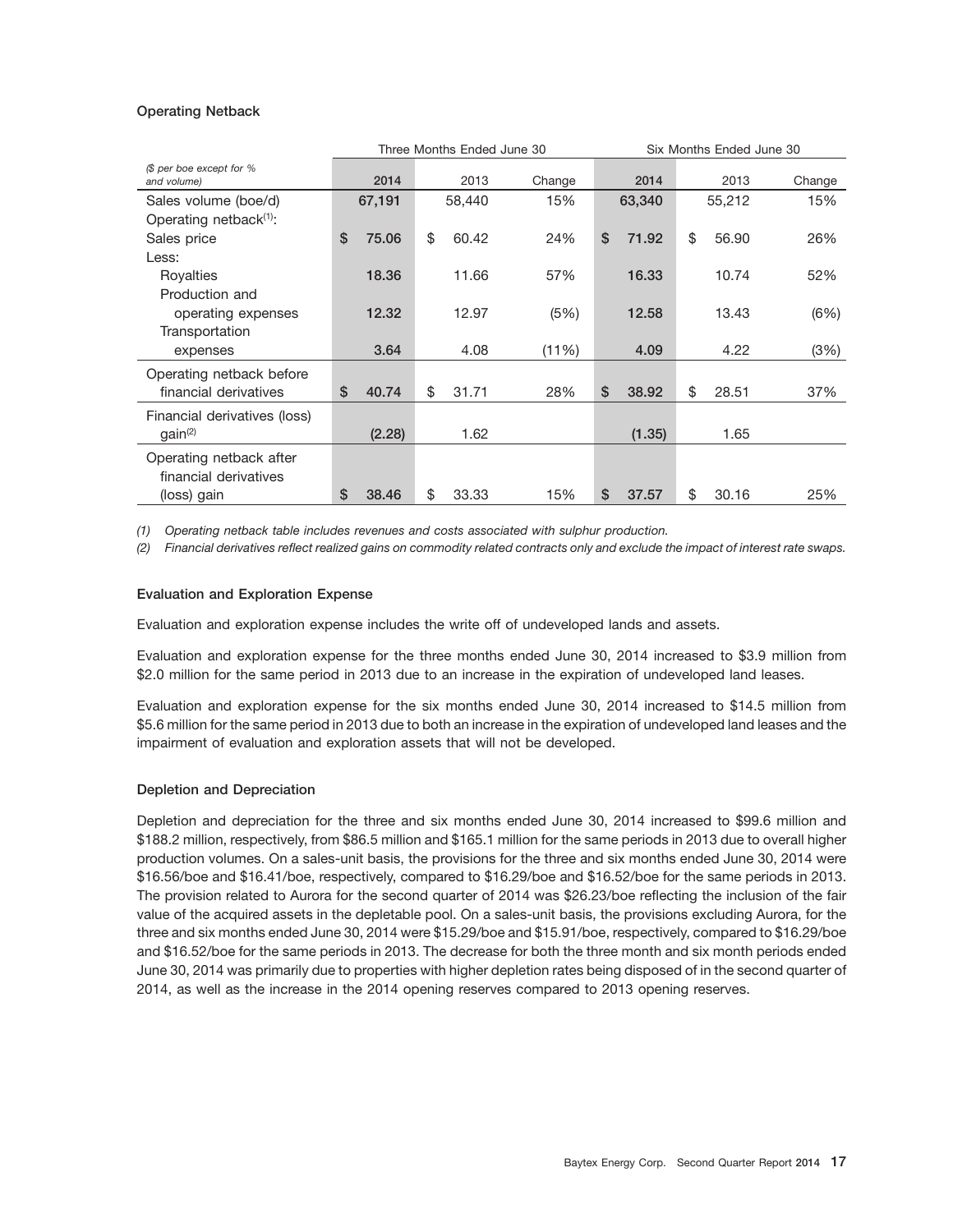### **General and Administrative Expenses**

|                                            |    | Three Months Ended June 30 |    |        |        |    | Six Months Ended June 30 |    |        |        |
|--------------------------------------------|----|----------------------------|----|--------|--------|----|--------------------------|----|--------|--------|
| (\$ thousands except for % and<br>per boe) |    | 2014                       |    | 2013   | Change |    | 2014                     |    | 2013   | Change |
| General and<br>administrative<br>expenses  | S  | 14,309                     | \$ | 10.540 | 36%    | S  | 26,208                   | \$ | 22,090 | 19%    |
| General and<br>administrative              |    |                            |    |        |        |    |                          |    |        |        |
| expenses per boe                           | \$ | 2.34                       | \$ | 1.98   | 18%    | \$ | 2.29                     | \$ | 2.21   | 4%     |

General and administrative expenses for the three months ended June 30, 2014 increased to \$14.3 million, as compared to \$10.5 million in the second quarter of 2013, due to higher salaries and increased head count, lower capital recoveries consistent with lower capital spending and the addition of Aurora's general and administrative expenses, which contributed \$0.8 million subsequent to the acquisition date. General and administrative expenses per boe increased to \$2.34/boe in the second quarter of 2014, from \$1.98/boe in the second quarter of 2013.

General and administrative expenses for the six months ended June 30, 2014 increased to \$26.2 million, as compared to \$22.1 million in the first half of 2013, mainly due to higher salaries and increased head count and lower capital recoveries consistent with lower capital spending. General and administrative expenses per boe increased to \$2.29/boe in the first half of 2014, from \$2.21/boe in the first half of 2013.

### **Acquisition-related Costs**

During the three and six months ended June 30, 2014, acquisition-related costs for the Aurora acquisition were \$37.0 million, including legal, regulatory and advisory fees along with premiums paid on foreign currency hedges.

### **Share-based Compensation Expense**

Compensation expense associated with the Share Award Incentive Plan and the Share Rights Plan is recognized in income over the vesting period of the share awards or share rights with a corresponding increase in contributed surplus. The issuance of common shares upon the conversion of share awards or exercise of share rights is recorded as an increase in shareholders' capital with a corresponding reduction in contributed surplus.

Compensation expense related to the Share Award Incentive Plan decreased to \$8.2 million and \$16.1 million for the three and six months ended June 30, 2013, respectively, from \$9.8 million and \$18.6 million in the three and six months ended June 30, 2013. This was mainly due to an increase in both actual forfeitures and the estimated future forfeiture rate on outstanding awards, as well as a decrease in the estimated payout multiplier.

### **Financing Costs**

Financing costs include interest on bank loans and long-term debt, as well as non-cash charges related to accretion of asset retirement obligations and the amortization of financing expenses and debt issuance costs.

|                               |            | Three Months Ended June 30 |        | Six Months Ended June 30 |              |        |  |  |
|-------------------------------|------------|----------------------------|--------|--------------------------|--------------|--------|--|--|
| (\$ thousands except for %)   | 2014       | 2013                       | Change | 2014                     | 2013         | Change |  |  |
| Bank loan and other           | 4,509<br>S | 2.865<br>\$                | 57%    | \$10,601                 | 4.480<br>\$. | 137%   |  |  |
| Long-term debt                | 11,252     | 7.732                      | 46%    | 16,008                   | 15.394       | 4%     |  |  |
| Accretion on asset retirement |            |                            |        |                          |              |        |  |  |
| obligations                   | 1,779      | 1.690                      | 5%     | 3,520                    | 3.350        | 5%     |  |  |
| Debt financing costs          | 57         | 2.117                      | (97%)  | 57                       | 2.156        | (97%)  |  |  |
| Financing costs               | \$17.597   | \$14.404                   | 22%    | \$30,186                 | \$25,380     | 19%    |  |  |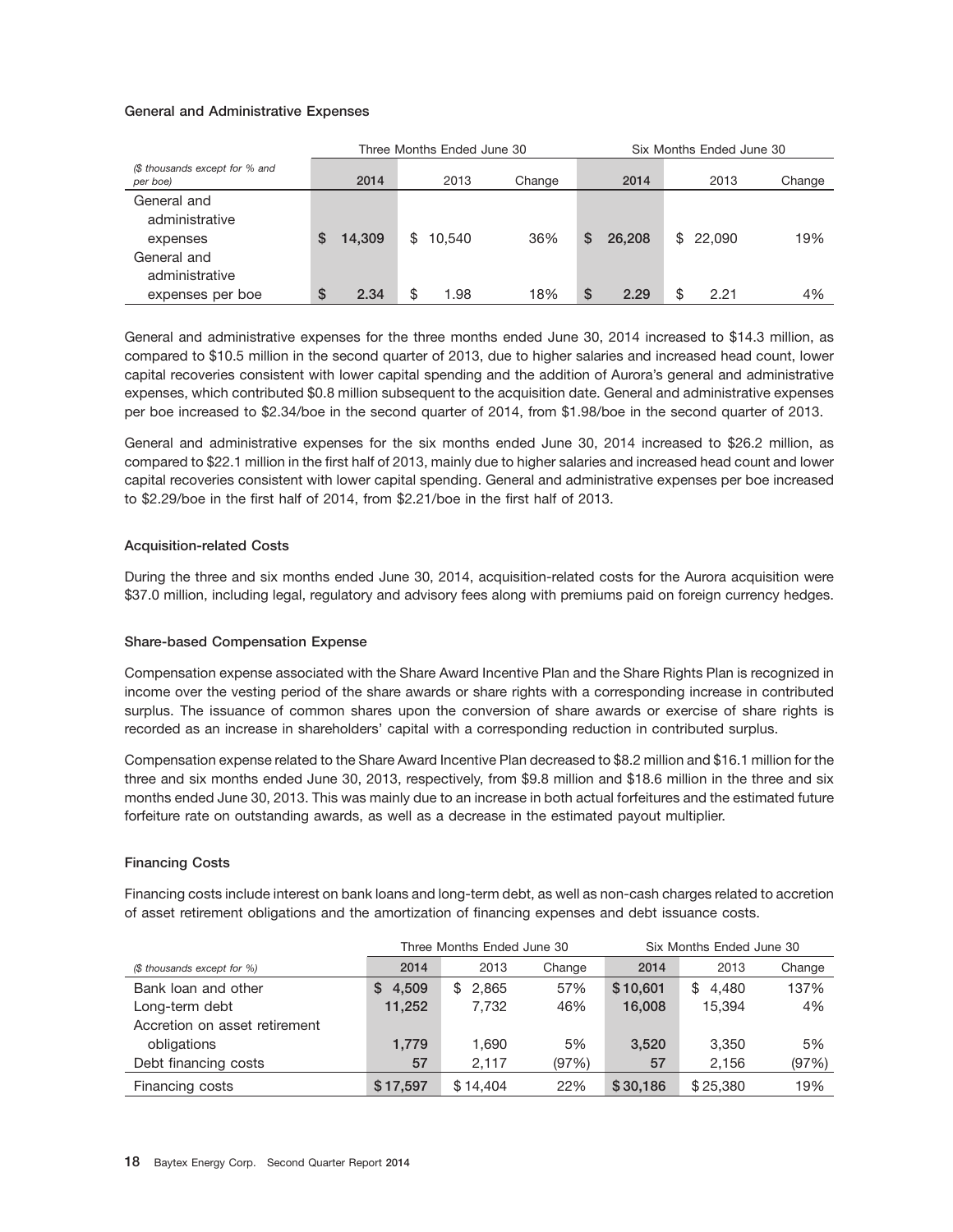Financing costs for the three months ended June 30, 2014 increased to \$17.6 million from \$14.4 million in the second quarter of 2013. Financing costs for the six months ended June 30, 2014 increased to \$30.2 million from \$25.4 million in the same period in 2013. The increases in financing costs for the three and six months ended June 30, 2014 were primarily due to higher outstanding debt levels compared to the same periods in 2013, partially offset by no amendment fees being incurred in 2014 on the credit facilities of Baytex Energy Ltd.

### **Foreign Exchange**

Unrealized foreign exchange gains and losses are due to translation of the U.S. dollar denominated long-term debt and bank loans caused by the movement of the Canadian dollar against the U.S. dollar during the period. Realized foreign exchange gains and losses are due to our day-to-day U.S. dollar denominated transactions.

|                                                   |              | Three Months Ended June 30 |        | Six Months Ended June 30 |             |        |  |
|---------------------------------------------------|--------------|----------------------------|--------|--------------------------|-------------|--------|--|
| (\$ thousands except for % and<br>exchange rates) | 2014         | 2013                       | Change | 2014                     | 2013        | Change |  |
| Unrealized foreign exchange                       |              |                            |        |                          |             |        |  |
| (gain) loss                                       | \$ (21, 379) | \$<br>4,919                | (535%) | \$ (14,923)              | \$8,736     | (271%) |  |
| Realized foreign exchange loss                    |              |                            |        |                          |             |        |  |
| (gain)                                            | 2.924        | (1, 565)                   | (287%) | 986                      | (3,601)     | (127%) |  |
| Foreign exchange (gain) loss                      | \$ (18, 455) | \$<br>3,354                | (650%) | \$ (13,937)              | \$<br>5,135 | (371%) |  |
| CAD/USD exchange rates:                           |              |                            |        |                          |             |        |  |
| At beginning of period                            | 1.1053       | 1.0156                     |        | 1.0636                   | 0.9949      |        |  |
| At end of period                                  | 1.0676       | 1.0512                     |        | 1.0676                   | 1.0512      |        |  |

The unrealized foreign exchange gains of \$21.4 and \$14.9 million for the three and six months ended June 30, 2014, respectively, were mainly the result of the stronger Canadian dollar against the U.S. dollar at June 30, 2014 as compared to the issue date of the US\$800 million notes.

### **Income Taxes**

For the three and six months ended June 30, 2014, deferred income tax expense was \$19.7 million and \$40.1 million, respectively, as compared to \$14.0 million and \$17.8 million for the three and six months ended June 30, 2013.

When compared to the prior period, the increase in deferred income tax expense is primarily the result of an increase in the amount of tax pool claims required to shelter the increased taxable income in the six months ended June 30, 2014 compared to same period in 2013.

### **Net Income**

Net income for the three months ended June 30, 2014 was \$36.8 million, compared to net income of \$36.2 million for the same period in 2013. The increase in net income was due to higher operating netbacks, higher foreign exchange gains, gains on dispositions in the current quarter and lower share-based compensation, partially offset by costs incurred related to the acquisition, higher depletion expense, financial derivative losses and higher income taxes.

Net income for the six months ended June 30, 2014 was \$84.6 million, compared to net income of \$46.3 million for the same period in 2013. The increase in net income was due to higher operating netbacks and lower share-based compensation, partially offset by costs incurred related to the acquisition of Aurora, the loss on financial derivative contracts and higher depletion and deferred income tax expenses.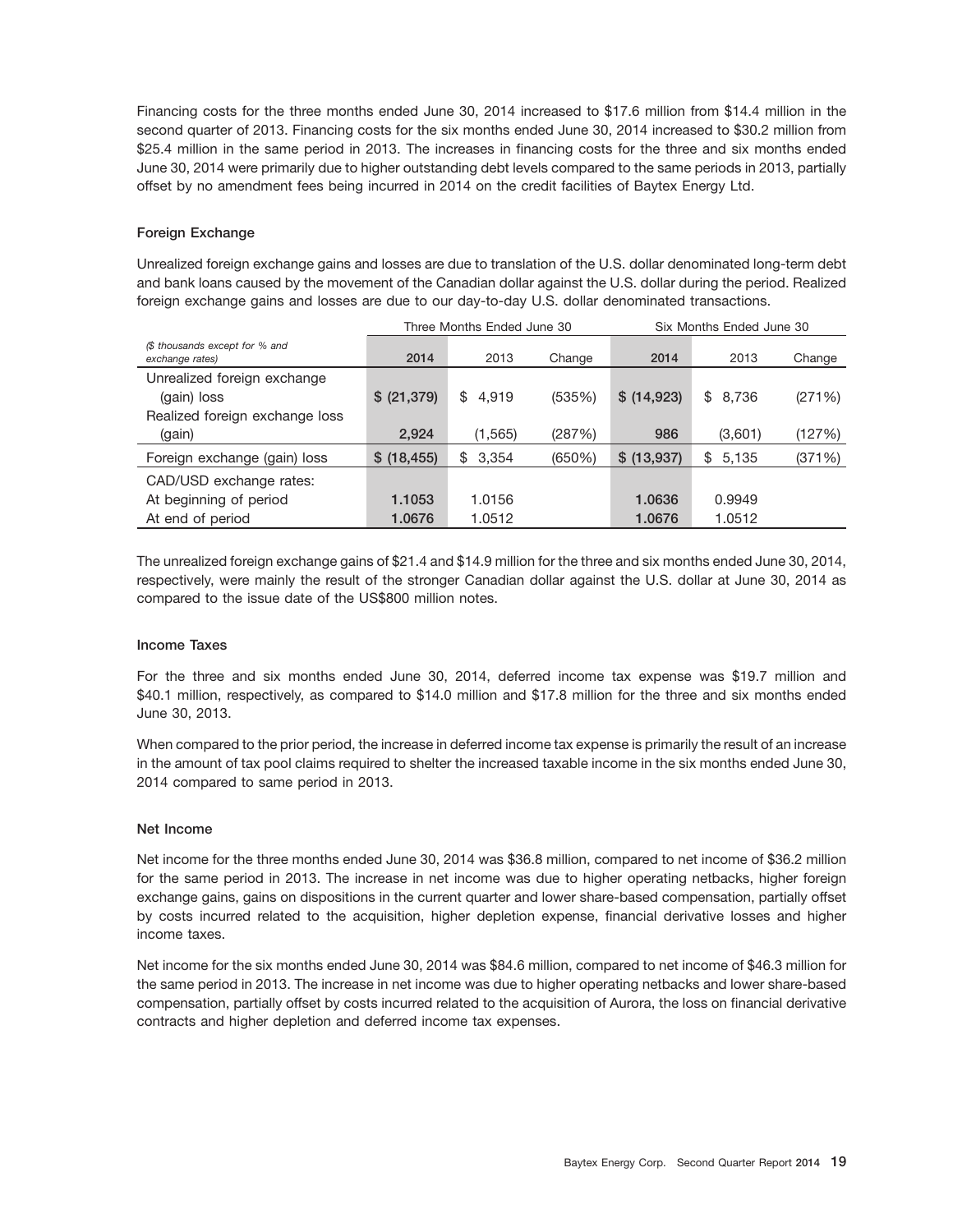### **Other Comprehensive Income**

Other comprehensive income is comprised of the foreign currency translation adjustment on U.S. operations not recognized in profit or loss. The \$45.6 million balance of accumulated other comprehensive income at June 30, 2014 relates to a \$1.5 million foreign currency translation gain accumulated to December 31, 2013 combined with a \$47.1 million foreign currency translation loss related to the six months ended June 30, 2014. The increased translation gain is primarily due to the strengthening of the Canadian dollar against the U.S. dollar at June 30, 2014, compared to closing date of the acquisition of Aurora on June 11, 2014.

### **Capital Expenditures**

Capital expenditures for the three and six months ended June 30, 2014 and 2013 are summarized as follows:

|                                         |          | Three Months Ended June 30 |               | Six Months Ended June 30 |           |    |           |
|-----------------------------------------|----------|----------------------------|---------------|--------------------------|-----------|----|-----------|
| (\$ thousands)                          |          | 2014                       | 2013          |                          | 2014      |    | 2013      |
| Land                                    | \$       | 1,822                      | \$<br>2.415   | \$                       | 3.212     | \$ | 5.400     |
| Seismic                                 |          | 774                        | 208           |                          | 1.166     |    | 766       |
| Drilling and completion                 |          | 90,559                     | 122,425       |                          | 224,017   |    | 241,170   |
| Equipment                               |          | 55,761                     | 52,786        |                          | 92,946    |    | 96,992    |
| Other                                   |          |                            |               |                          |           |    | 28        |
| Total exploration and development       | \$       | 148.916                    | \$<br>177.834 | \$                       | 321.341   | \$ | 344,356   |
| Total acquisitions, net of divestitures |          | 2,920,845                  | (1,796)       |                          | 2,921,518 |    | (23, 227) |
| Total oil and natural gas expenditures  |          | 3,069,761                  | 176.038       |                          | 3,242,859 |    | 321,129   |
| Other plant and equipment, net          |          | 5,313                      | 1,350         |                          | 6,070     |    | 4,720     |
| Total capital expenditures              | <b>S</b> | 3.075.074                  | \$<br>177.388 | \$                       | 3.248.929 | \$ | 325.849   |

During the three months ended June 30, 2014, we drilled 28.3 net wells, compared to 25.8 net wells in the three months ended June 30, 2013. During the six months ended June 30, 2014, we drilled 147.4 net wells, compared to 135.6 net wells in the six months ended June 30, 2013. In 2014, capital investment activity has progressed as planned in our key development areas. 90% of the wells drilled were heavy oil focused.

In the second quarter, we completed the swap of assets on a non-cash basis by disposing of assets in the Saskatchewan heavy oil area in exchange for acquired assets in the Peace River area. The assets exchanged were comparable in terms of value and current production volumes. A gain of \$18.7 million was recognized in the three and six months ended June 30, 2014 in respect of the disposed assets.

Total acquisitions, net of divestitures of \$2.9 million for the three months ended June 30, 2014 include the acquisition of Aurora for approximately \$2.8 billion which closed in the quarter. See ''Business Combination'' for further details on the acquisition. The acquisition is reported at estimated fair value of the assets acquired.

### **FUNDS FROM OPERATIONS, PAYOUT RATIO AND DIVIDENDS**

Funds from operations and payout ratio are non-GAAP measures. Funds from operations represents cash flow from operating activities adjusted for financing costs, changes in non-cash operating working capital and other operating items. Payout ratio is calculated as cash dividends (net of participation in the DRIP) divided by funds from operations. Baytex considers these to be key measures of performance as they demonstrate our ability to generate the cash flow necessary to fund dividends and capital investments.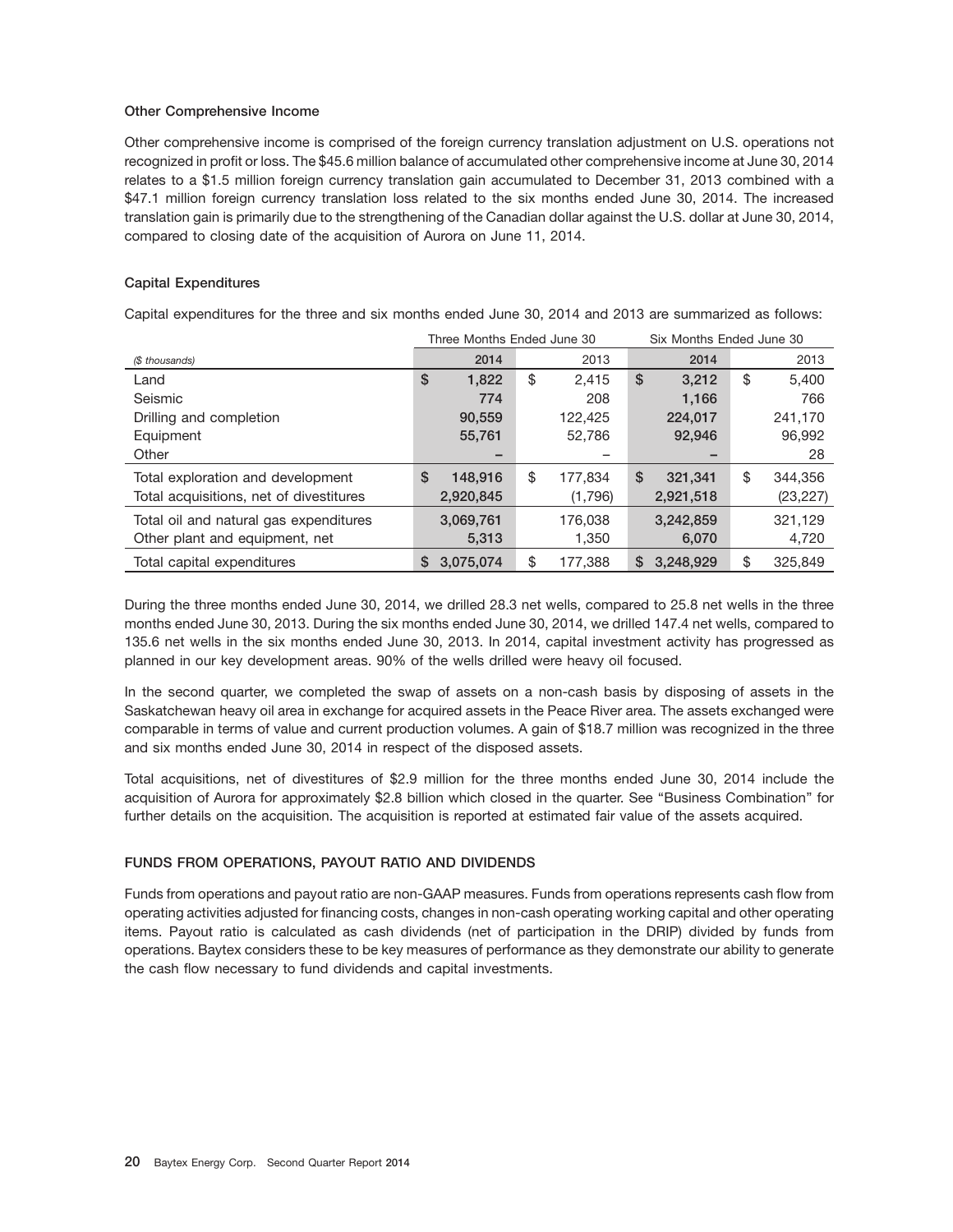|                                           | Three Months Ended June 30 |           |    |           |    | Six Months Ended June 30 |    |           |  |
|-------------------------------------------|----------------------------|-----------|----|-----------|----|--------------------------|----|-----------|--|
| (\$ thousands except for %)               |                            | 2014      |    | 2013      |    | 2014                     |    | 2013      |  |
| Cash flow from operating activities       | \$                         | 152.087   | \$ | 160,306   | \$ | 273,696                  | \$ | 255,480   |  |
| Change in non-cash working capital        |                            | 25,960    |    | 6,776     |    | 81,938                   |    | 19,558    |  |
| Asset retirement expenditures             |                            | 2,992     |    | 1.273     |    | 6,888                    |    | 4.246     |  |
| Financing costs                           |                            | (17, 597) |    | (14, 404) |    | (30, 186)                |    | (25, 380) |  |
| Accretion on asset retirement obligations |                            | 1,779     |    | 1,690     |    | 3,520                    |    | 3,350     |  |
| Accretion on notes and long-term debt     |                            | 281       |    | 163       |    | 456                      |    | 322       |  |
| Funds from operations                     | \$                         | 165,502   | \$ | 155,804   | \$ | 336,312                  | \$ | 257,576   |  |
| Dividends declared                        | \$                         | 95,467    | \$ | 81,432    | \$ | 178,724                  | \$ | 162,391   |  |
| Reinvested dividends                      |                            | (20,070)  |    | (21, 106) |    | (39, 886)                |    | (45, 616) |  |
| Cash dividends declared (net of DRIP)     | \$                         | 75,397    | \$ | 60,326    | \$ | 138,838                  | \$ | 116,775   |  |
| Payout ratio <sup><math>(1)</math></sup>  |                            | 58%       |    | 52%       |    | 53%                      |    | 63%       |  |
| Payout ratio (net of DRIP) <sup>(1)</sup> |                            | 46%       |    | 39%       |    | 41%                      |    | 45%       |  |

The following table reconciles cash flow from our operating activities (a GAAP measure) to funds from operations (a non-GAAP measure):

*(1) Payout ratio, excluding acquisition related costs was 47% (37% net of DRIP) for the three months ended June 30, 2014 and 48% (37% net of DRIP) for the six months ended June 30, 2014.*

Baytex does not deduct capital expenditures when calculating the payout ratio. Due to the depleting nature of petroleum and natural gas assets, certain levels of capital expenditures are required to maintain production. Due to the nature of reserve reporting, natural production declines and the risks involved in capital investment, we are unable to distinguish between capital spent on maintaining productive capacity and capital spent on growth opportunities. Should the costs to explore for, develop or acquire petroleum and natural gas assets increase significantly, it is possible that we would be required to reduce or eliminate dividends on our common shares in order to fund capital expenditures. There can be no certainty that we will be able to maintain current production levels in future periods. Cash dividends declared, net of DRIP participation, of \$75.4 million and \$138.8 million for the three and six months ended June 30, 2014 were funded by funds from operations of \$165.5 million and \$336.3 million respectively.

### **LIQUIDITY AND CAPITAL RESOURCES**

We regularly review our liquidity sources as well as our exposure to counterparties and have concluded that our capital resources are sufficient to meet our on-going short, medium and long-term commitments. Specifically, we believe that our internally generated funds from operations, augmented by our hedging program and existing credit facilities, will provide sufficient liquidity to sustain our operations in the short, medium and long-term. Further, we believe that our counterparties currently have the financial capacities to honor outstanding obligations to us in the normal course of business. We periodically review the financial capacity of our counterparties and, in certain circumstances, we will seek enhanced credit protection.

| (\$ thousands)                            | June 30,<br>2014 | December 31.<br>2013 |
|-------------------------------------------|------------------|----------------------|
| Bank loan                                 | 952,402          | \$<br>223,371        |
| Long-term debt $(1)$                      | 1,329,487        | 459,540              |
| Working capital deficiency <sup>(2)</sup> | 178.517          | 79.151               |
| Total monetary debt                       | \$2,460,406      | \$<br>762,062        |

*(1) Principal amount of instruments.*

*(2) Working capital is current assets less current liabilities (excluding non-cash items such as unrealized gains or losses on financial derivatives, assets held for sale, and liabilities related to assets held for sale).*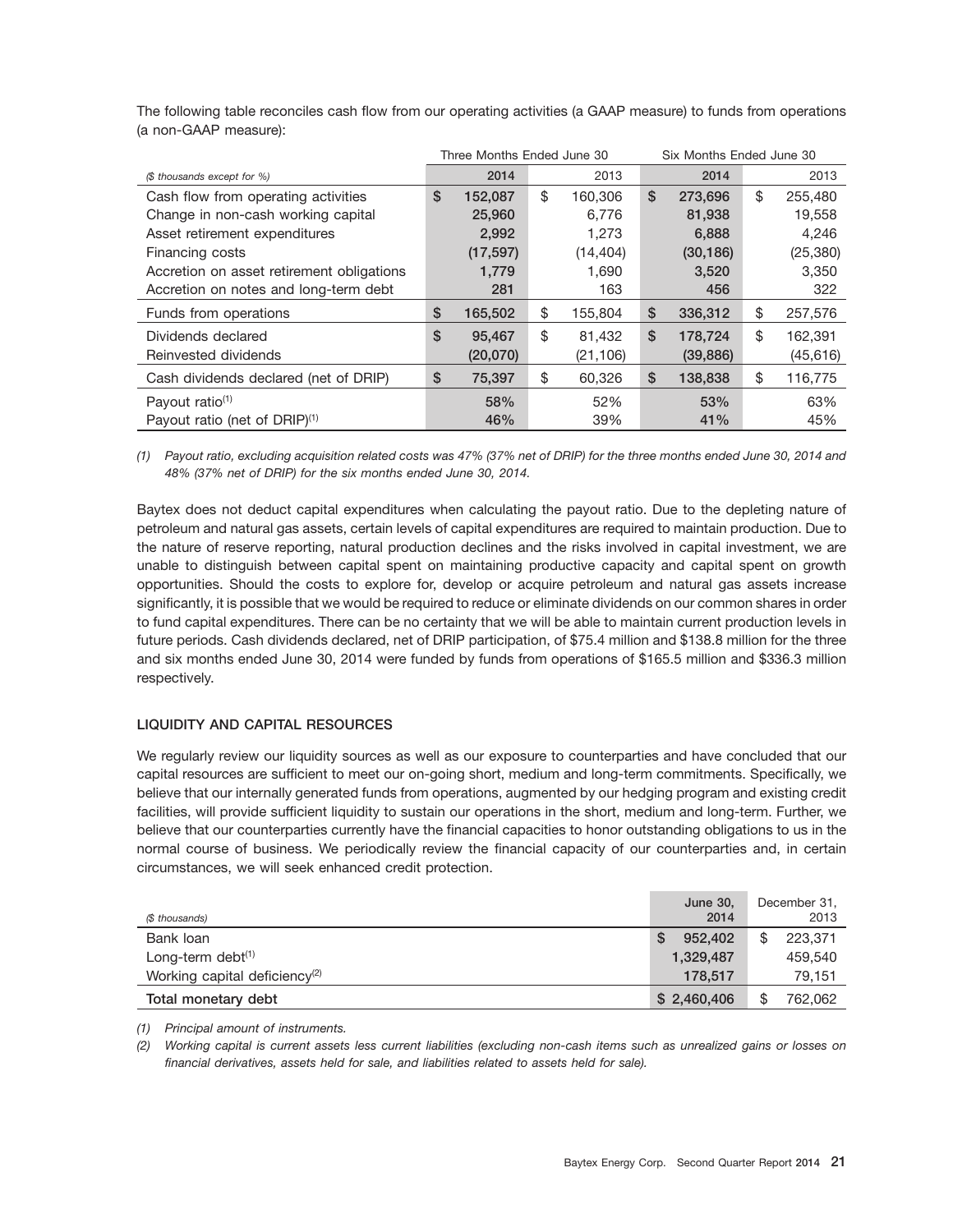At June 30, 2014, total monetary debt was \$2,460.4 million, as compared to \$762.1 million at December 31, 2013. The increase in monetary debt at June 30, 2014 as compared to December 31, 2013 was primarily due to the acquisition of Aurora and exploration and development expenditures exceeding cash flow from operations during the first six months of the year.

Effective June 4, 2014 Baytex reached agreement with its bank lending syndicate to establish credit facilities for approximately \$1.4 billion consisting of the following: (i) revolving extendible unsecured credit facilities consisting of a \$50 million operating loan and a \$950 million syndicated loan for Baytex and a US\$200 million syndicated loan for our wholly-owned subsidiary, Baytex USA Oil & Gas, Inc., both of which have a four-year term (collectively, the ''Revolving Facilities''); and (ii) a \$200 million non-revolving unsecured syndicated loan with a two-year term (the ''Non-Revolving Facility'' and, together with the Revolving Facilities, the ''Unsecured Facilities''). The Unsecured Facilities contain standard commercial covenants for facilities of this nature and the Revolving Facilities do not require any mandatory principal payments prior to maturity. At June 30, 2014, \$952.4 million has been drawn on these Unsecured Facilities with \$461.1 million remaining available. A copy of the credit agreement is accessible on the SEDAR website at www.sedar.com (filed under the category ''Material Document'' on June 11, 2014).

The following table lists the financial covenants under the Unsecured Facilities and the senior unsecured notes, and the compliance therewith as at June 30, 2014.

|                                                     |                      | Position at   |
|-----------------------------------------------------|----------------------|---------------|
| <b>Covenant Description</b>                         | <b>Maximum Ratio</b> | June 30, 2014 |
| Bank loan                                           |                      |               |
| Senior debt to capitalization $(1)(2)$              | 0.50:1.00            | 0.46:1.00     |
| Senior debt to Adjusted income <sup>(1)(5)(6)</sup> | 3.00:1.00            | 1.96:1.00     |
| Debt to Adjusted income(3)(5)(6)                    | 4.00:1.00            | 1.98:1.00     |
| Long-term debt                                      |                      |               |
| Fixed charge coverage $(4)(5)(6)$                   | 2:00:1.00            | 0.10:1.00     |

*(1) ''Senior debt'' is defined as the sum of our bank loan and principal amount of long-term debt.*

*(2) ''Capitalization'' is defined as the sum of our bank loan, principal amount of long-term debt and shareholders' equity.*

- *(3) ''Debt'' is defined as the sum of our bank loan, the principal amount of long-term debt, and certain other liabilities identified in the credit agreement.*
- *(4) Fixed charge coverage is computed as the ratio of financing cost to trailing twelve month Adjusted income.*
- *(5) For purposes of the covenant calculations, Aurora's Adjusted income for the trailing twelve months has been included, in accordance with the terms of the credit agreements.*
- *(6) ''Adjusted income'' is calculated based on terms and definitions set out in the banking agreements which adjusts net income for financing costs, certain specific unrealized and non-cash transactions, acquisition and disposition activity and is calculated based on a trailing twelve month basis.*

Adjusted income for the trailing twelve months ended June 30, 2014 was \$1.16 billion.

In the event of a material acquisition, certain of the financial covenants are relaxed for up to two quarter ends following the closing of such material acquisition, provided that in each quarter: (i) the senior debt to capitalization ratio shall not exceed 0.55:1.00; (ii) the senior debt to Adjusted Income ratio shall not exceed 3.50:1.00; and (iii) the sole cause of such ratios exceeding the levels set forth above is due to the material acquisition. If we exceed any of the covenants under the Unsecured Facilities, we would be required to repay, refinance or renegotiate the loan terms and conditions which may restrict our ability to pay dividends to our shareholders.

The weighted average interest rate on the bank loan for the three and six months ended June 30, 2014 was 3.73% and 3.92%, respectively (three and six months ended June 30, 2013 – 5.09% and 5.31%, respectively).

On July 19, 2012, we issued \$300 million principal amount of senior unsecured notes bearing interest at 6.625% payable semi-annually with principal repayable on July 19, 2022. On February 17, 2011, we issued US\$150 million principal amount of senior unsecured notes bearing interest at 6.75% payable semi-annually with principal repayable on February 17, 2021.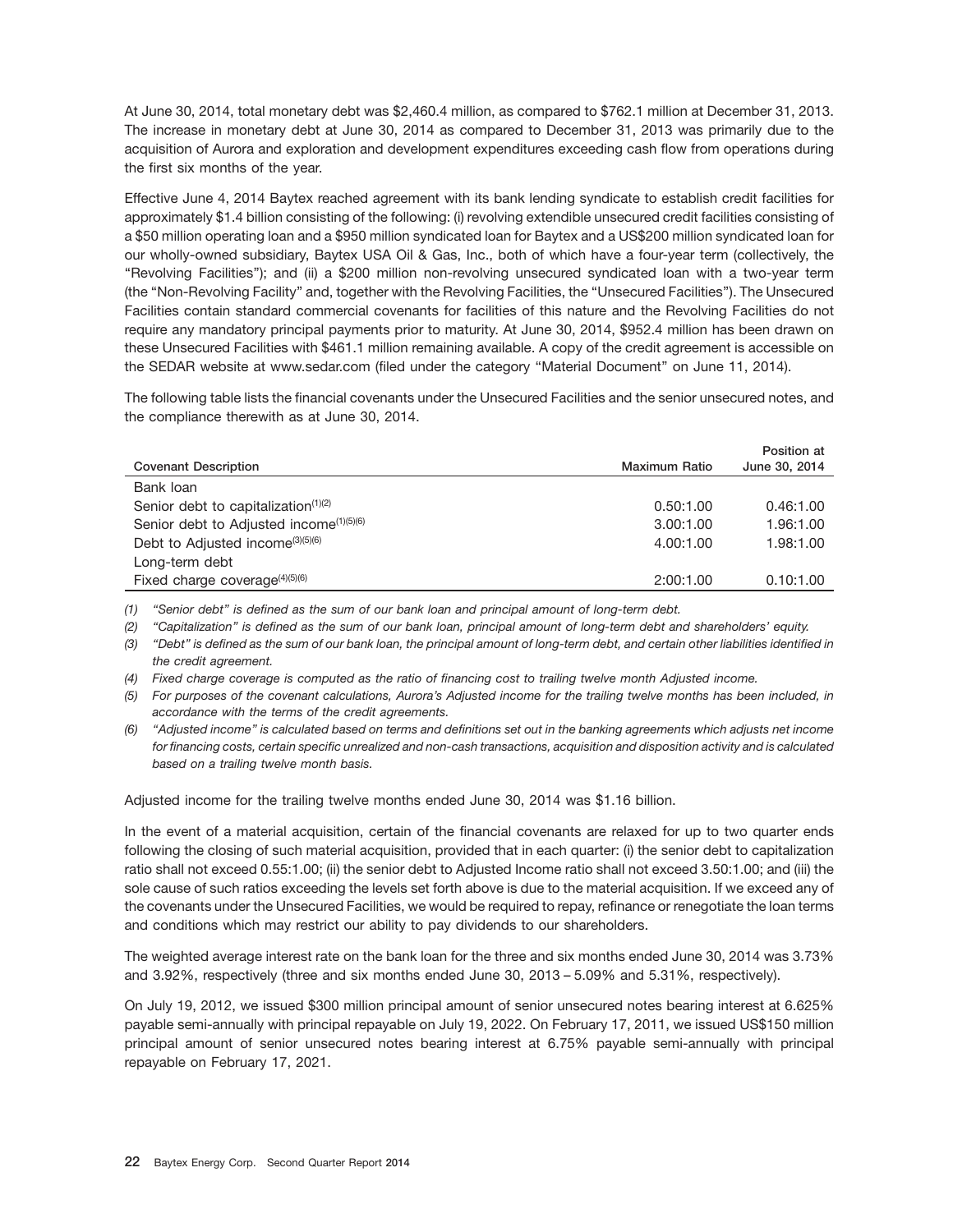Pursuant to the acquisition of Aurora, Baytex assumed US\$365 million of 9.875% senior unsecured notes due February 15, 2017 (the ''2017 Notes'') and US\$300 million of 7.500% senior unsecured notes due April 1, 2020 (the ''2020 Notes'' and, together with the 2017 Notes, the ''Notes'').

On April 22, 2014, Baytex commenced a cash tender offer and consent solicitation for the Notes at a price (per \$1,000 of principal amount) of US\$1,107.34 for the 2017 Notes and US\$1,138.97 for the 2020 Notes. Upon closing of the tender offers on June 11, 2014, Baytex purchased US\$357.1 million (97.8% of total outstanding) of the 2017 Notes and US\$293.6 million (97.9% of total outstanding) of the 2020 Notes, which have been cancelled. The remaining Notes are redeemable at the Company's option, in whole or in part, commencing on February 15, 2015 (in the case of the 2017 Notes) and April 1, 2016 (in the case of the 2020 Notes) at specified redemption prices.

On June 6, 2014, Baytex issued US\$800 million of senior unsecured notes, comprised of US\$400 million of 5.125% notes due June 1, 2021 (the ''2021 Notes'') and US\$400 million of 5.625% notes due June 1, 2024 (the ''2024 Notes"). The 2021 Notes and the 2024 Notes pay interest semi-annually and are redeemable at the Company's option, in whole or in part, commencing on June 1, 2017 (in the case of the 2021 Notes) and June 1, 2019 (in the case of the 2024 Notes) at specified redemption prices.

Pursuant to various agreements with our lenders, we are restricted from paying dividends to shareholders where the dividend would or could have a material adverse effect on us or our subsidiaries' ability to fulfill our respective obligations under our senior unsecured notes and credit facilities.

We believe that our funds from operations, together with the existing credit facilities, will be sufficient to finance current operations, dividends to the shareholders and planned capital expenditures in the ensuing year. The timing of most of the capital expenditures is discretionary and there are no material long-term capital expenditure commitments. The level of dividend is also discretionary, and the Company has the ability to modify dividend levels should funds from operations be negatively impacted by factors such as reductions in commodity prices or production volumes.

### **Subsequent Event**

On July 29, 2014, the Company signed an agreement with an oil and gas company to sell the North Dakota assets for approximately\$357 million, effective July 1, 2014. We expect the net after-tax proceeds of approximately \$275 million to be applied first to the Non-Revolving Facility in accordance with certain banking agreements and then to outstanding bank indebtedness. Production for the six months ended June 30, 2014 was 3,200 boe/d and proved and probable reserves at December 31, 2013 were estimated to be 53.5 million boe. The transaction is subject to standard terms and conditions and is expected to close near the end of the third quarter of 2014.

### **Shareholders' Capital**

We are authorized to issue an unlimited number of common shares and 10,000,000 preferred shares. The rights and terms of preferred shares are determined upon issuance. As at July 28, 2014, we had 166,068,926 common shares and no preferred shares issued and outstanding. During the second quarter of 2014, we converted 38,433,000 subscription receipts issued in February 2014 into 38,433,000 common shares upon closing of the acquisition of Aurora.

### **Contractual Obligations**

We have a number of financial obligations that are incurred in the ordinary course of business. These obligations are of a recurring nature and impact the Company's funds from operations in an ongoing manner. A significant portion of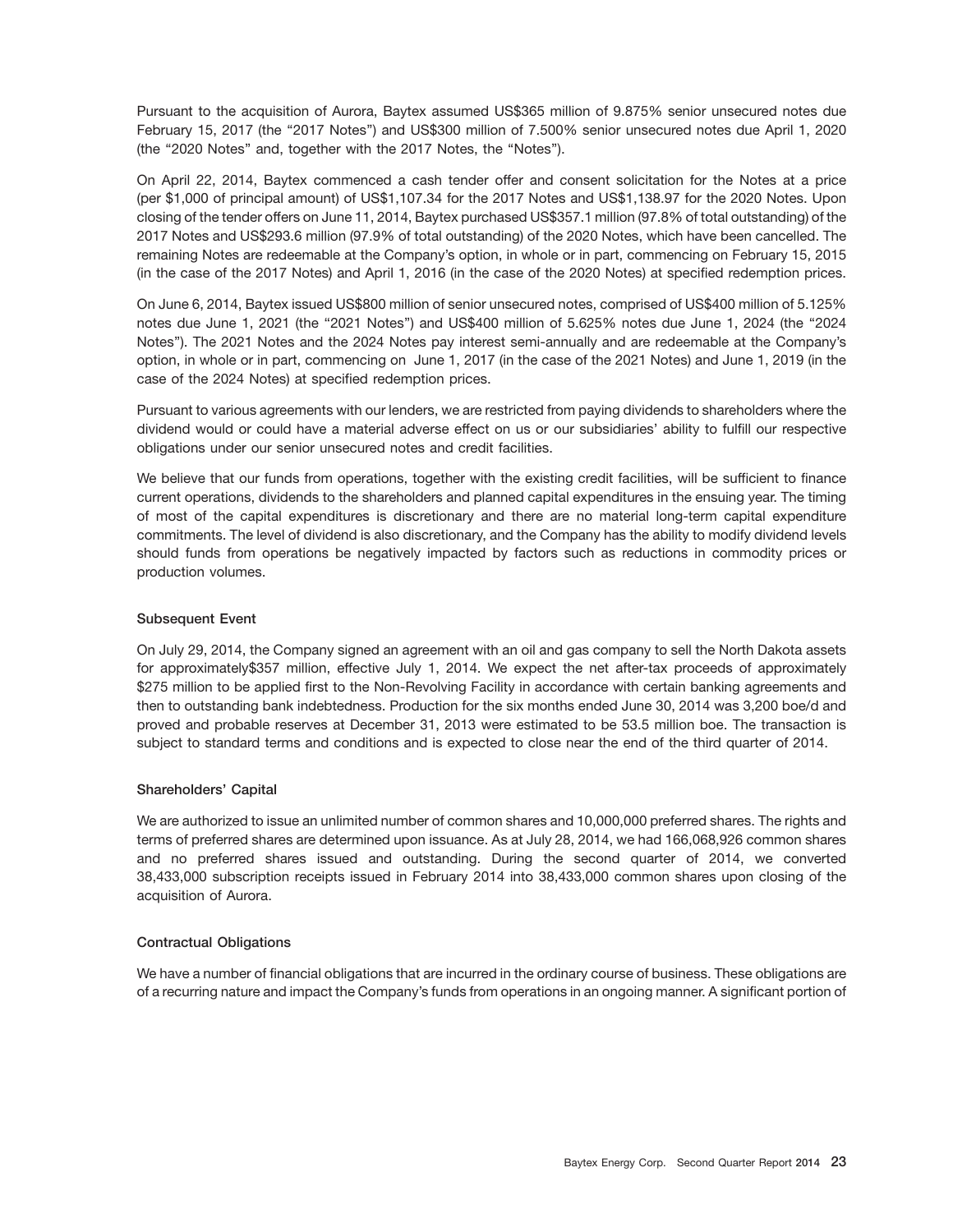these obligations will be funded by funds from operations. These obligations as of June 30, 2014 and the expected timing for funding these obligations is noted in the table below.

|                                   |               |               | Beyond    |                |             |
|-----------------------------------|---------------|---------------|-----------|----------------|-------------|
| Operating leases                  | <b>Total</b>  | 1 year        | 1-3 years | 3-5 years      | 5 years     |
| Trade and other payables          | \$<br>446,543 | 446.543<br>\$ | \$<br>-   | \$<br>-        | \$          |
| Dividends payable to shareholders | 39,701        | 39,701        |           |                |             |
| Bank loan <sup>(1)</sup>          | 952,402       |               | 200,000   | 752.402        |             |
| Long-term debt $(2)$              | 1,329,487     |               | 8,434     |                | 321,053. ا  |
| Operating leases                  | 46,318        | 8.061         | 16.160    | 15.845         | 6,252       |
| Processing agreements             | 92,259        | 10,663        | 21,808    | 13,795         | 45,993      |
| Transportation agreements         | 73,116        | 11,233        | 19,858    | 18,005         | 24,020      |
| Total                             | \$2,979,826   | 516,201<br>\$ | \$266,260 | 800,047<br>\$. | \$1,397,318 |

*(1) The bank loan is a covenant-based loan with a revolving portion that is extendible annually for up to a four year period and a non-revolving portion which matures on June 3, 2016. Unless extended, the revolving period will end on June 3, 2018, with all amounts to be re-paid on such date.*

*(2) Principal amount of instruments.*

We also have ongoing obligations related to the abandonment and reclamation of well sites and facilities which have reached the end of their economic lives. Programs to abandon and reclaim them are undertaken regularly in accordance with applicable legislative requirements.

### **FINANCIAL INSTRUMENTS AND RISK MANAGEMENT**

Our normal operations expose us to a number of financial risks, including liquidity risk, credit risk and market risk. Liquidity risk is the risk that the Company will encounter difficulty in meeting obligations associated with financial liabilities. We manage liquidity risk through cash and debt management. Credit risk is the risk that a counterparty to a financial asset will default resulting in the Company incurring a loss. Credit risk is managed by entering into sales contracts with creditworthy entities and reviewing our exposure to individual entities on a regular basis. Market risk is the risk that the fair value of future cash flows will fluctuate due to movements in market prices, and is comprised of foreign currency risk, interest rate risk and commodity price risk. Market risk is partially mitigated through a series of derivative contracts intended to reduce some of the volatility of our operating cash flow.

A summary of the risk management contracts in place as at June 30, 2014 and the accounting treatment thereof is disclosed in note 18 to the consolidated financial statements.

### **QUARTERLY FINANCIAL INFORMATION**

|                                                    | 2014           |         |         | 2013    | 2012    |         |         |         |
|----------------------------------------------------|----------------|---------|---------|---------|---------|---------|---------|---------|
| (\$ thousands, except per common<br>share amounts) | Q <sub>2</sub> | Q1      | Q4      | Q3      | O2      | Q1      | O4      | Q3      |
| Gross revenues                                     | 476,404        | 385,809 | 330.712 | 422,791 | 341,011 | 272,945 | 292.095 | 299,786 |
| Net income                                         | 36.799         | 47.841  | 31.173  | 87.331  | 36.192  | 10.149  | 31.620  | 26,773  |
| Per common share – basic                           | 0.27           | 0.38    | 0.26    | 0.70    | 0.29    | 0.08    | 0.26    | 0.22    |
| Per common share – diluted                         | 0.27           | 0.38    | 0.25    | 0.70    | 0.29    | 0.08    | 0.26    | 0.22    |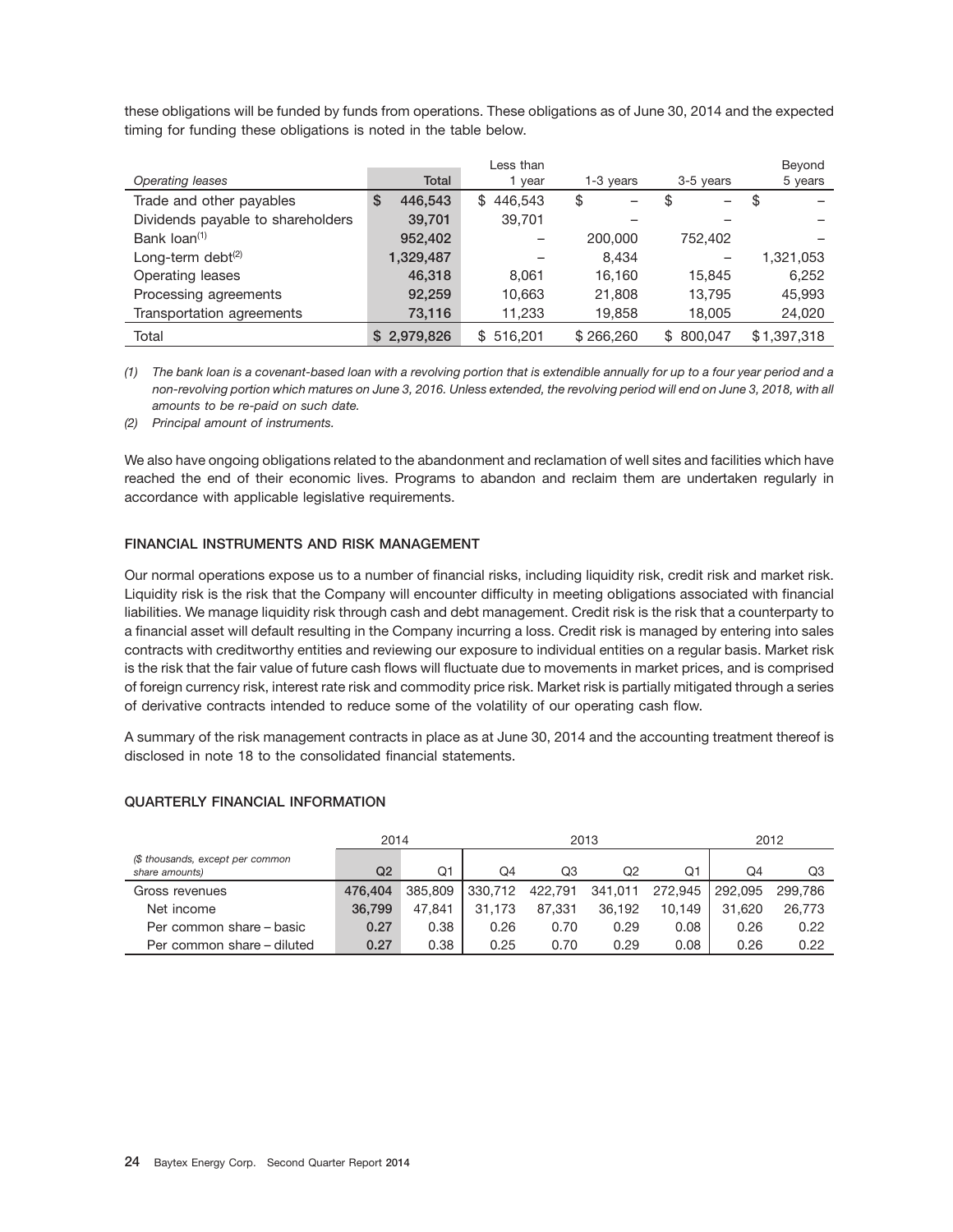### **FORWARD-LOOKING STATEMENTS**

*In the interest of providing our shareholders and potential investors with information regarding Baytex, including management's assessment of the Company's future plans and operations, certain statements in this document are ''forward-looking statements'' within the meaning of the United States Private Securities Litigation Reform Act of 1995 and ''forward-looking information'' within the meaning of applicable Canadian securities legislation (collectively, ''forward-looking statements''). In some cases, forward-looking statements can be identified by terminology such as ''anticipate'', ''believe'', ''continue'', ''could'', ''estimate'', ''expect'', ''forecast'', ''intend'', ''may'', ''objective'', ''ongoing'', ''outlook'', ''potential'', ''project'', ''plan'', ''should'', ''target'', ''would'', ''will'' or similar words suggesting future outcomes, events or performance. The forward-looking statements contained in this document speak only as of the date of this document and are expressly qualified by this cautionary statement.*

*Specifically, this document contains forward-looking statements relating to but not limited to: the anticipated benefits from the acquisition of Aurora; our expectations that the Aurora assets have infrastructure in place that support future annual production growth; our expectations regarding the effect of well downspacing, improving completion techniques and new development targets on the reserves potential of the Aurora assets; crude oil and natural gas prices and the price differentials between light, medium and heavy oil prices; the royalty rate for the Aurora assets; the sufficiency of our capital resources to meet our on-going short, medium and long-term commitments; the financial capacity of counterparties to honor outstanding obligations to us in the normal course of business; our business strategies, plans and objectives; our ability to fund our capital expenditures and dividends on our common shares from funds from operations; funding sources for our cash dividends and capital program; the timing of closing of the asset disposition; the estimated proceeds from the asset disposition; the intended use of proceeds from the asset disposition; the timing of funding our financial obligations; and the existence, operation and strategy of our risk management program. In addition, information and statements relating to reserves are deemed to be forward-looking statements, as they involve implied assessment, based on certain estimates and assumptions, that the reserves described exist in quantities predicted or estimated, and that the reserves can be profitably produced in the future. Cash dividends on our common shares are paid at the discretion of our Board of Directors and can fluctuate. In establishing the level of cash dividends, the Board of Directors considers all factors that it deems relevant, including, without limitation, the outlook for commodity prices, our operational execution, the amount of funds from operations and capital expenditures and our prevailing financial circumstances at the time.*

*These forward-looking statements are based on certain key assumptions regarding, among other things: our ability to execute and realize on the anticipated benefits of the acquisition of Aurora; petroleum and natural gas prices and differentials between light, medium and heavy oil prices; well production rates and reserve volumes; our ability to add production and reserves through our exploration and development activities; capital expenditure levels; the receipt, in a timely manner, of regulatory and other required approvals for our operating activities; the availability and cost of labour and other industry services; the amount of future cash dividends that we intend to pay; interest and foreign exchange rates; the continuance of existing and, in certain circumstances, proposed tax and royalty regimes; our ability to develop our crude oil and natural gas properties in the manner currently contemplated; and current industry conditions, laws and regulations continuing in effect (or, where changes are proposed, such changes being adopted as anticipated). Readers are cautioned that such assumptions, although considered reasonable by Baytex at the time of preparation, may prove to be incorrect.*

*Actual results achieved will vary from the information provided herein as a result of numerous known and unknown risks and uncertainties and other factors. Such factors include, but are not limited to: failure to realize the anticipated benefits of the acquisition of Aurora; declines in oil and natural gas prices; risks related to the accessibility, availability, proximity and capacity of gathering, processing and pipeline systems; variations in interest rates and foreign exchange rates; risks associated with our hedging activities; uncertainties in the credit markets may restrict the availability of credit or increase the cost of borrowing; refinancing risk for existing debt and debt service costs; access to external sources of capital; third party credit risk; a downgrade of our credit ratings; risks associated with the exploitation of our properties and our ability to acquire reserves; increases in operating costs; changes in government regulations that affect the oil and gas industry; changes to royalty or mineral/severance tax regimes; risks relating to hydraulic fracturing; changes in income tax or other laws or government incentive programs; uncertainties associated with estimating petroleum and natural gas reserves; risks associated with acquiring, developing and exploring for oil and natural gas and other aspects of our operations; risks associated with properties*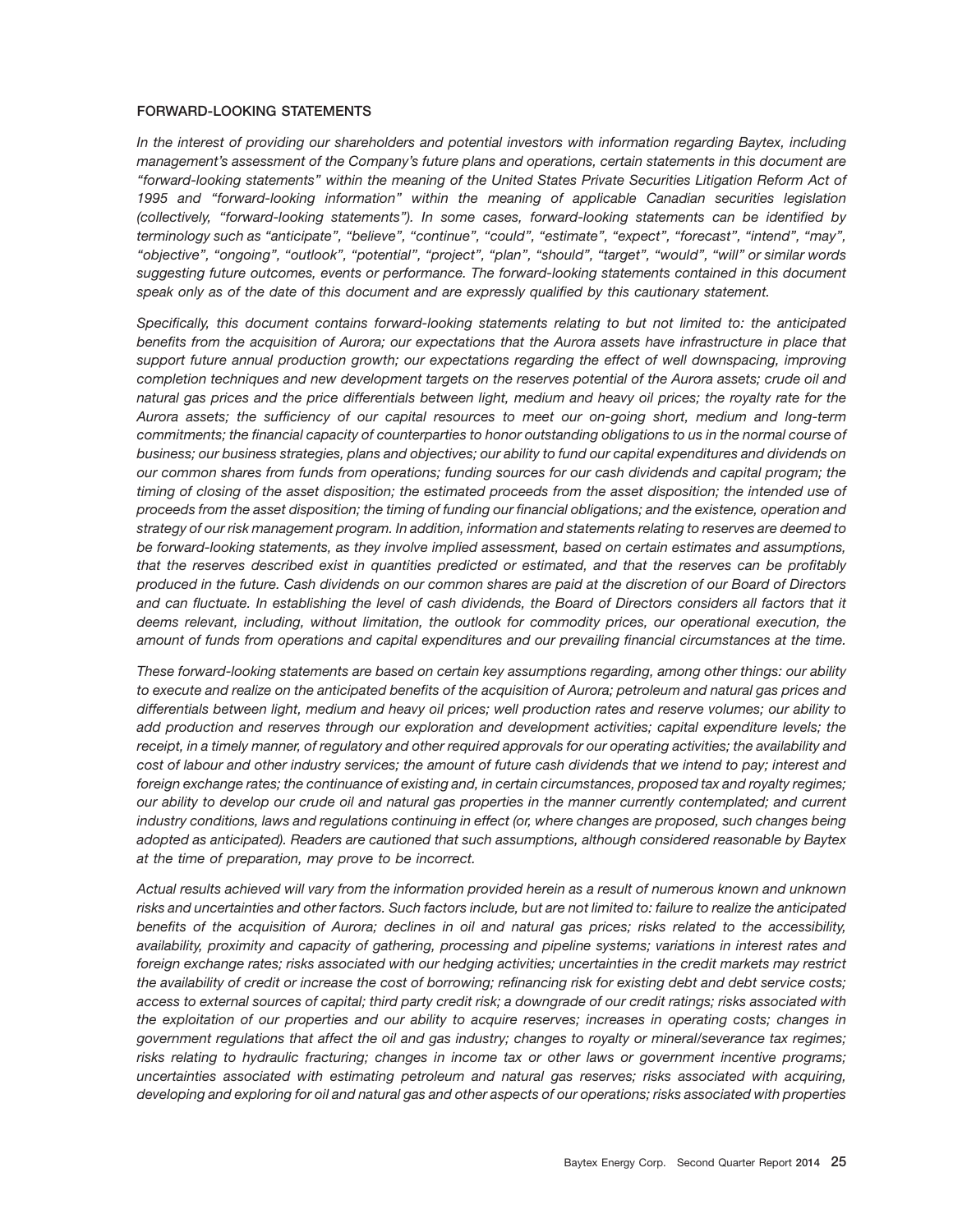*operated by third parties; risks associated with delays in business operations; risks associated with the marketing of our petroleum and natural gas production; risks associated with large projects or expansion of our activities; risks related to heavy oil projects; expansion of our operations; the failure to realize anticipated benefits of acquisitions and dispositions or to manage growth; changes in environmental, health and safety regulations; the implementation of strategies for reducing greenhouse gases; competition in the oil and gas industry for, among other things, acquisitions of reserves, undeveloped lands, skilled personnel and drilling and related equipment; the activities of our operating entities and their key personnel and information systems; depletion of our reserves; risks associated with securing and maintaining title to our properties; seasonal weather patterns; our permitted investments; access to technological advances; changes in the demand for oil and natural gas products; involvement in legal, regulatory and tax proceedings; the failure of third parties to comply with confidentiality agreements; risks associated with the ownership of our securities, including the discretionary nature of dividend payments and changes in market-based factors; risks for United States and other non-resident shareholders, including the ability to enforce civil remedies, differing practices for reporting reserves and production, additional taxation applicable to non-residents and foreign exchange risk; and other factors, many of which are beyond the control of Baytex. These and additional risk factors are discussed in our Annual Information Form, Annual Report on Form 40-F and Management's Discussion and Analysis for the year ended December 31, 2013, as filed with Canadian securities regulatory authorities and the U.S. Securities and Exchange Commission.*

*The above summary of assumptions and risks related to forward-looking statements has been provided in order to provide shareholders and potential investors with a more complete perspective on Baytex's current and future operations and such information may not be appropriate for other purposes.*

*There is no representation by Baytex that actual results achieved will be the same in whole or in part as those referenced in the forward-looking statements and Baytex does not undertake any obligation to update publicly or to revise any of the included forward-looking statements, whether as a result of new information, future events or otherwise, except as may be required by applicable securities law.*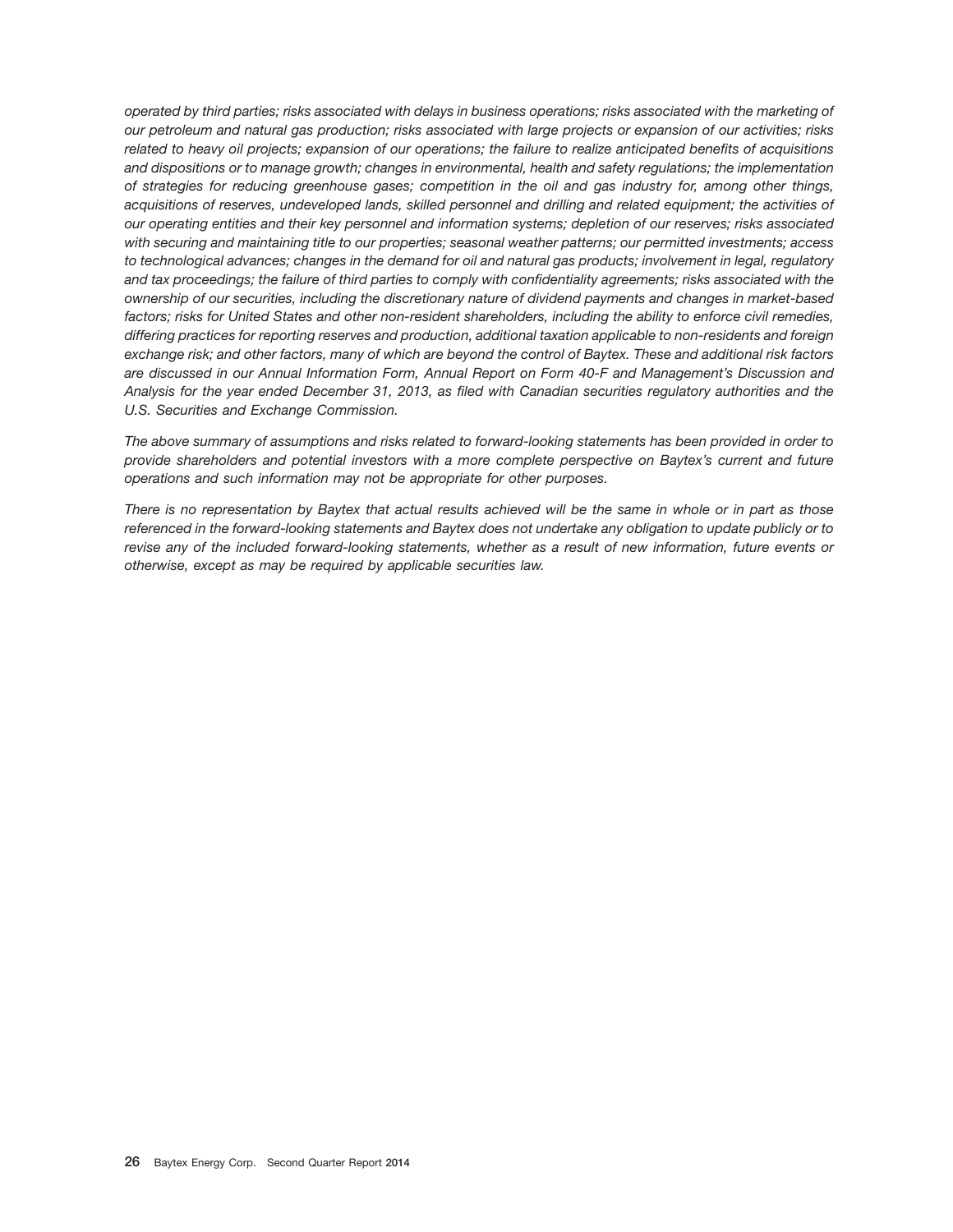### CONDENSED CONSOLIDATED STATEMENTS OF FINANCIAL POSITION

| As at<br>(thousands of Canadian dollars) (unaudited) | <b>June 30,</b><br>2014 | December 31,<br>2013 |
|------------------------------------------------------|-------------------------|----------------------|
| <b>ASSETS</b>                                        |                         |                      |
| Current assets                                       |                         |                      |
| Cash                                                 | \$<br>18,152            | \$<br>18,368         |
| Trade and other receivables                          | 288,809                 | 141,651              |
| Crude oil inventory                                  | 766                     | 1,507                |
| <b>Financial derivatives</b>                         | 3,732                   | 10,087               |
| Assets held for sale (note 5)                        |                         | 73,634               |
|                                                      | 311,459                 | 245,247              |
| Non-current assets                                   |                         |                      |
| Financial derivatives                                | 18,261                  |                      |
| Exploration and evaluation assets (note 6)           | 544,212                 | 162,987              |
| Oil and gas properties (note 7)                      | 4,933,062               | 2,222,786            |
| Other plant and equipment                            | 34,092                  | 29,559               |
| Other assets (note 4)                                | 4,085                   |                      |
| Goodwill                                             | 642,278                 | 37,755               |
| <b>TOTAL ASSETS</b>                                  | \$6,487,449             | \$2,698,334          |
| <b>LIABILITIES</b>                                   |                         |                      |
| <b>Current liabilities</b>                           |                         |                      |
| Trade and other payables                             | \$<br>446,543           | \$<br>213,091        |
| Dividends payable to shareholders                    | 39,701                  | 27,586               |
| <b>Financial derivatives</b>                         | 67,416                  | 18,632               |
| Liabilities related to assets held for sale (note 5) |                         | 10,241               |
|                                                      | 553,660                 | 269,550              |
| Non-current liabilities                              |                         |                      |
| Bank loan (note 8)                                   | 952,402                 | 223,371              |
| Long-term debt (note 9)                              | 1,310,283               | 452,030              |
| Asset retirement obligations (note 10)               | 237,499                 | 221,628              |
| Deferred income tax liability                        | 815,536                 | 248,401              |
| <b>Financial derivatives</b>                         | 438                     | 869                  |
|                                                      | 3,869,818               | 1,415,849            |
| <b>SHAREHOLDERS' EQUITY</b>                          |                         |                      |
| Shareholders' capital (note 11)                      | 3,487,029               | 2,004,203            |
| Contributed surplus                                  | 46,610                  | 53,081               |
| Accumulated other comprehensive income               | (45, 641)               | 1,484                |
| Deficit                                              | (870, 367)              | (776, 283)           |
|                                                      | 2,617,631               | 1,282,485            |
| TOTAL LIABILITIES AND SHAREHOLDERS' EQUITY           | \$6,487,449             | \$2,698,334          |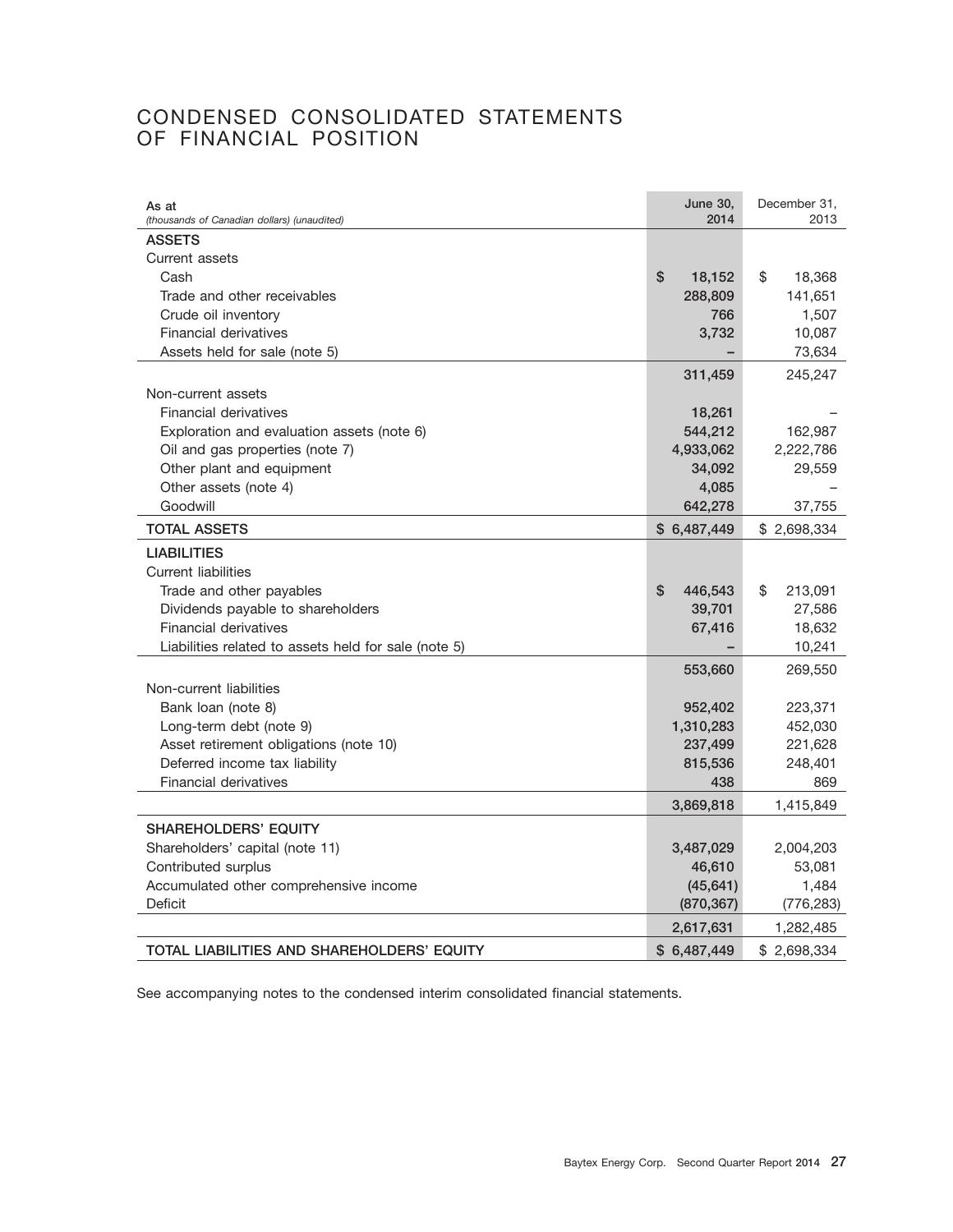### CONDENSED CONSOLIDATED STATEMENTS OF INCOME AND COMPREHENSIVE INCOME

|                                                                                 | <b>Three Months Ended</b> |           |    | <b>Six Months Ended</b> |               |           |    |           |
|---------------------------------------------------------------------------------|---------------------------|-----------|----|-------------------------|---------------|-----------|----|-----------|
|                                                                                 |                           | June 30   |    |                         | June 30       |           |    |           |
| (thousands of Canadian dollars, except per common share amounts)<br>(unaudited) |                           | 2014      |    | 2013                    |               | 2014      |    | 2013      |
| Revenues, net of royalties (note 15)                                            | \$364,122                 |           |    | \$279,001               |               | \$675,051 | \$ | 506,668   |
| <b>Expenses</b>                                                                 |                           |           |    |                         |               |           |    |           |
| Production and operating                                                        |                           | 75,343    |    | 68,999                  |               | 144,178   |    | 134,215   |
| Transportation and blending                                                     |                           | 39,737    |    | 41,440                  |               | 84,640    |    | 87,576    |
| Exploration and evaluation (note 6)                                             |                           | 3,898     |    | 1,995                   |               | 14,508    |    | 5.577     |
| Depletion and depreciation                                                      |                           | 99.591    |    | 86.529                  |               | 188,184   |    | 165,110   |
| General and administrative                                                      |                           | 14,309    |    | 10,540                  |               | 26,208    |    | 22,090    |
| Acquisition-related costs (note 3)                                              |                           | 36,973    |    |                         |               | 36,973    |    |           |
| Share-based compensation (note 12)                                              |                           | 8,232     |    | 9,894                   |               | 16,087    |    | 18,938    |
| Financing costs (note 16)                                                       |                           | 17,597    |    | 14,404                  |               | 30,186    |    | 25,380    |
| Loss (gain) on financial derivatives (note 18)                                  |                           | 49,123    |    | (8, 317)                |               | 42,045    |    | (550)     |
| Foreign exchange (gain) loss (note 17)                                          |                           | (18, 455) |    | 3,354                   |               | (13,937)  |    | 5,135     |
| Gain on divestiture of oil and gas properties (note 5)                          |                           | (18, 741) |    |                         |               | (18, 741) |    | (20, 951) |
|                                                                                 | 307,607                   |           |    | 228,838                 |               | 550,331   |    | 442,520   |
| Net income before income taxes                                                  |                           | 56,515    |    | 50,163                  |               | 124,720   |    | 64,148    |
| Deferred income tax expense (note 14)                                           |                           | 19,716    |    | 13,971                  |               | 40,080    |    | 17,807    |
| Net income attributable to shareholders                                         | \$                        | 36,799    | \$ | 36,192                  | \$            | 84,640    | \$ | 46,341    |
| Other comprehensive income                                                      |                           |           |    |                         |               |           |    |           |
| Foreign currency translation adjustment                                         |                           | (57, 332) |    | 7,457                   |               | (47, 125) |    | 11,343    |
| Comprehensive (loss) income                                                     | \$                        | (20, 533) | \$ | 43,649                  | \$            | 37,515    | \$ | 57,684    |
| Net income per common share (note 13)                                           |                           |           |    |                         |               |           |    |           |
| <b>Basic</b>                                                                    | \$                        | 0.27      | \$ | 0.29                    | \$            | 0.65      | \$ | 0.37      |
| <b>Diluted</b>                                                                  | \$                        | 0.27      | \$ | 0.29                    | $\mathsf{\$}$ | 0.64      | \$ | 0.37      |
| Weighted average common shares (note 13)                                        |                           |           |    |                         |               |           |    |           |
| Basic                                                                           | 135,620                   |           |    | 123,271                 |               | 130,806   |    | 122,883   |
| <b>Diluted</b>                                                                  | 137,158                   |           |    | 124,362                 |               | 132,332   |    | 124,138   |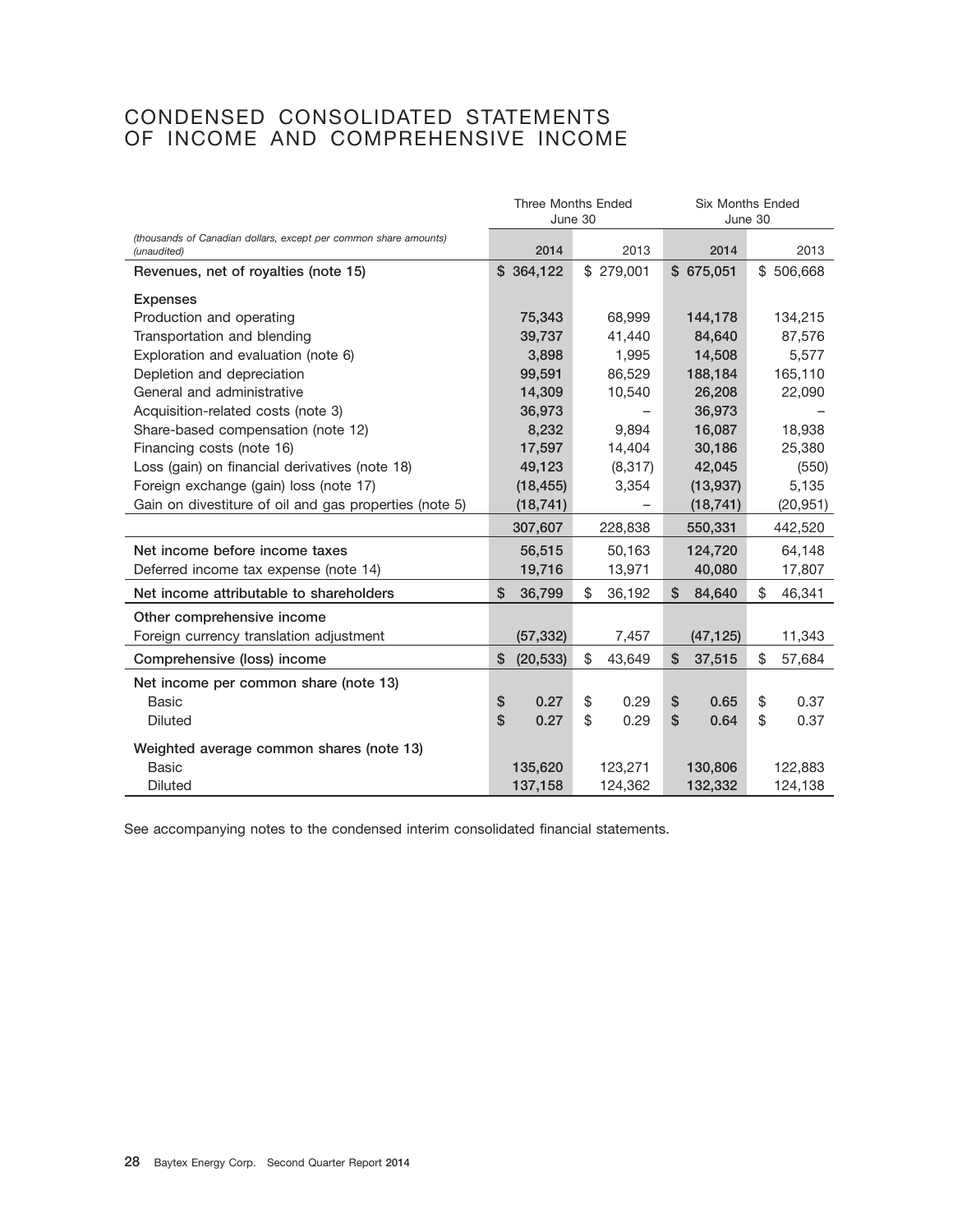# CONDENSED CONSOLIDATED STATEMENTS OF CHANGES IN EQUITY

|                                     |                 |     |                        | Accumulated     |                  |              |
|-------------------------------------|-----------------|-----|------------------------|-----------------|------------------|--------------|
|                                     |                 |     |                        | other           |                  |              |
| (thousands of Canadian dollars)     | Shareholders'   |     | Contributed            | comprehensive   |                  | <b>Total</b> |
| (unaudited)                         | capital         |     | surplus <sup>(1)</sup> | income (loss)   | <b>Deficit</b>   | equity       |
| Balance at December 31, 2012        | \$<br>1,860,358 | \$. | 65,615                 | \$<br>(12, 462) | \$<br>(614,099)  | \$1,299,412  |
| Dividends to shareholders           |                 |     |                        |                 | (162, 391)       | (162, 391)   |
| Exercise of share rights            | 13,495          |     | (8, 194)               |                 |                  | 5,301        |
| Vesting of share awards             | 11,839          |     | (11, 839)              |                 |                  |              |
| Share-based compensation            |                 |     | 18,938                 |                 |                  | 18,938       |
| Issued pursuant to dividend         |                 |     |                        |                 |                  |              |
| reinvestment plan                   | 46,333          |     |                        |                 |                  | 46,333       |
| Comprehensive income for the period |                 |     |                        | 11,343          | 46,341           | 57,684       |
| Balance at June 30, 2013            | \$<br>1,932,025 | \$  | 64,520                 | \$<br>(1, 119)  | \$<br>(730, 149) | \$1,265,277  |
| Balance at December 31, 2013        | \$<br>2,004,203 | \$  | 53,081                 | \$<br>1,484     | (776, 283)<br>\$ | \$1,282,485  |
| <b>Dividends</b>                    |                 |     |                        |                 | (178, 724)       | (178, 724)   |
| Exercise of share rights            | 10,348          |     | (5,626)                |                 |                  | 4,722        |
| Vesting of share awards             | 16,932          |     | (16, 932)              |                 |                  |              |
| Share-based compensation            |                 |     | 16,087                 |                 |                  | 16,087       |
| Issued for cash                     | 1,495,044       |     |                        |                 |                  | 1,495,044    |
| Issuance costs, net of tax          | (78, 468)       |     |                        |                 |                  | (78, 468)    |
| Issued pursuant to dividend         |                 |     |                        |                 |                  |              |
| reinvestment plan                   | 38,970          |     |                        |                 |                  | 38,970       |
| Comprehensive income for the period |                 |     |                        | (47, 125)       | 84,640           | 37,515       |
| Balance at June 30, 2014            | \$<br>3,487,029 | \$  | 46,610                 | \$<br>(45, 641) | \$ (870, 367)    | \$2,617,631  |

*(1) Share-based compensation is accumulated in contributed surplus.*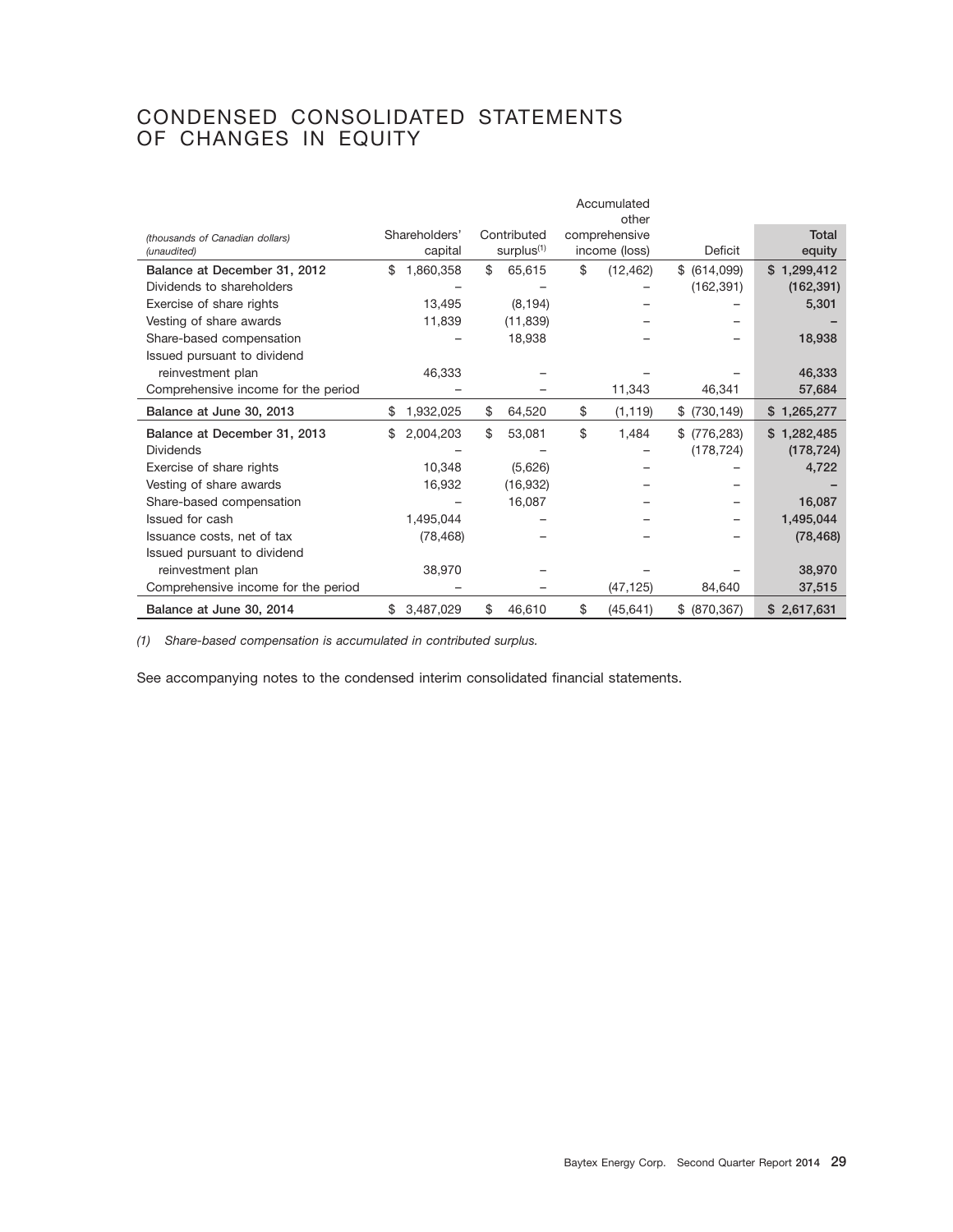# CONDENSED CONSOLIDATED STATEMENTS OF CASH FLOWS

|                                                          | <b>Three Months Ended</b><br>June 30 |                          | <b>Six Months Ended</b><br>June 30 |              |
|----------------------------------------------------------|--------------------------------------|--------------------------|------------------------------------|--------------|
| (thousands of Canadian dollars) (unaudited)              | 2014                                 | 2013                     | 2014                               | 2013         |
| CASH PROVIDED BY (USED IN):                              |                                      |                          |                                    |              |
| Operating activities                                     |                                      |                          |                                    |              |
| Net income for the period                                | \$<br>36,799                         | \$<br>36,192             | \$<br>84,640                       | \$<br>46,341 |
| Adjustments for:                                         |                                      |                          |                                    |              |
| Share-based compensation (note 12)                       | 8,232                                | 9,894                    | 16,087                             | 18,938       |
| Unrealized foreign exchange (gain) loss (note 17)        | (21, 379)                            | 4,919                    | (14, 923)                          | 8,736        |
| Exploration and evaluation                               | 3,898                                | 1,995                    | 14,508                             | 5,577        |
| Depletion and depreciation                               | 99,591                               | 86,529                   | 188,184                            | 165,110      |
| Unrealized loss on financial derivatives (note 18)       | 35,326                               | 451                      | 22,501                             | 12,346       |
| Gain on divestitures of oil and gas properties (note 5)  | (18, 741)                            |                          | (18, 741)                          | (20, 951)    |
| Deferred income tax expense                              | 19,716                               | 13,971                   | 40,080                             | 17,807       |
| Financing costs (note 16)                                | 17,597                               | 14,404                   | 30,186                             | 25,380       |
| Change in non-cash working capital                       | (25,960)                             | (6,776)                  | (81, 938)                          | (19, 558)    |
| Asset retirement obligations settled (note 10)           | (2,992)                              | (1, 273)                 | (6,888)                            | (4,246)      |
|                                                          | 152,087                              | 160,306                  | 273,696                            | 255,480      |
| <b>Financing activities</b>                              |                                      |                          |                                    |              |
| Payments of dividends                                    | (67, 251)                            | (58, 436)                | (127, 637)                         | (115,680)    |
| (Decrease) increase in secured bank loan (note 8)        | (300, 564)                           | 69,592                   | (223, 371)                         | 109,040      |
| Increase in unsecured bank loan (note 8)                 | 809,343                              | $\overline{\phantom{0}}$ | 809,343                            |              |
| Net proceeds from issuance of long-term debt (note 9)    | 849,944                              |                          | 849,944                            |              |
| Tender of long-term debt (note 9)                        | (793,099)                            | $\overline{\phantom{0}}$ | (793,099)                          |              |
| Issuance of common shares on share rights (note 11)      | 2,388                                | 1,583                    | 4,722                              | 5,301        |
| Issuance of common shares, net of issue costs (note 11)  | 1,401,317                            |                          | 1,401,317                          |              |
| Other assets (note 4)                                    | (4,085)                              | $\overline{\phantom{0}}$ | (4,085)                            |              |
| Interest paid                                            | (12, 149)                            | (5,461)                  | (29, 460)                          | (21, 999)    |
|                                                          | 1,885,844                            | 7,278                    | 1,887,674                          | (23, 338)    |
| Investing activities                                     |                                      |                          |                                    |              |
| Additions to exploration and evaluation assets (note 6)  | (1,828)                              | (913)                    | (9, 148)                           | (5,063)      |
| Additions to oil and gas properties (note 7)             | (147, 088)                           | (176, 921)               | (312, 193)                         | (339, 293)   |
| Property acquisitions                                    | (9,920)                              | (54)                     | (10, 593)                          | (54)         |
| Corporate acquisition (note 3)                           | (1,866,307)                          |                          | (1,866,307)                        |              |
| Proceeds from divestiture of oil and gas properties      | 814                                  | 1,850                    | 814                                | 44,232       |
| Additions to other plant and equipment, net of disposals | (4, 104)                             | (1,350)                  | (4,861)                            | (4,720)      |
| Change in non-cash working capital                       | 6,677                                | 13,104                   | 40,208                             | 74,935       |
|                                                          | (2,021,756)                          | (164, 284)               | (2, 162, 080)                      | (229, 963)   |
| Impact of foreign currency translation on cash balances  | (363)                                | (1, 177)                 | 494                                | (1,662)      |
| Change in cash                                           | 15,812                               | 2,123                    | (216)                              | 517          |
| Cash, beginning of period                                | 2,340                                | 231                      | 18,368                             | 1,837        |
| Cash, end of period                                      | \$<br>18,152                         | \$<br>2,354              | \$<br>18,152                       | \$<br>2,354  |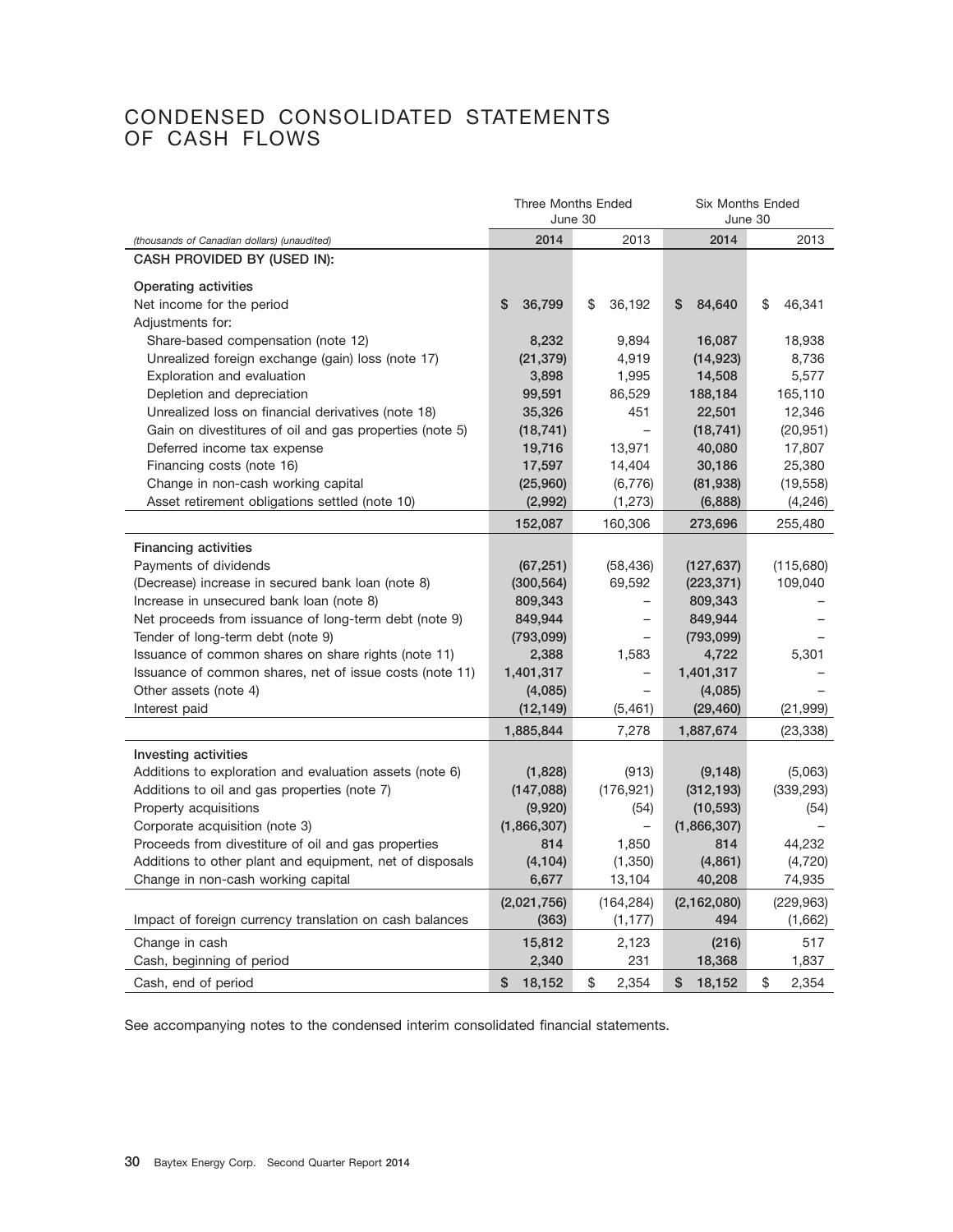# NOTES TO THE CONDENSED CONSOLIDATED FINANCIAL STATEMENTS

As at June 30, 2014 and December 31, 2013 and for the three and six months ended June 30, 2014 and 2013 *(all tabular amounts in thousands of Canadian dollars, except per common share amounts) (unaudited)*

### **1. REPORTING ENTITY**

Baytex Energy Corp. (the "Company" or "Baytex") is an oil and gas corporation engaged in the acquisition, development and production of oil and natural gas in the Western Canadian Sedimentary Basin and the United States. The Company's common shares are traded on the Toronto Stock Exchange (''TSX'') and the New York Stock Exchange under the symbol BTE. The Company's head and principal office is located at 2800, 520 – 3rd Avenue S.W., Calgary, Alberta, T2P 0R3, and its registered office is located at 2400, 525 – 8th Avenue S.W., Calgary, Alberta, T2P 1G1.

### **2. BASIS OF PRESENTATION**

The condensed interim unaudited consolidated financial statements (''consolidated financial statements'') have been prepared in accordance with International Accounting Standards (''IAS'') 34, Interim Financial Reporting, as issued by the International Accounting Standards Board. These consolidated financial statements do not include all the necessary annual disclosures as prescribed by International Financial Reporting Standards (''IFRS'') and should be read in conjunction with the annual audited consolidated financial statements as of December 31, 2013. The Company's accounting policies are unchanged compared to December 31, 2013 except as listed in note 3 ''Changes in Accounting Policies'' of the consolidated financial statements of March 31, 2014. The use of estimates and judgments is also consistent with the December 31, 2013 financial statements.

The consolidated financial statements were approved by the Board of Directors of Baytex on July 30, 2014.

The consolidated financial statements have been prepared on the historical cost basis, except for derivative financial instruments which have been measured at fair value. The consolidated financial statements are presented in Canadian dollars, which is the Company's functional currency. All financial information is rounded to the nearest thousand, except per share amounts and when otherwise indicated.

### **3. BUSINESS COMBINATION**

On June 11, 2014, Baytex acquired all of the issued and outstanding shares of Aurora Oil & Gas Limited (''Aurora''), a public oil and natural gas company listed on the Australian Stock Exchange and TSX with properties in Texas, USA. The acquisition expands our asset base and diversifies our portfolio. The total consideration for the acquisition was \$2.8 billion (including the assumption of approximately \$0.9 billion of indebtedness).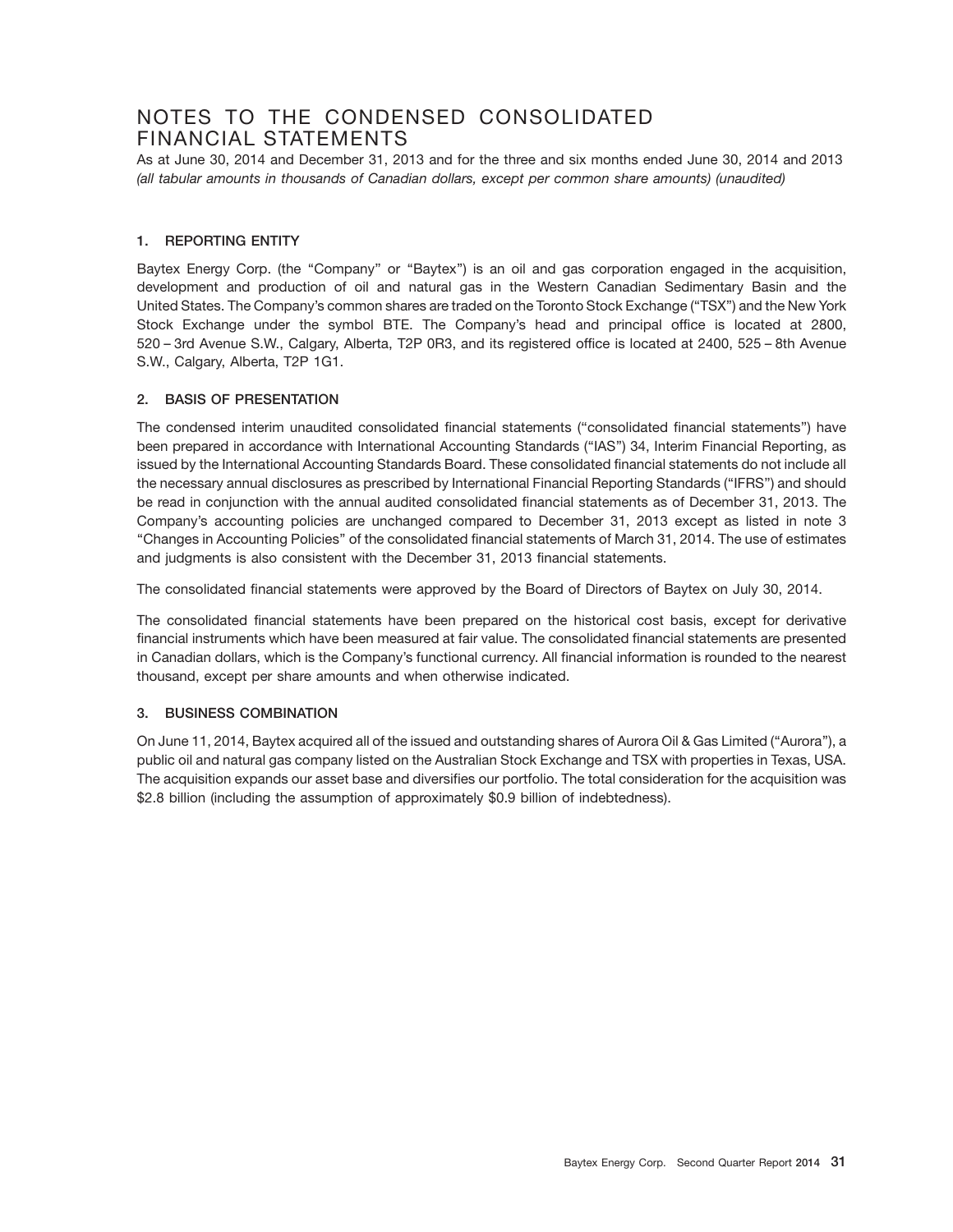The acquisition has been accounted for as a business combination with the fair value of the assets acquired and liabilities assumed at the date of acquisition summarized below:

| Consideration for the acquisition: |               |
|------------------------------------|---------------|
| Cash paid                          | \$1,920,928   |
| Cash acquired                      | (54, 621)     |
| Bank loan assumed                  | 145,618       |
| Long-term debt assumed             | 810,061       |
| <b>Total consideration</b>         | \$2,821,986   |
|                                    |               |
| Allocation of purchase price:      |               |
| Trade and other receivables        | \$<br>108,965 |
| Exploration and evaluation assets  | 391,127       |
| Oil and gas properties             | 2,520,612     |
| Other plant and equipment          | 1,209         |
| Goodwill                           | 615,338       |
| Trade and other payables           | (242, 045)    |
| Financial derivative contracts     | (20,083)      |
| Asset retirement obligations       | (1,217)       |
| Deferred income tax liabilities    | (551, 920)    |
| Total net assets acquired          | \$2,821,986   |

Acquisition-related costs totaling \$37.0 million have been excluded from the consideration paid and have been recognized as an expense in the three and six months ended June 30, 2014, within the "Acquisition-related costs" line item in the consolidated statements of income and comprehensive income. Goodwill arising on this acquisition of \$615.3 million relates to incremental well locations and undeveloped zones and areas, and is attributable to the excess of consideration paid over the fair value of assets acquired of which \$551.9 million relates to the recognition of deferred income tax liabilities. Goodwill is not deductible for tax purposes.

From the period June 11, 2014 to June 30, 2014, the acquired properties contributed revenues, net of royalties, of \$33.7 million and operating income of \$30.0 million to Baytex's operations. If the acquisition had occurred on January 1, 2014, management estimates for the three and six months ended June 30, 2014, that its incremental pro forma revenues, net of royalties, would have been approximately \$143.7 million and \$285.6 million, respectively, and incremental operating income would have been approximately \$125.4 million and \$249.3 million for the three and six months ended June 30, 2014.

The fair values of assets and liabilities recognized are estimates due to the uncertainty of provisional amounts recognized. Amendments may be made to the purchase price equation as the cost estimates and balances are finalized.

### **4. OTHER ASSETS**

Other assets include debt issuance costs related to the restructuring of the credit facilities (note 8) and will be amortized over the four-year term of the credit facilities.

### **5. ASSETS HELD FOR SALE**

At June 30, 2014, there were no assets or related liabilities classified as held for sale. In December 2013, the Board of Directors of Baytex approved a transaction with an oil and natural gas company to exchange certain heavy oil assets in Saskatchewan and in return, receive certain heavy oil assets in the Peace River region of Alberta. Assets held for sale at December 31, 2013 included \$0.3 million of exploration and evaluation assets and \$73.3 million of oil and natural gas properties. Liabilities related to assets held for sale included \$10.2 million of asset retirement obligations. The disposition was completed during the second quarter of 2014, resulting in a gain on disposition of \$18.7 million for the three and six months ended June 30, 2014.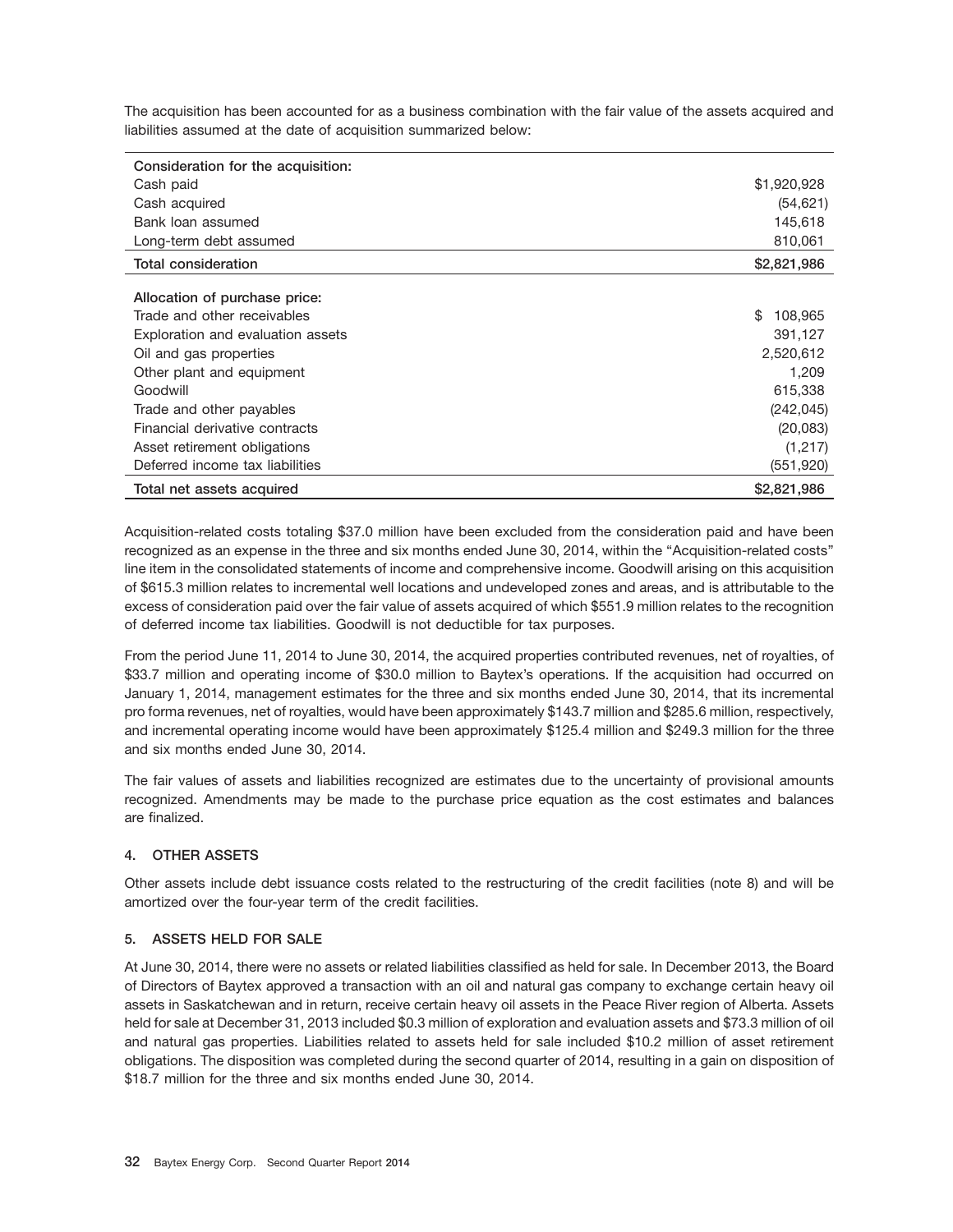The acquired assets and related liabilities were measured at fair value. The fair value of these acquired assets as at June 30, 2014 included \$0.4 million of exploration and evaluation assets and \$82.4 million of oil and natural gas properties. Liabilities acquired in this exchange include \$1.6 million of asset retirement obligations.

### **6. EXPLORATION AND EVALUATION ASSETS**

| Cost                               |               |
|------------------------------------|---------------|
| As at December 31, 2012            | \$240,015     |
| Capital expenditures               | 11,846        |
| Property acquisition               | 3,060         |
| Exploration and evaluation expense | (10, 286)     |
| Transfer to oil and gas properties | (82, 886)     |
| <b>Divestitures</b>                | (1, 109)      |
| Assets held for sale (note 5)      | (305)         |
| Foreign currency translation       | 2,652         |
| As at December 31, 2013            | S.<br>162,987 |
| Capital expenditures               | 9,148         |
| Corporate acquisition              | 391,127       |
| Property acquisition               | 10,053        |
| Exploration and evaluation expense | (14, 508)     |
| Transfer to oil and gas properties | (8,024)       |
| <b>Divestitures</b>                | (9)           |
| Foreign currency translation       | (6, 562)      |
| As at June 30, 2014                | \$544,212     |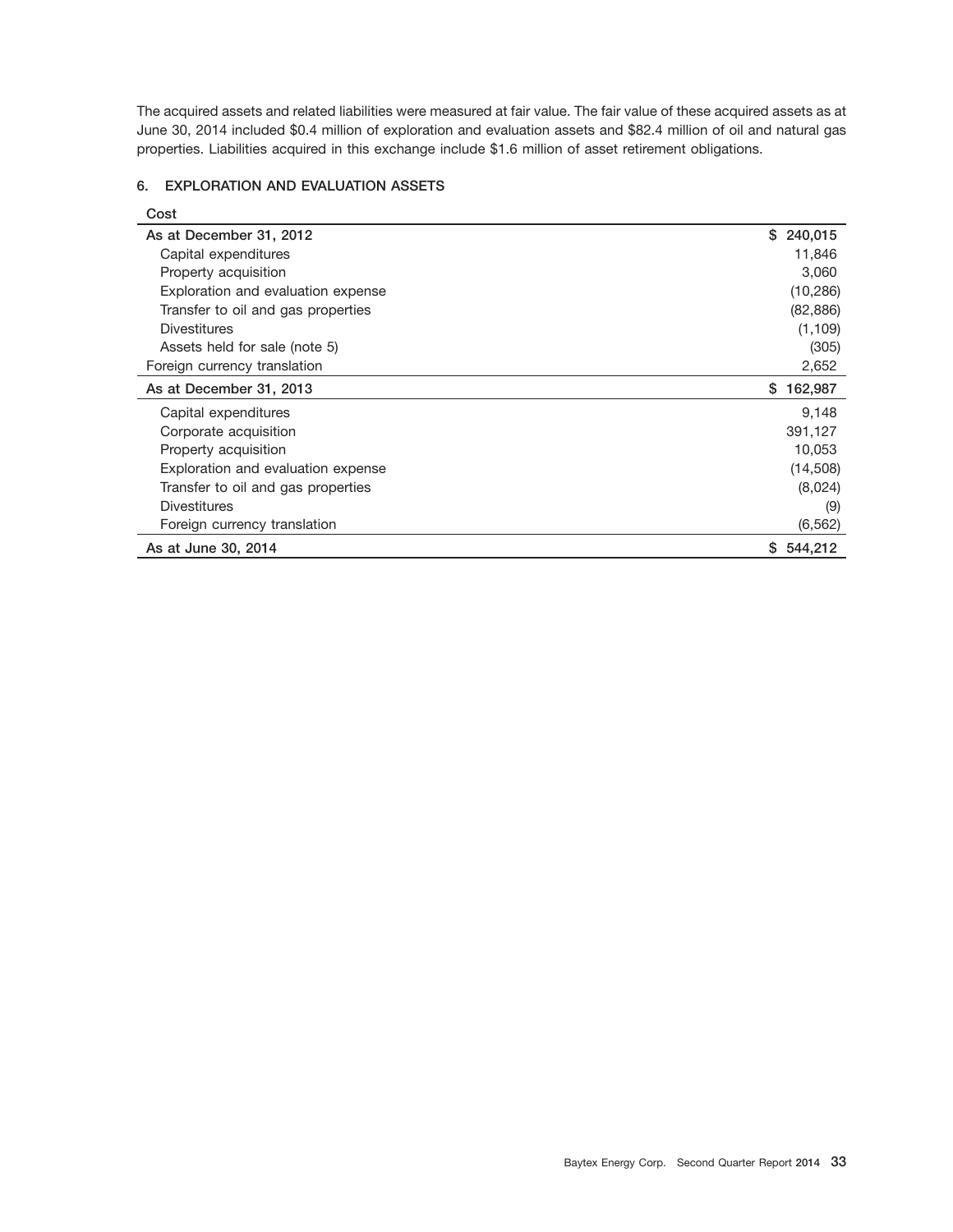### **7. OIL AND GAS PROPERTIES**

| Cost                                               |               |
|----------------------------------------------------|---------------|
| As at December 31, 2012                            | \$2,758,309   |
| Capital expenditures                               | 539,054       |
| Corporate acquisition                              | 100           |
| Property acquisitions                              | 108           |
| Transferred from exploration and evaluation assets | 82,886        |
| Assets held for sale (note 5)                      | (110, 386)    |
| Change in asset retirement obligations             | (28, 734)     |
| <b>Divestitures</b>                                | (33,907)      |
| Foreign currency translation                       | 16,338        |
| As at December 31, 2013                            | \$3,223,768   |
| Capital expenditures                               | 312,193       |
| Corporate acquisition                              | 2,520,612     |
| Property acquisitions                              | 83,295        |
| Transferred from exploration and evaluation assets | 8,024         |
| Change in asset retirement obligations             | 18,145        |
| <b>Divestitures</b>                                | (690)         |
| Foreign currency translation                       | (45, 395)     |
| As at June 30, 2014                                | \$6,119,952   |
| Accumulated depletion                              |               |
| As at December 31, 2012                            | \$<br>720,733 |
| Depletion for the period                           | 325,793       |
| <b>Divestitures</b>                                | (10, 191)     |
| Assets held for sale (note 5)                      | (37,057)      |
| Foreign currency translation                       | 1,704         |
| As at December 31, 2013                            | \$1,000,982   |
| Depletion for the period                           | 186,661       |
| <b>Divestitures</b>                                | (293)         |
| Foreign currency translation                       | (460)         |
| As at June 30, 2014                                | \$1,186,890   |
| Carrying value                                     |               |
| As at December 31, 2013                            | \$2,222,786   |
| As at June 30, 2014                                | \$4,933,062   |
| <b>BANK LOAN</b><br>8.                             |               |

|           | June 30,<br>2014  | December 31,<br>2013 |
|-----------|-------------------|----------------------|
| Bank loan | 952,402<br>æ<br>D | 223,371<br>œ<br>Œ    |

Effective June 4, 2014, Baytex reached agreement with its bank lending syndicate to establish credit facilities for approximately \$1.4 billion consisting of the following: (i) revolving extendible unsecured credit facilities consisting of a \$50 million operating loan and a \$950 million syndicated loan for Baytex and a US\$200 million syndicated loan for our wholly-owned subsidiary, Baytex USA Oil & Gas, Inc., both of which have a four-year term (collectively, the ''Revolving Facilities''); and (ii) a \$200 million non-revolving unsecured syndicated loan with a two-year term (the ''Non-Revolving Facility'') and together with the Revolving Facilities, the ''Unsecured Facilities''.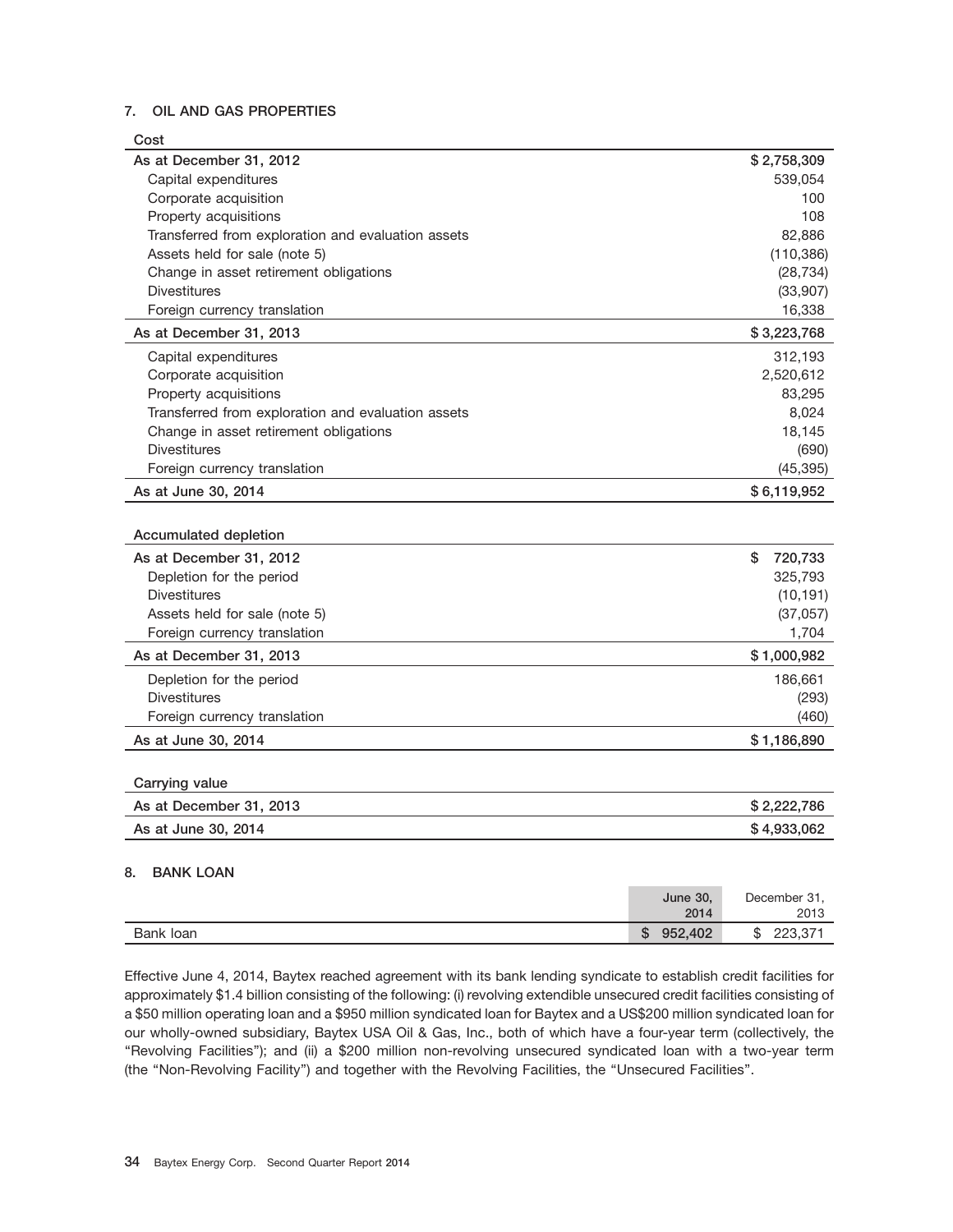The Unsecured Facilities replaced the revolving extendible secured credit facilities (\$40 million operating loan and \$810 million syndicated loan) of the Company's wholly-owned subsidiary, Baytex Energy Ltd.

Unless extended, the revolving period under the Revolving Facilities will end on June 3, 2018 with all amounts to be re-paid on such date. Baytex may, once in each calendar year, request that the lenders under the Revolving Facilities extend the revolving period for up to four years (subject to a maximum four-year term at any time). The Revolving Facilities do not require any mandatory principal payments prior to maturity and do not include a term-out feature or a borrowing base restriction. The Revolving Facilities include an option allowing such facilities to be increased by up to \$250 million, subject to existing or new lender(s) providing commitments for any such increase.

The Non-Revolving Facility is a single drawdown facility available solely to finance the acquisition of Aurora. The Non-Revolving Facility provides for mandatory reductions and repayments for specified equity and debt issuances and asset dispositions with all amounts to be re-paid by June 3, 2016.

The Unsecured Facilities contain standard commercial covenants for facilities of this nature and are guaranteed by Baytex and its material subsidiaries. Advances (including letters of credit) under the Unsecured Facilities can be drawn in either Canadian or U.S. funds and bear interest at the agent bank's prime lending rate, bankers' acceptance discount rates or London Interbank Offer Rates, plus applicable margins. In the event that Baytex does not comply with the covenants under the Unsecured Facilities, its ability to pay dividends to its shareholders may be restricted.

The weighted average interest rate on the bank loan for the three and six months ended June 30, 2014 was 3.73% and 3.92% respectively, and 5.09% and 5.31% for the three and six months ended June 30, 2013, respectively.

### **9. LONG-TERM DEBT**

|                                                              | <b>June 30,</b><br>2014 | December 31.<br>2013 |
|--------------------------------------------------------------|-------------------------|----------------------|
| 9.875% notes (US\$7,900 – principal) due February 15, 2017   | 9.074<br>\$             | \$                   |
| 7.500% notes (US\$6,400 - principal) due April 1, 2020       | 7,572                   |                      |
| 6.750% notes (US\$150,000 - principal) due February 17, 2021 | 158,369                 | 157,673              |
| 6.625% notes (Cdn\$300,000 - principal) due July 19, 2022    | 294.604                 | 294.357              |
| 5.125% notes (US\$400,000 - principal) due June 1, 2021      | 421.721                 |                      |
| 5.625% notes (US\$400,000 - principal) due June 1, 2024      | 418,943                 |                      |
|                                                              | \$1,310,283             | 452,030              |

Pursuant to the acquisition of Aurora (note 3), Baytex assumed US\$365 million of 9.875% senior unsecured notes due February 15, 2017 (the "2017 Notes") and US\$300 million of 7.500% senior unsecured notes due April 1, 2020 (the ''2020 Notes'' and, together with the 2017 Notes, the ''Notes'').

On April 22, 2014 Baytex commenced a cash tender offer and consent solicitation for the Notes at a price (per \$1,000 of principal amount) of US\$1,107.34 for the 2017 Notes and US\$1,138.97 for the 2020 Notes. Upon closing of the tender offers, on June 11, 2014, Baytex purchased US\$357.1 million (97.8% of total outstanding) of the 2017 Notes and US\$293.6 million (97.9% of total outstanding) of the 2020 Notes, which have been canceled. The remaining Notes are recorded at fair value by applying the tender premium on the Notes on the date of acquisition and the premium will be amortized using the effective interest rate of 6.8% for the 2017 Notes and 5.3% for the 2020 Notes. The Notes are redeemable at the Company's option, in whole or in part, commencing on February 15, 2015 (in the case of the 2017 Notes) and April 1, 2016 (in the case of the 2020 Notes) at specified redemption prices.

On June 6, 2014, Baytex issued US\$800 million of senior unsecured notes comprised of US\$400 million of 5.125% notes due June 1, 2021 (the ''2021 Notes'') and US\$400 million of 5.625% notes due June 1, 2024 (the ''2024 Notes''). The 2021 notes and the 2024 notes pay interest semi-annually and are redeemable at the Company's option in whole or in part, commencing on June 1, 2017 (in the case of the 2021 Notes) and June 1, 2019 (in the case of the 2024 Notes) at specified redemption prices. These notes are carried at amortized cost, net of debt issuance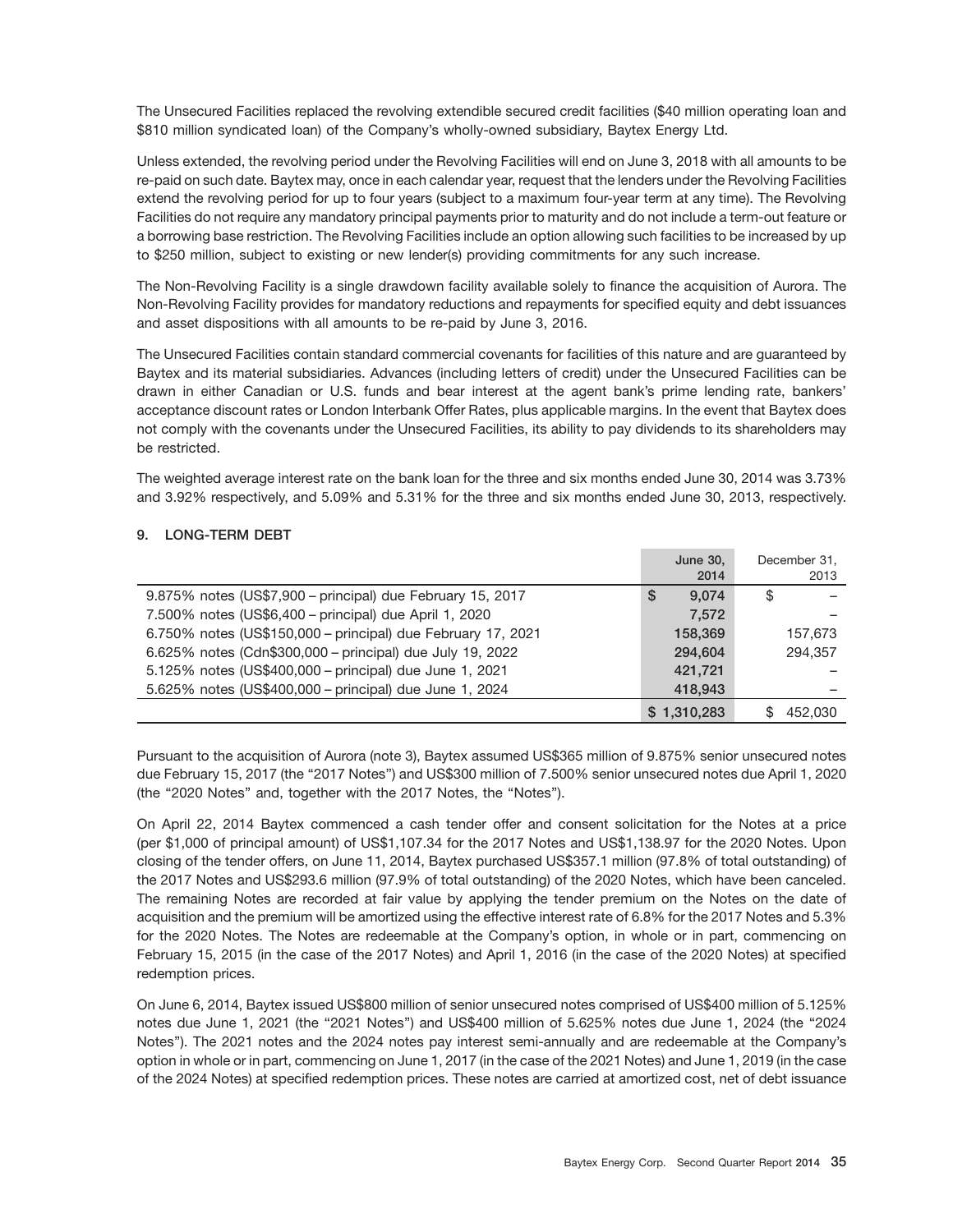costs of US\$7.4 million (in the case of the 2021 Notes) and US\$10.5 million (in the case of the 2024 Notes), which accrete to the principal balance at maturity using the effective interest rate of 5.3% for the 2021 Notes and 5.9% for the 2024 Notes.

Each of the outstanding notes are redeemable at the Company's option in accordance with the redemption provisions contained in the indenture governing such notes. Baytex has recognized the fair value of this redemption feature as a derivative financial asset. The fair value has been estimated using a valuation model that considers current bond prices and the spreads associated with the outstanding notes compared to the fixed redemption rates. A fair value gain of \$12.1 million for the three and six months ended June 30, 2014 (three and six months ended June 30, 2013 – \$ nil) has been recorded as financial derivatives loss (gain). As at June 30, 2014, \$17.6 million has been included in Financial derivatives (December 31, 2013 – \$nil) representing the fair value of the redemption feature on all notes.

Accretion expense on the outstanding notes and debentures of \$0.3 million has been recorded in financing costs for the three months ended June 30, 2014 (three months ended June 30, 2013 – \$0.2 million) and \$0.5 million for the six months ended June 30, 2014 (six months ended June 30, 2013 – \$0.3 million).

|                                                      | <b>June 30.</b><br>2014 | December 31.<br>2013 |
|------------------------------------------------------|-------------------------|----------------------|
| Balance, beginning of period                         | 221,628<br>S            | \$<br>265,520        |
| Liabilities incurred                                 | 5,044                   | 14.901               |
| Liabilities settled                                  | (6,888)                 | (12,076)             |
| Liabilities acquired                                 | 2,192                   |                      |
| Liabilities divested                                 | (1,976)                 | (1,409)              |
| Corporate acquisition                                | 1,217                   |                      |
| Accretion                                            | 3,520                   | 7,011                |
| Change in estimate $(1)$                             | 12,885                  | (42, 226)            |
| Liabilities related to assets held for sale (note 5) |                         | (10, 241)            |
| Foreign currency translation                         | (123)                   | 148                  |
| Balance, end of period                               | 237.499<br>S            | 221.628<br>\$        |

### **10. ASSET RETIREMENT OBLIGATIONS**

*(1) Changes in the status of wells, discount rates and the estimated costs of abandonment and reclamation are factors resulting in a change in estimate.*

### **11. SHAREHOLDERS' CAPITAL**

### *Shareholders' Capital*

The authorized capital of Baytex consists of an unlimited number of common shares without nominal or par value and 10,000,000 preferred shares without nominal or par value, issuable in series. Baytex establishes the rights and terms of the preferred shares upon issuance. As at June 30, 2014, no preferred shares have been issued by the Company and all common shares issued were fully paid.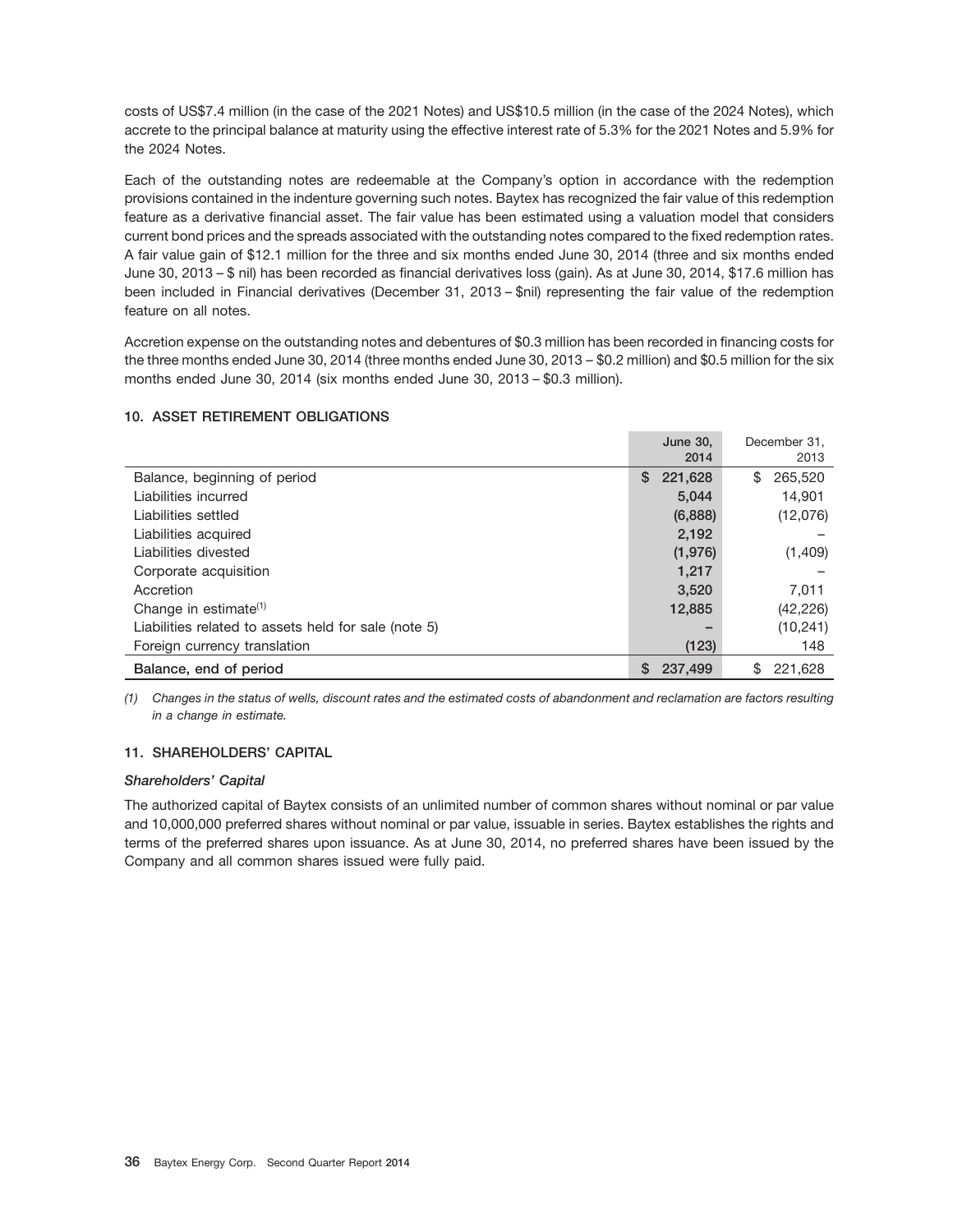|                                                                | Number of<br><b>Common Shares</b> |              |
|----------------------------------------------------------------|-----------------------------------|--------------|
|                                                                | (000s)                            | Amount       |
| Balance, December 31, 2012                                     | 121,868                           | \$1,860,358  |
| Issued on exercise of share rights                             | 802                               | 10,586       |
| Transfer from contributed surplus on exercise of share rights  |                                   | 20,333       |
| Transfer from contributed surplus on vesting and conversion of |                                   |              |
| share awards                                                   | 555                               | 24,542       |
| Issued pursuant to dividend reinvestment plan                  | 2,167                             | 88,384       |
| Balance, December 31, 2013                                     | 125,392                           | \$2,004,203  |
| Issued on exercise of share rights                             | 267                               | 4,722        |
| Transfer from contributed surplus on exercise of share rights  |                                   | 5,626        |
| Transfer from contributed surplus on vesting and conversion of |                                   |              |
| share awards                                                   | 395                               | 16,932       |
| Issued for cash                                                | 38,433                            | 1,495,044    |
| Issuance costs, net of tax                                     |                                   | (78, 468)    |
| Issued pursuant to dividend reinvestment plan                  | 934                               | 38,970       |
| Balance, June 30, 2014                                         | 165,421                           | \$ 3,487,029 |

On February 24, 2014, Baytex issued 38.4 million subscription receipts at \$38.90 each to partially finance the acquisition of Aurora (note 3). The gross proceeds from the sale of the subscription receipts (\$1,495.0 million) were placed in escrow (the ''escrowed funds'') pending the completion of the acquisition. Concurrent with the closing of the acquisition on June 11, 2014, the escrowed funds were released to Baytex and each subscription receipt was exchanged for one common share and a dividend equivalent payment of \$0.88 (representing the four dividends declared from the date of issuance of the subscription receipts to the date of closing of the acquisition). Issuance costs of \$93.7 million (\$78.5 million, after tax), including the aggregate dividend equivalent payment of \$33.8 million, were incurred.

Monthly dividends of \$0.24 per common share in June 2014 and \$0.22 per common share for each of the previous five months were declared by the Company. During the three and six months ended June 30, 2014, total dividends declared of \$95.5 million (\$75.4 million net of dividend reinvestment) and \$178.7 million (\$138.8 million net of dividend reinvestment), respectively, were declared.

### **12. EQUITY BASED PLANS**

### *Share Award Incentive Plan*

The Company recorded compensation expense related to the share awards of \$8.2 million for the three months ended June 30, 2014 (three months ended June 30, 2013 – \$9.8 million) and \$16.1 million for the six months ended June 30, 2014 (six months ended June 30, 2013 – \$18.6 million)

The estimated weighted average fair value for share awards at the measurement date is \$40.36 per restricted award and performance award granted during the six months ended June 30, 2014 (six months ended June 30, 2013 – \$43.37 per restricted award and performance award).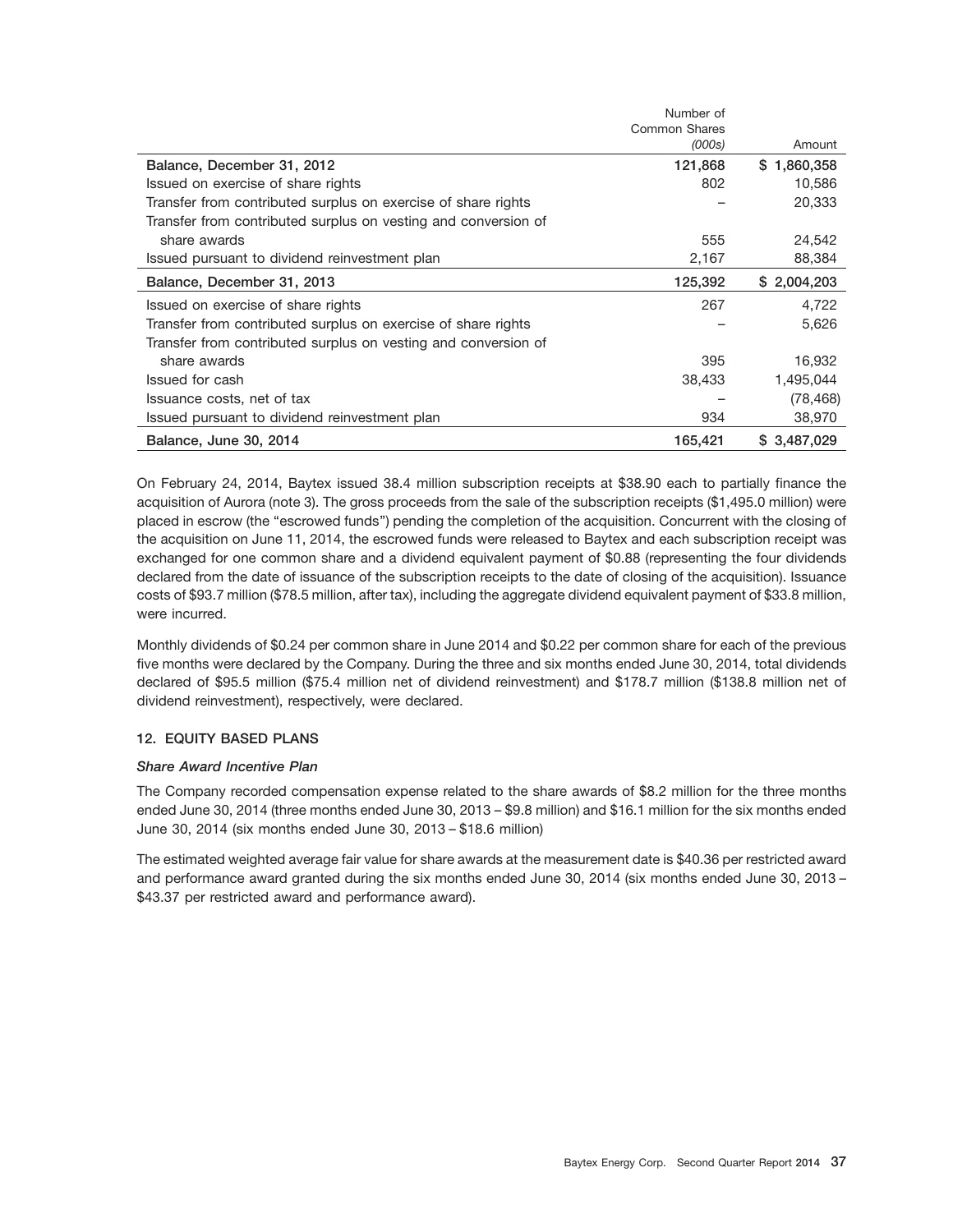The number of share awards outstanding is detailed below:

|                                       | Number of<br>restricted<br>awards<br>(000s) | Number of<br>performance<br>awards<br>(000s) | Number of<br>share<br>awards<br>(000s) |
|---------------------------------------|---------------------------------------------|----------------------------------------------|----------------------------------------|
| Balance, December 31, 2012            | 566                                         | 388                                          | 954                                    |
| Granted                               | 437                                         | 374                                          | 811                                    |
| Vested and converted to common shares | (215)                                       | (142)                                        | (357)                                  |
| Forfeited                             | (65)                                        | (40)                                         | (105)                                  |
| Balance, December 31, 2013            | 723                                         | 580                                          | 1,303                                  |
| Granted                               | 350                                         | 273                                          | 623                                    |
| Vested and converted to common shares | (155)                                       | (119)                                        | (274)                                  |
| Forfeited                             | (50)                                        | (29)                                         | (79)                                   |
| Balance, June 30, 2014                | 868                                         | 705                                          | 1.573                                  |

### *Share Rights Plan*

No new grants have been made under the Share Rights Plan since December 31, 2010. All outstanding share rights have been fully expensed and are exercisable.

The number of share rights outstanding and exercise prices are detailed below:

|                                           | Number of<br>share rights<br>(000s) |    | Weighted average<br>exercise price |
|-------------------------------------------|-------------------------------------|----|------------------------------------|
| Balance, December 31, 2012 <sup>(1)</sup> | 1,525                               | S  | 16.79                              |
| Exercised <sup>(2)</sup>                  | (802)                               |    | 13.53                              |
| Forfeited $(1)$                           | (6)                                 |    | 27.77                              |
| Balance, December 31, 2013 <sup>(1)</sup> | 717                                 | \$ | 17.69                              |
| Exercised <sup>(2)</sup>                  | (267)                               |    | 17.54                              |
| Forfeited $(1)$                           |                                     |    |                                    |
| Balance, June 30, 2014 <sup>(1)</sup>     | 450                                 | S  | 16.80                              |

*(1) Weighted average exercise price reflects the grant price less the reduction in exercise price for dividends and distributions.*

*(2) Weighted average exercise price includes rights exercised at both original grant prices and original grant prices reduced for dividends and distributions subsequent to grant date.*

### **13. NET INCOME PER SHARE**

|                                    | Three Months Ended June 30 |                            |                                   |            |                            |                                   |
|------------------------------------|----------------------------|----------------------------|-----------------------------------|------------|----------------------------|-----------------------------------|
|                                    |                            | 2014                       |                                   | 2013       |                            |                                   |
|                                    | Net income                 | Common<br>shares<br>(000s) | <b>Net</b><br>income<br>per share | Net income | Common<br>shares<br>(000s) | <b>Net</b><br>income<br>per share |
| Net income – basic                 | \$36,799                   | 135,620                    | \$0.27                            | \$36,192   | 123,271                    | \$0.29                            |
| Dilutive effect of share<br>awards |                            | 1,284                      | -                                 |            | 462                        |                                   |
| Dilutive effect of share           |                            |                            |                                   |            |                            |                                   |
| rights                             |                            | 254                        | $\overline{\phantom{0}}$          |            | 629                        |                                   |
| Net income – diluted               | \$36,799                   | 137,158                    | \$0.27                            | \$36,192   | 124.362                    | \$0.29                            |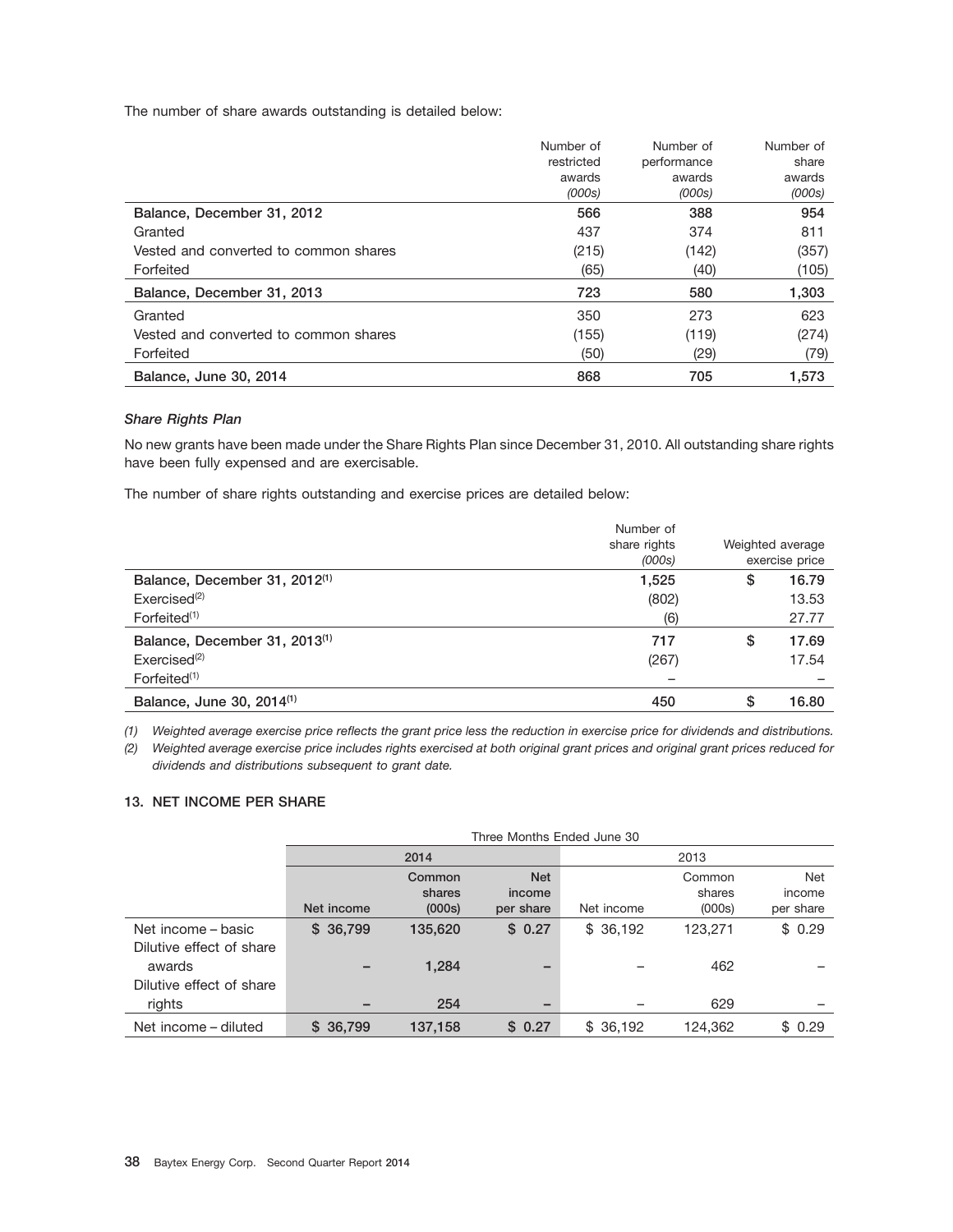|                          | Six Months Ended June 30 |                            |                                   |            |                            |                            |
|--------------------------|--------------------------|----------------------------|-----------------------------------|------------|----------------------------|----------------------------|
|                          |                          | 2014                       |                                   |            | 2013                       |                            |
|                          | Net income               | Common<br>shares<br>(000s) | <b>Net</b><br>income<br>per share | Net income | Common<br>shares<br>(000s) | Net<br>income<br>per share |
| Net income – basic       | \$84,640                 | 130,806                    | \$0.65                            | \$46,341   | 122.883                    | \$0.37                     |
| Dilutive effect of share |                          |                            |                                   |            |                            |                            |
| awards                   |                          | 1,266                      | -                                 |            | 543                        |                            |
| Dilutive effect of share |                          |                            |                                   |            |                            |                            |
| rights                   |                          | 260                        | -                                 |            | 712                        |                            |
| Net income – diluted     | \$84,640                 | 132,332                    | \$0.64                            | \$46,341   | 124.138                    | \$0.37                     |

### **14. INCOME TAXES**

The provision for income taxes has been computed as follows:

|                                                                                      |           | Six Months Ended June 30 |
|--------------------------------------------------------------------------------------|-----------|--------------------------|
|                                                                                      | 2014      | 2013                     |
| Net income before income taxes                                                       | \$124.720 | 64.148<br>S              |
| Expected income taxes at the statutory rate of 25.47% (2013 - 25.51%) <sup>(1)</sup> | 31,766    | 16,364                   |
| Increase (decrease) in income taxes resulting from:                                  |           |                          |
| Share-based compensation                                                             | 4.097     | 4.830                    |
| Effect of rate adjustments for foreign jurisdictions                                 | 952       | (3,595)                  |
| Other                                                                                | 3,265     | 208                      |
| Income tax expense                                                                   | 40,080    | 17.807                   |

*(1) The change in statutory rate is mainly related to changes in the provincial apportionment of income.*

### **15. REVENUES**

|                                    |            | Three Months Ended June 30 |            | Six Months Ended June 30 |
|------------------------------------|------------|----------------------------|------------|--------------------------|
|                                    | 2014       | 2013                       | 2014       | 2013                     |
| Petroleum and natural gas revenues | \$474,901  | \$340,070                  | \$859,323  | \$611,859                |
| Royalty charges                    | (112, 282) | (62,010)                   | (187, 162) | (107, 288)               |
| Royalty income                     | 1.088      | 941                        | 2.475      | 2,097                    |
| Other income                       | 415        |                            | 415        |                          |
| Revenues, net of royalties         | \$364,122  | \$279,001                  | \$675,051  | \$506,668                |

### **16. FINANCING COSTS**

|                                           | Three Months Ended June 30 |        | Six Months Ended June 30 |        |
|-------------------------------------------|----------------------------|--------|--------------------------|--------|
|                                           | 2014                       | 2013   | 2014                     | 2013   |
| Bank loan and other                       | 4.509<br>S                 | 2.865  | 10,601<br>S              | 4,480  |
| Long-term debt                            | 11,252                     | 7,732  | 16,008                   | 15,394 |
| Accretion on asset retirement obligations | 1,779                      | 1,690  | 3,520                    | 3,350  |
| Debt financing costs                      | 57                         | 2.117  | 57                       | 2,156  |
| Financing costs                           | 17.597                     | 14.404 | 30.186                   | 25,380 |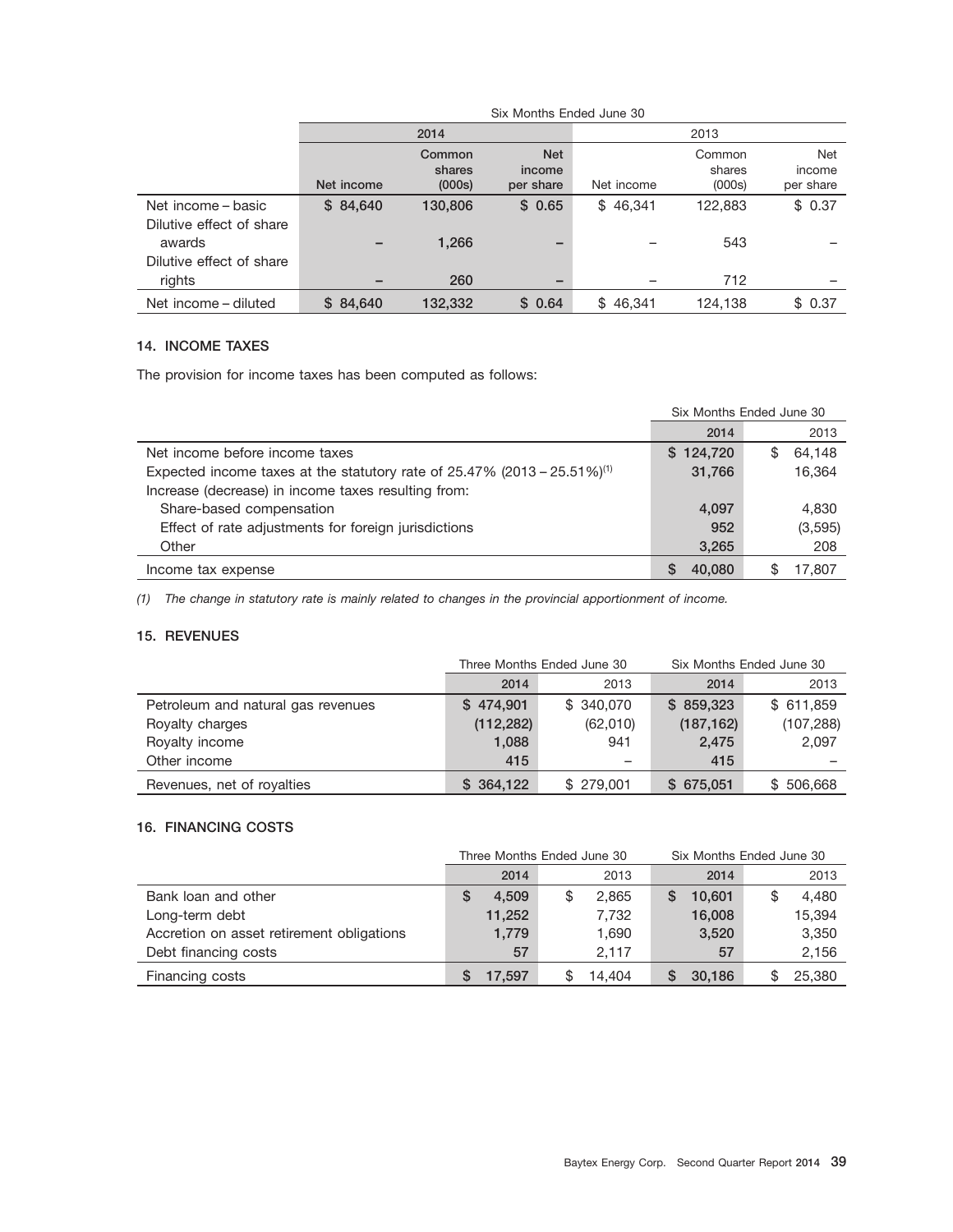### **17. SUPPLEMENTAL INFORMATION**

### *Foreign Exchange*

|                                         | Three Months Ended June 30 |         | Six Months Ended June 30 |  |         |
|-----------------------------------------|----------------------------|---------|--------------------------|--|---------|
|                                         | 2014                       | 2013    | 2014                     |  | 2013    |
| Unrealized foreign exchange (gain) loss | (21, 379)                  | 4.919   | (14, 923)                |  | 8.736   |
| Realized foreign exchange loss (gain)   | 2.924                      | (1.565) | 986                      |  | (3,601) |
| Foreign exchange (gain) loss            | (18.455)                   | 3.354   | (13.937)                 |  | 5,135   |

### **18. FINANCIAL INSTRUMENTS AND RISK MANAGEMENT**

### **Foreign Currency Risk**

At June 30, 2014, the Company had in place the following currency derivative contracts relating to operations:

|                                      |                               | Amount           |                    |           |
|--------------------------------------|-------------------------------|------------------|--------------------|-----------|
| Type                                 | Period                        | per month        | <b>Sales Price</b> | Reference |
| Monthly average rate forward         | July to December 2014         | US\$3.50 million | 1.0671             | (2)       |
| Monthly forward spot sale            | July to December 2014         | US\$9.50 million | 1.0517             | (2)       |
| Monthly average collar               | July to December 2014         | US\$1.00 million | 1.0300-1.0600      | (2)(5)    |
| Monthly average collar               | July to December 2014         | US\$7.00 million | 1.0469-1.1100      | (2)(3)    |
| Monthly average range forward        | July to December 2014         | US\$2.00 million | 1.0800-1.1400      | (1)(5)    |
| Contingent average rate forward      | July to December 2014         | US\$1.00 million | 1.1400             | (1)(6)    |
| Monthly range forward spot sale      | July to December 2014         | US\$1.00 million | 1.0550-1.1303      | (1)(5)    |
| Contingent monthly forward spot sale | July to December 2014         | US\$0.50 million | 1.1303             | (1)(6)    |
| Monthly average rate forward         | July 2014 to December 2015    | US\$1.50 million | 1.0933             | (1)       |
| Monthly forward spot sale            | July 2014 to December 2015    | US\$2.00 million | 1.1100             | (2)       |
| Monthly average collar               | January 2015                  | US\$6.50 million | 1.0675-1.1200      | (1)(3)    |
| Monthly average range forward        | January 2015                  | US\$0.50 million | 1.0950-1.1200      | (1)(5)    |
| Contingent average rate forward      | January 2015                  | US\$0.50 million | 1.1200             | (1)(6)    |
| Monthly forward spot sale            | January 2015 to December 2015 | US\$1.00 million | 1.1000             | (1)       |
| Monthly average range forward        | February 2015 to March 2015   | US\$0.50 million | 1.1050-1.1350      | (1)(5)    |
| Contingent average rate forward      | February 2015 to March 2015   | US\$0.50 million | 1.1350             | (1)(6)    |
| Sold call option                     | January 2015 to December 2015 | US\$3.00 million | 1.1040             | (1)(4)    |
| Sold call option                     | January 2015 to December 2015 | US\$3.00 million | 1.0990             | (1)(4)    |
| Sold call option                     | January 2015 to December 2015 | US\$4.00 million | 1.0925             | (1)(4)    |

*(1) Actual contract rate (CAD/USD).*

- *(2) Based on the weighted average contract rates (CAD/USD).*
- *(3) Settlement price above the upper end of the price collar will result in settlement at the lower end of the price collar.*
- *(4) Counterparty has the option to enter into a monthly average rate forward for the periods, amounts per month and sales prices noted.*
- *(5) Settlement at or below the lower strike price results in settlement at the lower strike price. Settlement above the lower strike price results in settlement at the higher strike price.*
- *(6) Settlement required if settlement price is above the strike price, contract entered into simultaneously with monthly average range forward contract or monthly range forward spot sale.*

The carrying amounts of the Company's U.S. dollar denominated monetary assets and liabilities at the reporting date are as follows:

|                         | Assets      |              | Liabilities     |              |
|-------------------------|-------------|--------------|-----------------|--------------|
|                         | June 30.    | December 31. | <b>June 30.</b> | December 31. |
|                         | 2014        | 2013         | 2014            | 2013         |
| U.S. dollar denominated | US\$198,828 | US\$102.367  | US\$1,331,367   | US\$194,924  |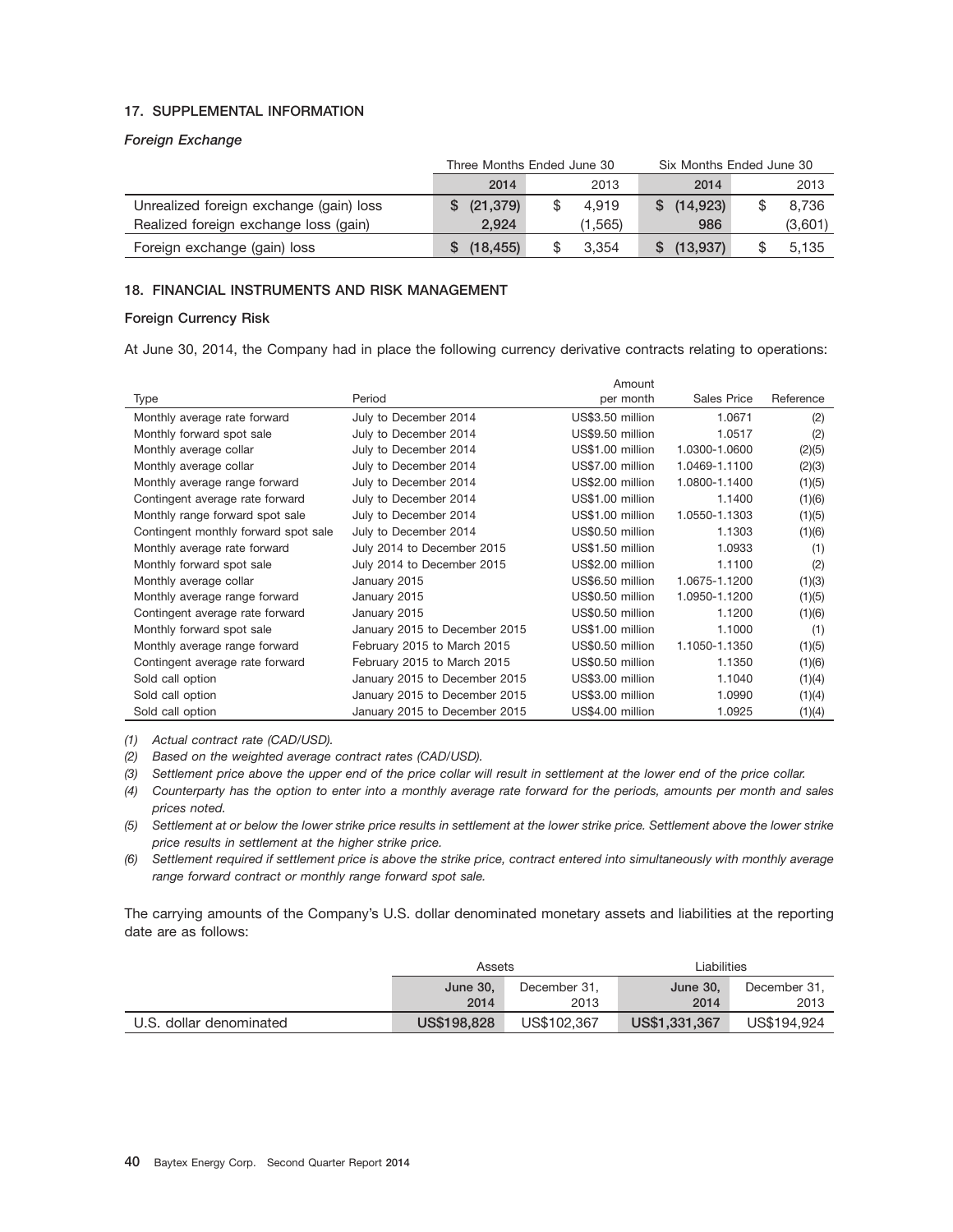### **Interest Rate Risk**

As at June 30, 2014, Baytex had the following interest rate swap financial derivative contracts:

| Type                                 | Period                                   | Notional Principal Amount Fixed interest rate Floating rate index |       |               |
|--------------------------------------|------------------------------------------|-------------------------------------------------------------------|-------|---------------|
| Swap – pay fixed,                    | July to September 2014                   | US\$90.0 million                                                  | 4.06% | 3-month LIBOR |
| receive floating<br>receive floating | Swap – pay fixed, July to September 2014 | US\$90.0 million                                                  | 4.39% | 3-month LIBOR |

### **Commodity Price Risk**

Baytex monitors and, when appropriate, utilizes financial derivative contracts or physical delivery contracts to manage the risk associated with changes in commodity prices. The use of derivative instruments is governed under formal policies and is subject to limits established by the Board of Directors of Baytex. Under the Company's risk management policy, financial derivatives are not to be used for speculative purposes.

### *Financial Derivative Contracts*

At June 30, 2014, Baytex had the following financial derivative contracts:

| Oil                             | Period                          | Volume        | Price/Unit <sup>(1)</sup> | Index      |
|---------------------------------|---------------------------------|---------------|---------------------------|------------|
| Fixed - Sell                    | July to August 2014             | 2,065 bbl/d   | US\$97.47                 | <b>WTI</b> |
| Fixed - Sell                    | July to September 2014          | 8,500 bbl/d   | <b>US 99.50</b>           | WTI        |
| Fixed - Sell                    | July to December 2014           | 9,660 bbl/d   | US\$94.34                 | WTI        |
| Fixed - Buy                     | August to December 2014         | 380 bbl/d     | US\$101.06                | WTI        |
| Fixed - Sell                    | October to December 2014        | 8,000 bbl/d   | US\$97.20                 | <b>WTI</b> |
| Fixed - Sell                    | July 2014 to February 2015      | 2,497 bbl/d   | US\$91.79                 | WTI        |
| Fixed - Sell                    | September 2014 to February 2015 | $1.613$ bbl/d | US\$93.97                 | WTI        |
| Fixed - Sell                    | July 2014 to March 2015         | 6,000 bbl/d   | US\$96.62                 | WTI        |
| Fixed - Sell                    | January 2015 to March 2015      | 1,000 bbl/d   | US\$95.90                 | WTI        |
| Fixed - Sell                    | March 2015 to May 2015          | 5.187 bbl/d   | US\$90.52                 | WTI        |
| Fixed - Sell                    | January 2015 to June 2015       | 2,304 bbl/d   | US\$95.33                 | WTI        |
| Fixed – Sell                    | July 2015 to August 2015        | 4,968 bbl/d   | US\$90.00                 | <b>WTI</b> |
| Fixed - Sell                    | January 2015 to December 2015   | 4,000 bbl/d   | US\$95.98                 | <b>WTI</b> |
| Price collar                    | July to December 2014           | $491$ bbl/d   | US\$80.00-US\$95.50       | WTI        |
| Sold call option <sup>(2)</sup> | January 2015 to December 2015   | 500 bbl/d     | US\$99.00                 | WTI        |
| Sold call option <sup>(2)</sup> | January 2015 to December 2015   | 4.000 bbl/d   | US\$98.00                 | <b>WTI</b> |
| Sold call option <sup>(2)</sup> | January 2015 to March 2015      | 1,000 bbl/d   | US\$97.70                 | <b>WTI</b> |
| Basis swap                      | July to December 2014           | 3,000 bbl/d   | WTI less US\$21.70        | <b>WCS</b> |

*(1) Based on the weighted average price/unit for the remainder of the contract.*

*(2) Counterparty has the option to enter into a fixed sell for the periods, volumes and prices noted.*

| <b>Natural Gas</b>                           | Period                      | Volume         | Price/Unit <sup>(1)</sup> | Index        |
|----------------------------------------------|-----------------------------|----------------|---------------------------|--------------|
| Fixed – Sell                                 | July to October 2014        | 5.750 mmBtu/d  | US\$4.19                  | <b>NYMEX</b> |
| Fixed – Sell                                 | July to December 2014       | 2,000 mmBtu/d  | US\$4.45                  | <b>NYMEX</b> |
| Fixed - Sell                                 | July 2014 to March 2015     | 10,000 mmBtu/d | US\$4.08                  | <b>NYMEX</b> |
| Fixed – Sell                                 | November 2014 to March 2015 | 10,000 mmBtu/d | US\$4.31                  | <b>NYMEX</b> |
| Price collar                                 | July to October 2014        | 5,000 mmBtu/d  | US\$3.90-US\$4.50         | <b>NYMEX</b> |
| Sold call option <sup><math>(2)</math></sup> | November 2014 to March 2015 | 5,000 mmBtu/d  | US\$4.65                  | <b>NYMEX</b> |
| Sold call option <sup>(2)</sup>              | April 2015 to October 2015  | 5,000 mmBtu/d  | US\$4.00                  | <b>NYMEX</b> |
| Basis swap                                   | July to October 2014        | 5,000 mmBtu/d  | NYMEX less US\$0.3150     | <b>AECO</b>  |
| Basis swap                                   | July 2014 to March 2015     | 17.750 mmBtu/d | NYMEX less US\$0.2225     | <b>AECO</b>  |
| Basis swap                                   | November 2014 to March 2015 | 5,000 mmBtu/d  | NYMEX less US\$0.2700     | <b>AECO</b>  |

*(1) Based on the weighted average price/unit for the remainder of the contract.*

*(2) Counterparty has the option to enter into a fixed sell for the periods, volumes and prices noted.*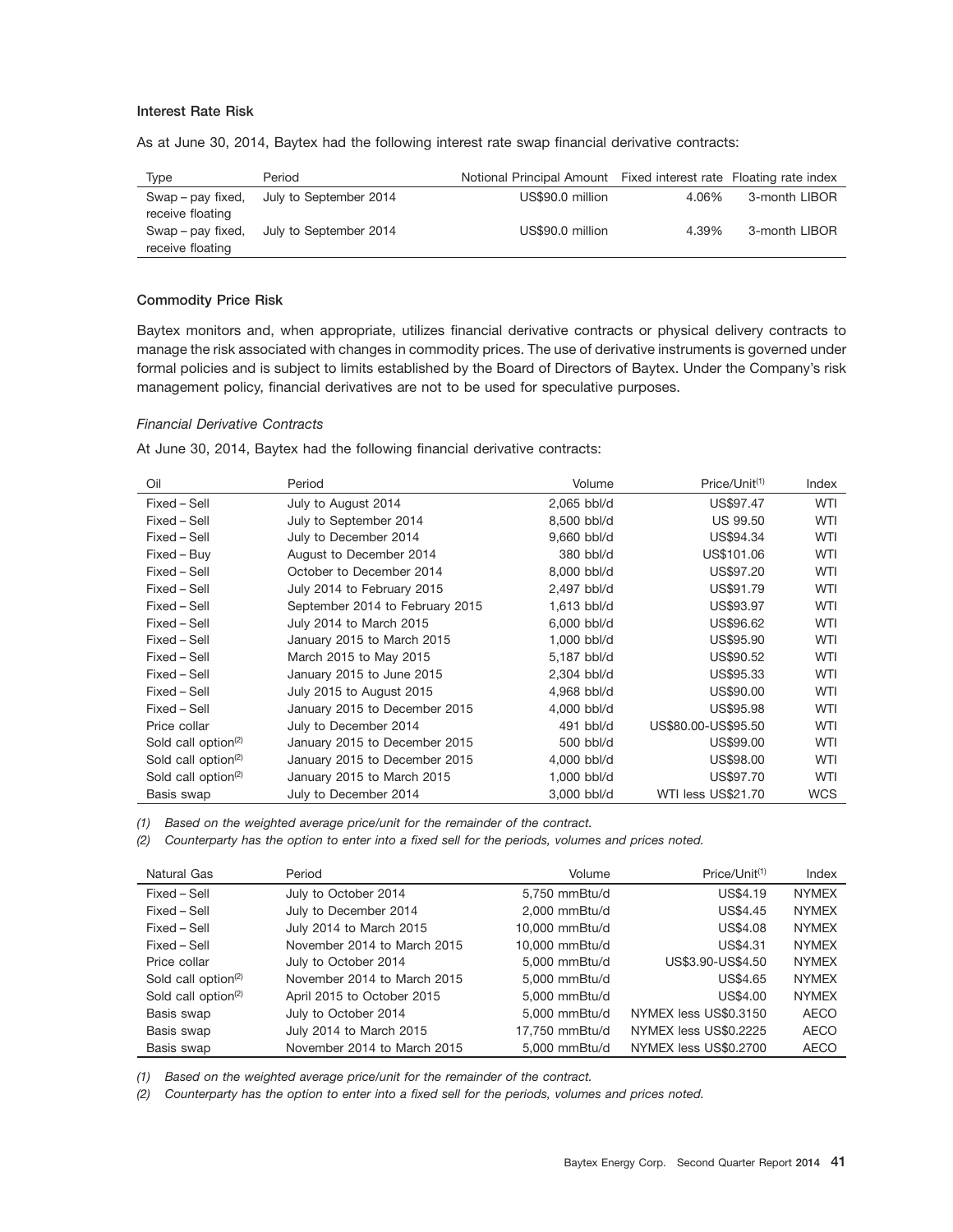Financial derivatives are marked-to-market at the end of each reporting period, with the following reflected in the condensed consolidated statements of income and comprehensive income:

|                                               | Three Months Ended June 30 |         | Six Months Ended June 30 |                 |
|-----------------------------------------------|----------------------------|---------|--------------------------|-----------------|
|                                               | 2014                       | 2013    | 2014                     | 2013            |
| Realized loss (gain) on financial derivatives | 13.797                     | (8.768) | 19.544                   | (12, 896)<br>\$ |
| Unrealized loss on financial derivatives      | 35,326                     | 451     | 22,501                   | 12.346          |
| Loss (gain) on financial derivatives          | 49.123                     | (8,317) | 42.045                   | (550)           |

Included in unrealized loss on financial derivatives for the three and six months ended June 30, 2014 is a gain of \$12.1 million related to the redemption feature on outstanding notes included in long-term debt (note 9) (three and six months ended June 30, 2013 – \$nil).

### *Physical Delivery Contracts*

As at June 30, 2014, the following physical delivery contracts were held for the purpose of delivery of non-financial items in accordance with the Company's expected sale requirements. Physical delivery contracts are not considered financial instruments; therefore, no asset or liability has been recognized in the consolidated financial statements.

| Heavy Oil        | Period                | Volume        | Price/Unit <sup>(1)</sup> |
|------------------|-----------------------|---------------|---------------------------|
| <b>WCS Blend</b> | July to December 2014 | $2.000$ bbl/d | WTI $\times$ 81.00%       |
| <b>WCS Blend</b> | July to December 2014 | 3.000 bbl/d   | WTI less US\$19.07        |

*(1) Based on the weighted average price/unit for the remainder of the contract. At June 30, 2014, Baytex had committed to deliver the volumes of raw bitumen noted below to market on rail:*

| Heavy Oil   | Period                   | Term Volume  |
|-------------|--------------------------|--------------|
| Raw bitumen | July to September 2014   | 14,000 bbl/d |
| Raw bitumen | October to December 2014 | 15,000 bbl/d |
| Raw bitumen | January to March 2015    | 14,500 bbl/d |
| Raw bitumen | April to December 2015   | 7.000 bbl/d  |
| Raw bitumen | January to December 2016 | 5.000 bbl/d  |

### **19. SUBSEQUENT EVENT**

On July 29, 2014, the Company signed an agreement with an oil and gas company to sell the North Dakota assets for gross proceeds of \$357 million, effective July 1, 2014. Net proceeds, after tax, of approximately \$275 million will be applied to the Non-Revolving Facility in accordance with certain banking agreements. The transaction is subject to standard terms and conditions and is expected to close near the end of the third quarter of 2014.

### **20. CONSOLIDATING FINANCIAL INFORMATION – BASE SHELF PROSPECTUS**

Baytex filed a Short Form Base Shelf Prospectus on October 25, 2013, with the securities regulatory authorities in each of the provinces of Canada (other than Québec) and a Registration Statement with the United States Securities and Exchange Commission (collectively, the ''Shelf Prospectus''). The Shelf Prospectus allows Baytex to offer and issue common shares, subscription receipts, warrants, options and debt securities by way of one or more prospectus supplements at any time during the 25-month period that the Shelf Prospectus remains in place. The securities may be issued from time to time, at the discretion of Baytex, with an aggregate offering amount not to exceed \$750 million.

Any debt securities issued by Baytex pursuant to the Shelf Prospectus will be guaranteed by all of its direct and indirect wholly-owned material subsidiaries (the "Guarantor Subsidiaries"). The guarantees of the Guarantor Subsidiaries are full and unconditional and joint and several. These guarantees may in turn be guaranteed by Baytex. Other than investments in its subsidiaries, Baytex has no independent assets or operations. As at June 30, 2014, all non-minor subsidiaries of Baytex provide guarantees for its indebtedness. There are no significant restrictions on the ability of Baytex to obtain funds from its subsidiaries. In accordance with Rule 3-10(f), Regulation S-X, condensed consolidating financial information is not required.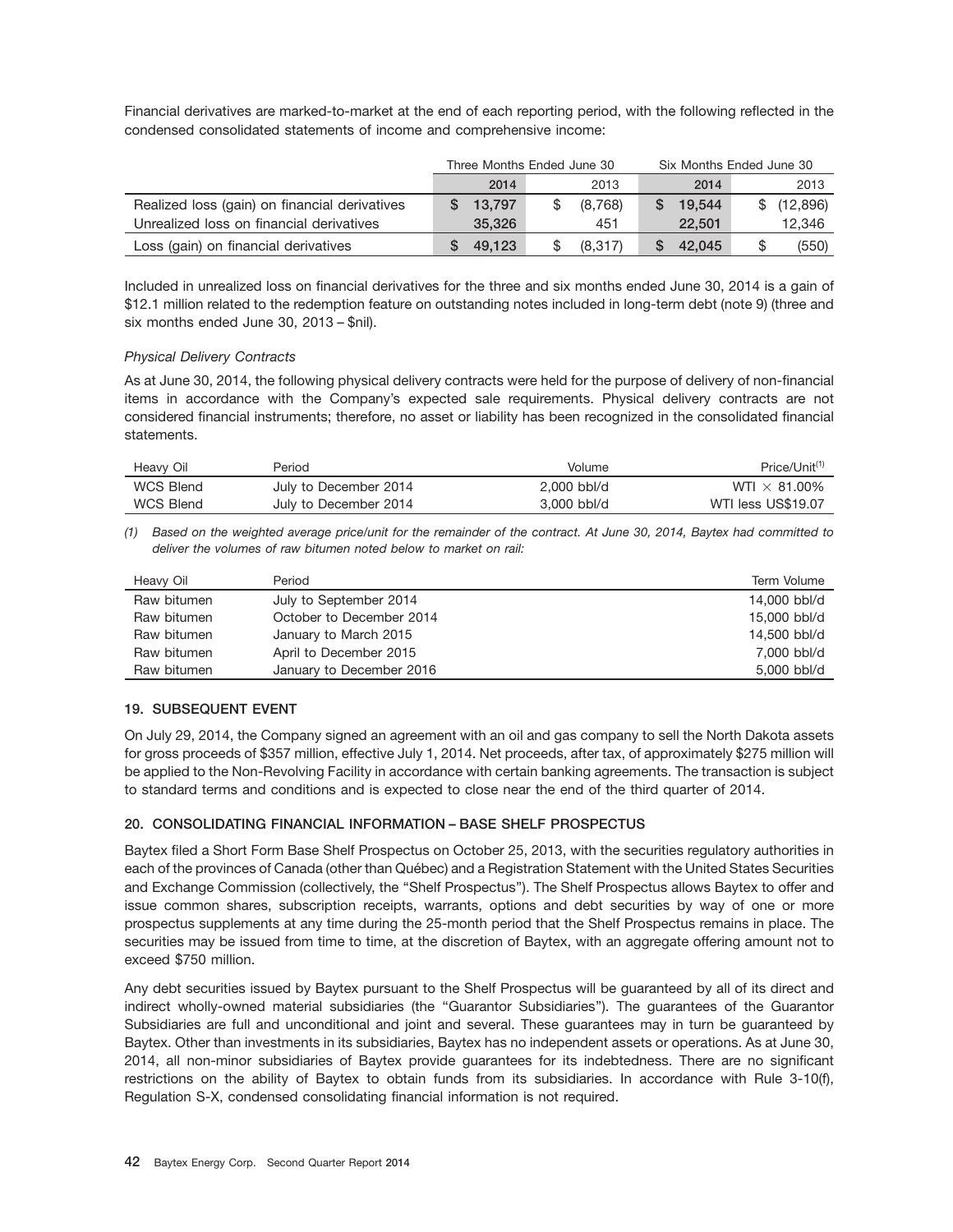### *ABBREVIATIONS*

| <b>AECO</b>      | the natural gas storage facility located<br>at Suffield, Alberta | <b>IFRS</b>  | International Financial Reporting<br><b>Standards</b> |
|------------------|------------------------------------------------------------------|--------------|-------------------------------------------------------|
| bbl              | barrel                                                           | <i>LIBOR</i> | London Interbank Offered Rate                         |
| bbl/d            | barrel per day                                                   | mbbl         | thousand barrels                                      |
| boe <sup>*</sup> | barrels of oil equivalent                                        | $m$ boe $*$  | thousand barrels of oil equivalent                    |
| boe/d            | barrels of oil equivalent per day                                | mcf          | thousand cubic feet                                   |
| COSO             | Committee of Sponsoring                                          | mcf/d        | thousand cubic feet per day                           |
|                  | Organizations of the Treadway                                    | mmBtu        | million British Thermal Units                         |
|                  | Commission                                                       | mmBtu/d      | million British Thermal Units per day                 |
| DRIP             | Dividend Reinvestment Plan                                       | mmcf         | million cubic feet                                    |
| <b>GAAP</b>      | generally accepted accounting                                    | mmcf/d       | million cubic feet per day                            |
|                  | principles                                                       | NGL          | natural gas liquids                                   |
| GJ               | gigajoule                                                        | <b>NYMEX</b> | New York Mercantile Exchange                          |
| GJ/d             | gigajoule per day                                                | <b>NYSE</b>  | New York Stock Exchange                               |
| <i>IAS</i>       | International Accounting Standard                                | TSX          | Toronto Stock Exchange                                |
| <b>IASB</b>      | International Accounting Standards                               | <b>WCS</b>   | Western Canadian Select                               |
|                  | Board                                                            | WTI          | West Texas Intermediate                               |

*\* Oil equivalent amounts may be misleading, particularly if used in isolation. In accordance with NI 51-101, a boe conversion ratio for natural gas of 6 Mcf: 1 bbl has been used, which is based on an energy equivalency conversion method primarily applicable at the burner tip and does not represent a value equivalency at the wellhead.*